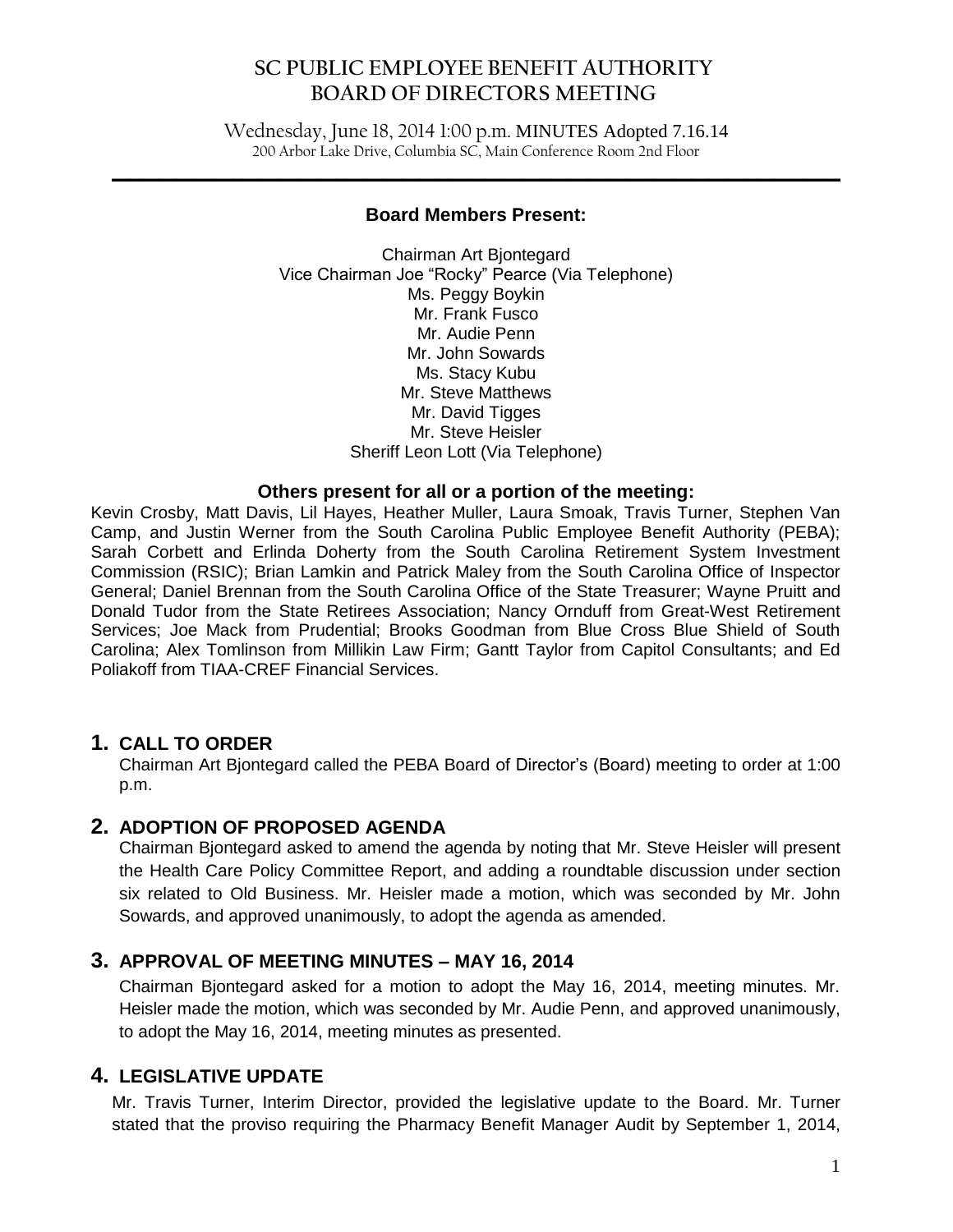# **SC Public Employee Benefit Authority - Board of Directors**

200 Arbor Lake Drive, Columbia SC, 29223  $2<sup>nd</sup>$  Floor Conference Room

PEBA's Mission: To recommend, offer and administer competitive programs of retirement and insurance benefits for SC public employers, employees and retirees. **\_\_\_\_\_\_\_\_\_\_\_\_\_\_\_\_\_\_\_\_\_\_\_\_\_\_\_\_\_\_\_\_\_\_\_\_\_\_\_\_\_\_\_\_\_\_\_\_\_\_\_\_\_\_\_\_\_\_\_\_\_\_\_\_\_\_\_\_\_\_\_\_\_\_\_\_\_\_\_\_\_\_\_\_\_\_\_\_\_\_\_\_\_\_\_\_\_\_\_\_\_\_\_\_\_\_\_\_\_\_\_\_\_\_\_\_\_\_\_\_\_\_\_\_\_\_\_\_\_\_\_\_\_\_\_\_\_\_\_\_\_\_\_\_**

# **Wednesday, June 18, 2014 – 1:00 p.m.**

# **AGENDA**

- **1. Adoption of Proposed Agenda**
- **2. Minutes of Previous Meeting May 16, 2014**
- **3. Presentation on PEBA's FY 15-16 Fiduciary Audit Process, Mr. Patrick Maley, SC Inspector General**
- **4. Legislative Update**
- **5. Committee Reports**
	- **a. Retirement**
		- **i. Adopt Defined Contribution Best Practices Recommendations**
	- **b. Health**
		- **i. Adopt ACA Requirement for Non-Permanent Employees**
	- **c. FAAC**
		- i. Adopt Board Conflict of Interest Policy
- **6. Old Business/Director's Report**
- **7. Executive Session: Pursuant to SC Code of Laws §30-4-70 (a)(1) and (a)(2)**

## **NOTICE OF PUBLIC MEETING**

This notice is given to meet the requirements of the S.C. Freedom of Information Act and the Americans with Disabilities Act. Furthermore, this facility is accessible to individuals with disabilities, and special accommodations will be provided if requested in advance.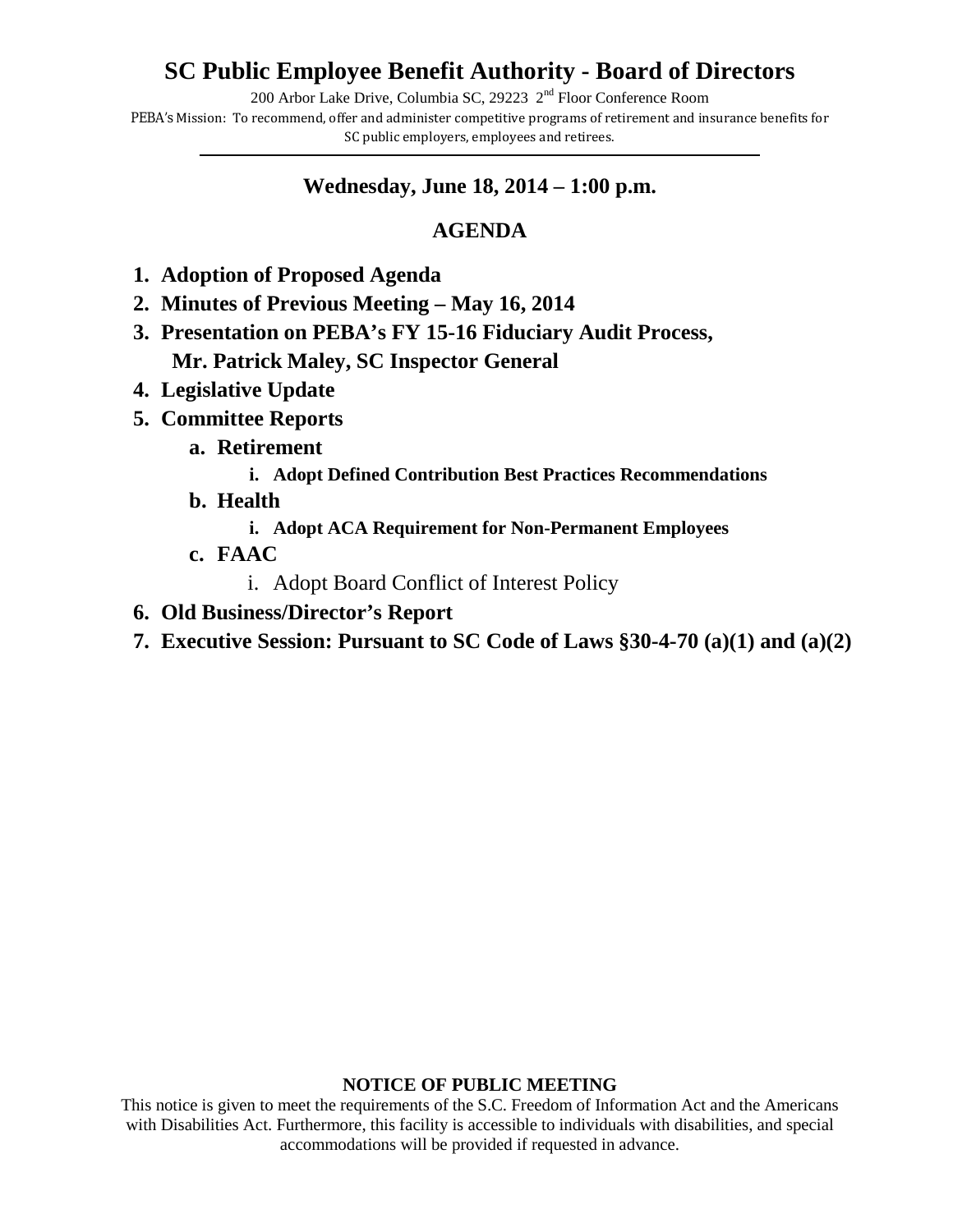Friday, May 16, 2014 8:00 a.m. MINUTES DRAFT 200 Arbor Lake Drive, Columbia SC, Main Conference Room 2nd Floor

**\_\_\_\_\_\_\_\_\_\_\_\_\_\_\_\_\_\_\_\_\_\_\_\_\_\_\_\_\_\_\_\_\_\_\_\_\_\_\_\_\_\_\_\_\_\_\_\_\_\_\_\_\_\_\_\_\_\_\_\_\_\_\_\_\_\_\_\_\_\_\_\_\_\_\_\_\_\_**

#### **Board Members Present:**

Chairman Art Bjontegard Vice Chairman Joe "Rocky" Pearce Ms. Peggy Boykin Mr. Frank Fusco Mr. Audie Penn Mr. John Sowards Ms. Stacy Kubu Mr. Steve Matthews Sheriff Leon Lott Mr. David Tigges Via Telephone) Mr. Steve Heisler (Via Telephone)

# **Others present for all or a portion of the meeting:**

Kim Brown, Robbie Bell, Lil Hayes, Megan Lightle, Heather Muller, Laura Smoak, Travis Turner, Stephen Van Camp, Angie Warren, and Justin Werner from the South Carolina Public Employee Benefit Authority (PEBA); Senator Ronnie Cromer, Chairman, South Carolina Senate Rules Committee; Wayne Bell, Sam Griswold, and Donald Tudor, with the State Retirees Association; Carlton Washington with the South Carolina State Employees Association; David McClaskey with the Business Excellence Institute; Joe Mack with Prudential; Shelvie Belser, Emily Donaldson, and Brooks Goodman with Blue Cross Blue Shield of South Carolina; Miranda Yeager with Catamaran; Deborah Abrams with Yorkville Pharmacy; and Candice Berry.

# **I. Performance Excellence: Committee Work Sessions with David McClaskey**

# **A. Retirement Policy Committee: 8:15 a.m. – 10:00 a.m.**

Mr. John Sowards introduced Mr. David McClaskey, the president of the Business Excellence Institute. Mr. McClaskey, as an independent consultant and Baldrige expert, guided the Retirement Policy Committee members through an interactive session to clearly define the Committee's mission and strategic plan.

During the session with Mr. McClaskey, the Retirement Policy Committee (Committee) developed their mission to fulfill all fiduciary responsibilities related to all aspects of the retirement plans, and the oversight of the staff related thereto; accomplished through the following four areas: Administrative; Policy; Financial; and Reporting.

The Committee discussed scheduling a follow-up session with Mr. McClaskey to establish strategic priorities. It was noted that the next Retirement Policy Committee meeting will be May 27, 2014 starting at 10:00 a.m.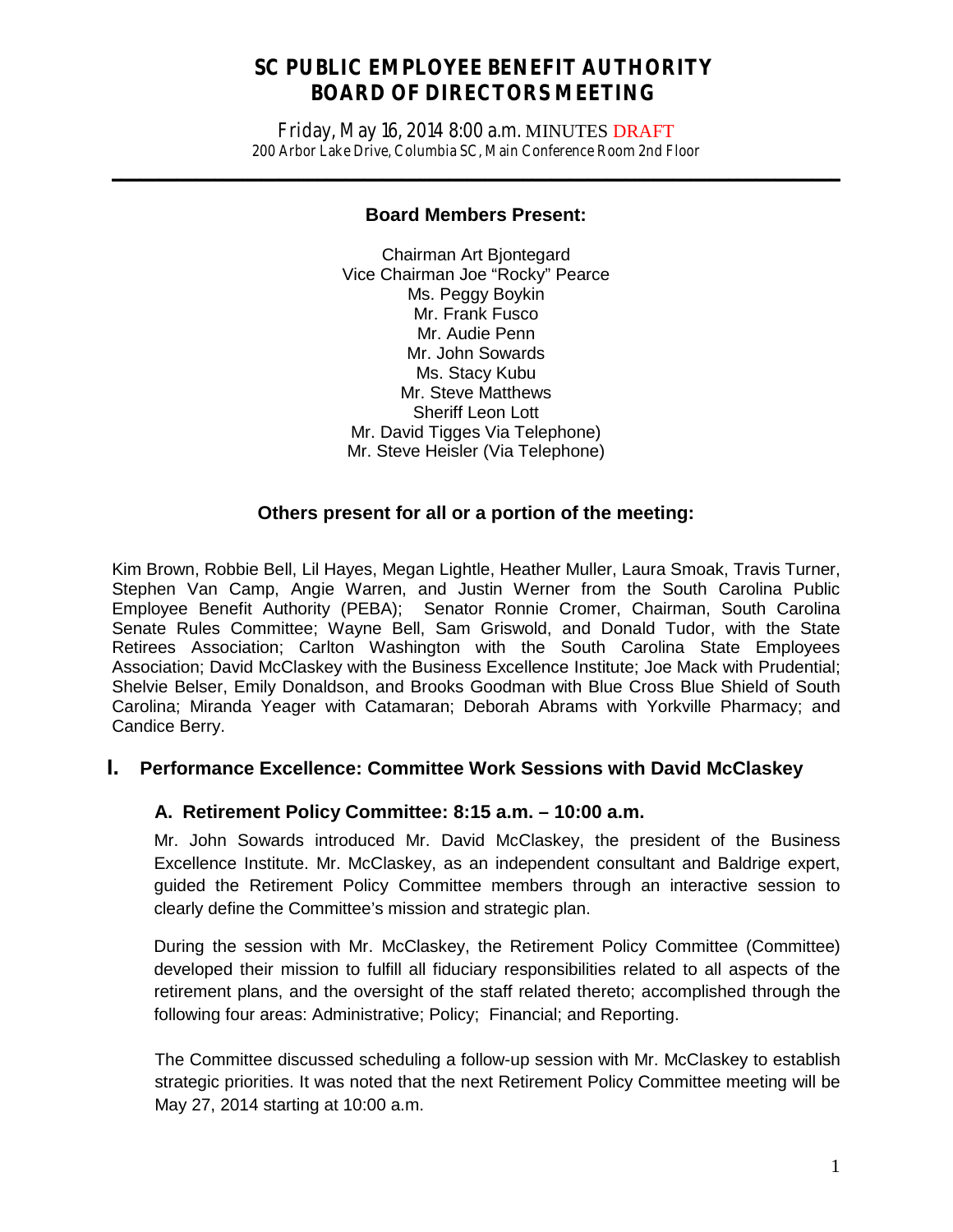Friday, May 16, 2014 8:00 a.m. MINUTES DRAFT 200 Arbor Lake Drive, Columbia SC, Main Conference Room 2nd Floor

# **\_\_\_\_\_\_\_\_\_\_\_\_\_\_\_\_\_\_\_\_\_\_\_\_\_\_\_\_\_\_\_\_\_\_\_\_\_\_\_\_\_\_\_\_\_\_\_\_\_\_\_\_\_\_\_\_\_\_\_\_\_\_\_\_\_\_\_\_\_\_\_\_\_\_\_\_\_\_ B. Health Care Policy Committee: 10:20 a.m. – 12:50 p.m.**

During the session with Mr. McClaskey, the Health Care Policy Committee (Committee) developed their mission to ensure a financially sustainable health program that improves member health, provides a positive member experience, and gives the participating employers, a competitive, productively engaged workforce.

The Committee defined three strategic priorities that will most impact the accomplishment of their mission including: emphasizing wellness; ensuring accountability of all involved parties; and developing an agreed upon strategic plan.

The Committee also designed a four–step action plan including:

- 1. Establishing a Health Strategy Team;
- 2. Earmarking \$10 to \$20 million in funds for health related incentives;
- 3. Use the Baldrige Criteria to help accomplish the strategy; and
- 4. Choosing the date for the next Health Care Policy Committee meeting.

# **C. Finance, Administration, Audit and Compliance (FAAC) Committee: 12:50 p.m. – 2:45 p.m.**

During the session with Mr. McClaskey, The FAAC Committee (Committee) determined their mission is to monitor and coordinate the operational integrity of PEBA. It was noted that operational integrity contains both specific and generic factors.

The Committee defined three strategic priorities that will most impact the accomplishment of their mission including:

- 1. Developing a comprehensive governance manual, including orientation of new Board members, and defining roles of Board and staff members;
- 2. Conducting technology transformation; and
- 3. Establishing a habit of systematic fact-based improvement.

The Committee also identified key measures of success including:

- 1. The absence of negative headlines;
- 2. A high ratio of compliments to complaints:
- 3. A decrease in cost on a per transaction basis while maintaining or improving quality;
- 4. Crisis avoidance;
- 5. Low employee turnover and high productivity; and 6. No adverse requiatory findings.
- No adverse regulatory findings.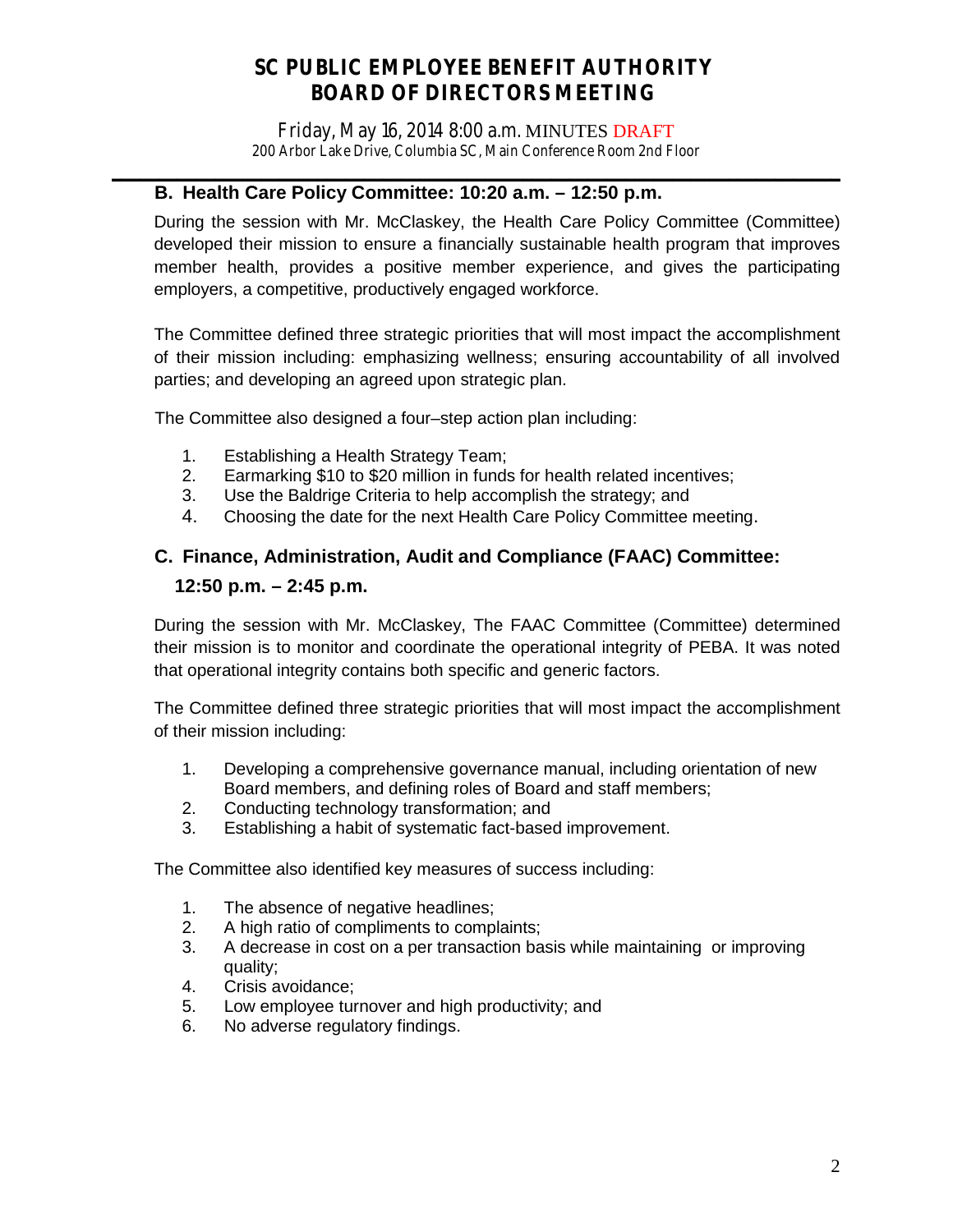Friday, May 16, 2014 8:00 a.m. MINUTES DRAFT 200 Arbor Lake Drive, Columbia SC, Main Conference Room 2nd Floor

**\_\_\_\_\_\_\_\_\_\_\_\_\_\_\_\_\_\_\_\_\_\_\_\_\_\_\_\_\_\_\_\_\_\_\_\_\_\_\_\_\_\_\_\_\_\_\_\_\_\_\_\_\_\_\_\_\_\_\_\_\_\_\_\_\_\_\_\_\_\_\_\_\_\_\_\_\_\_**

# **II. Adoption of Agenda**

Chairman Art Bjontegard called the PEBA Board meeting to order at 3:05 p.m. and asked for a motion to approve the agenda. Mr. Audie Penn made a motion to approve the agenda as presented. Hearing no objections, the agenda was unanimously approved.

# **III. Senator Ronnie Cromer**

Chairman Bjontegard introduced Senator Ronnie Cromer, Chairman of the South Carolina Senate Rules Committee. Senator Cromer addressed the Board related to concerns with Catamaran, and spoke on behalf of constitutes, state employees, and community pharmacist. Senator Cromer stated that many constituents and independent pharmacies are concerned that Catamaran is cutting the reimbursement amount to the community pharmacist.

Senator Cromer recognized Mr. Travis Turner, Interim Director, and staff as being extremely attentive to state employees' needs regarding the change to Catamaran from Express Scripts Medco.

Senator Cromer stated that there is a proviso in the South Carolina Senate for an independent audit of Catamaran, and an additional proviso that requires all pharmacies to be reimbursed at the same rate effective January 1, 2015.

Chairman Bjontegard thanked Senator Cromer for his comments.

# **IV. Approval of Minutes – April 16, 2014 meeting**

Chairman Bjontegard asked for a motion to adopt the April 16, 2014, meeting minutes. Mr. Sowards made the motion, which was seconded by Sheriff Leon Lott, and approved unanimously, to adopt the April 16, 2014 meeting minutes as presented.

# **V. Legislative Update**

Mr. Turner provided the legislative update to the Board, and reiterated that the proviso requiring an independent audit of Catamaran would have to be completed by September 1, 2014.

Mr. Turner advised the Board of two additional provisos currently in the Senate. One would require PEBA to study and provide a report by September 1, 2014, related to why PEBA has determined that Medicare Advantage would not be beneficial to members. The second proviso would require PEBA to hire external counsel to provide a report concerning the validity and impact of the Bank of New York Mellon (BONY) settlement on retirees and active members by December 1, 2014.

Mr. Turner also provided an update regarding S1008 which concerns an administrative law judge in the Judges and Solicitors Retirement System (JSRS). Mr. Turner stated that S1008 is moving through the House of Representatives, and has an amendment that would allow a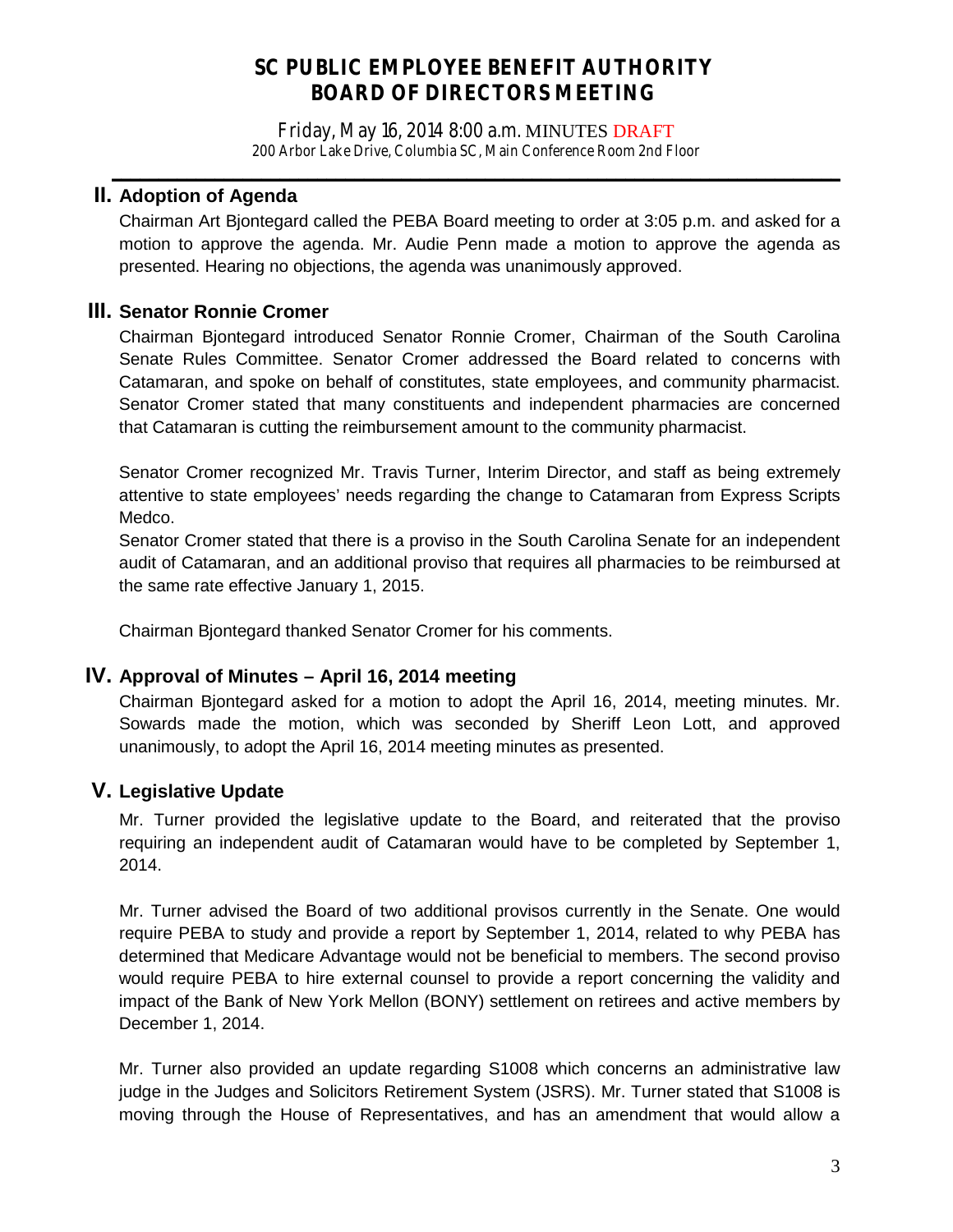Friday, May 16, 2014 8:00 a.m. MINUTES DRAFT 200 Arbor Lake Drive, Columbia SC, Main Conference Room 2nd Floor

**\_\_\_\_\_\_\_\_\_\_\_\_\_\_\_\_\_\_\_\_\_\_\_\_\_\_\_\_\_\_\_\_\_\_\_\_\_\_\_\_\_\_\_\_\_\_\_\_\_\_\_\_\_\_\_\_\_\_\_\_\_\_\_\_\_\_\_\_\_\_\_\_\_\_\_\_\_\_** JSRS retiree to return to covered employment under the same terms and conditions as a South Carolina Retirement Systems (SCRS) retiree.

# **VI. Performance Excellence: Board Work Session Committee Reports**

# **A. Committee Reports**

# **i. Health Care Policy Committee**

Mr. "Rocky" Pearce advised that the Health Care Policy Committee met earlier with Mr. McClaskey and developed a solid strategic plan. Mr. Pearce made a motion to adopt the Health Care Policy Committee's mission statement as follows: "to ensure a financially sustainable health program that improves member health; provides a positive member experience; and gives the participating employers, a competitive, productively engaged workforce". Chairman Bjontegard reminded the Board that a committee motion does not require a second. The motion passed unanimously.

Mr. Pearce advised the Board on several action plans that the Health Care Policy Committee designed, including setting the next strategic planning meeting for June 6, 2014.

# **ii. Retirement Policy Committee**

Mr. Sowards made a motion to adopt the Retirement Policy Committee's mission statement as follows: "to fulfill all fiduciary responsibilities related to all aspects of the retirement plans, and the oversight of the staff related thereto; accomplished through the following four areas: Administrative; Policy; Financial; and Reporting". The motion passed unanimously.

Mr. Sowards advised the Board that the Retirement Policy Committee is in process of completing their strategic plan, and the next strategic planning meeting will be May 27, 2014.

# **iii. Finance, Administration, Audit and Compliance (FAAC) Committee**

Mr. Steve Matthews made a motion to adopt the FAAC Committee's mission statement as follows: "to monitor and coordinate the operational integrity of PEBA". The motion passed unanimously.

Mr. Matthews also reviewed the FAAC Committee's strategic priorities and key measures of success.

Chairman Bjontegard thanked Mr. McClaskey for his help in facilitating the development of strategic plans for each Committee.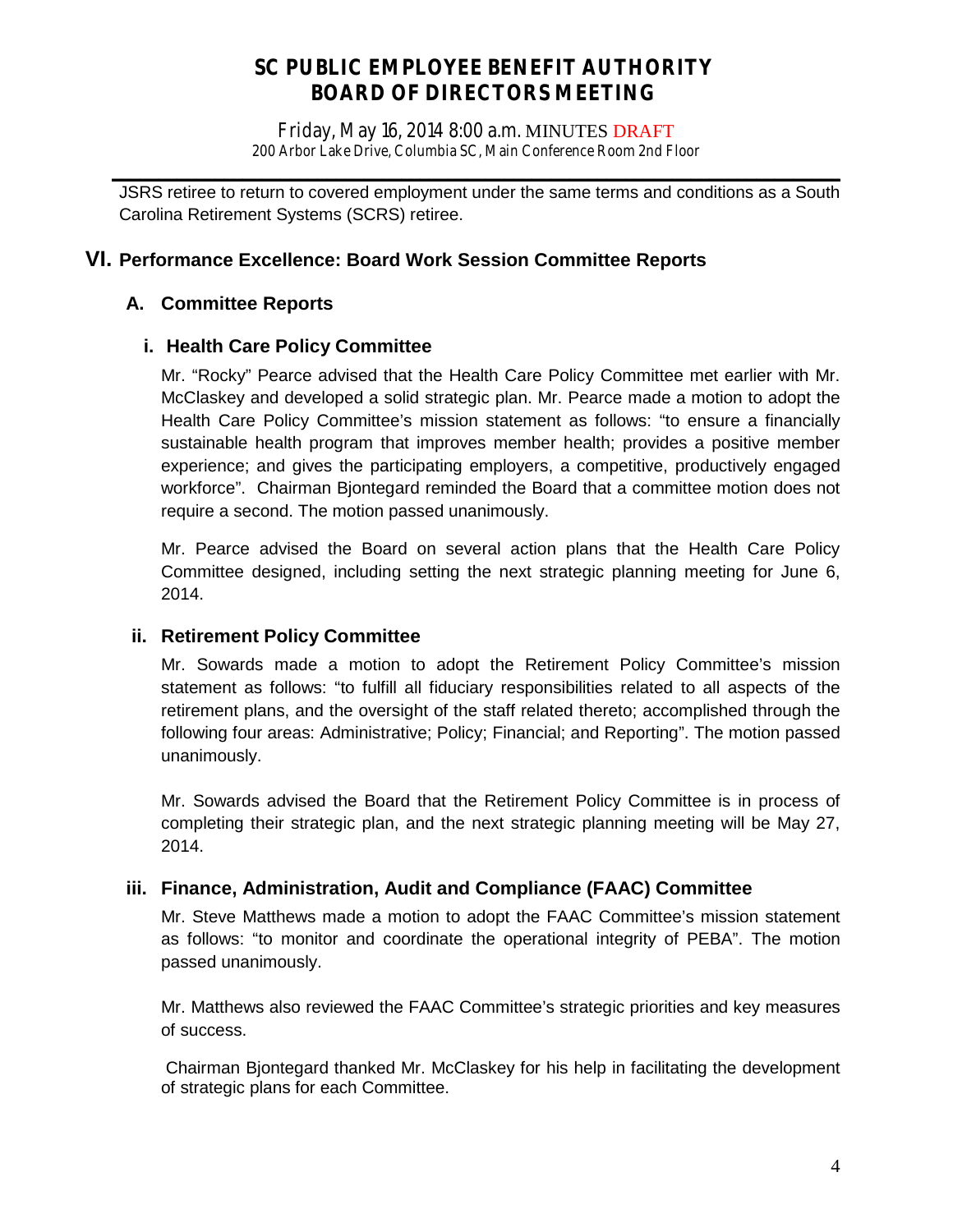Friday, May 16, 2014 8:00 a.m. MINUTES DRAFT 200 Arbor Lake Drive, Columbia SC, Main Conference Room 2nd Floor

**\_\_\_\_\_\_\_\_\_\_\_\_\_\_\_\_\_\_\_\_\_\_\_\_\_\_\_\_\_\_\_\_\_\_\_\_\_\_\_\_\_\_\_\_\_\_\_\_\_\_\_\_\_\_\_\_\_\_\_\_\_\_\_\_\_\_\_\_\_\_\_\_\_\_\_\_\_\_**

# **B. New Business**

Chairman Bjontegard reported that Board terms expire June 30, 2014, and will need to be renewed prior to committee assignments being distributed at the June 18, 2014 Meeting.

# **C. Executive Session**

At 3:50 p.m., Sheriff Lott made a motion, which was seconded by Mr. Sowards, and passed unanimously, to recede into executive session to receive legal advice and discuss personnel matters pursuant to S.C. Code Ann. § 30-4-70 (a)(1), (a)(2).

The Board reconvened in open session at 5:00 p.m. It was noted that no action was taken by the Board while in executive session.

There being no further business, Chairman Bjontegard adjourned the meeting at 6:21 p.m.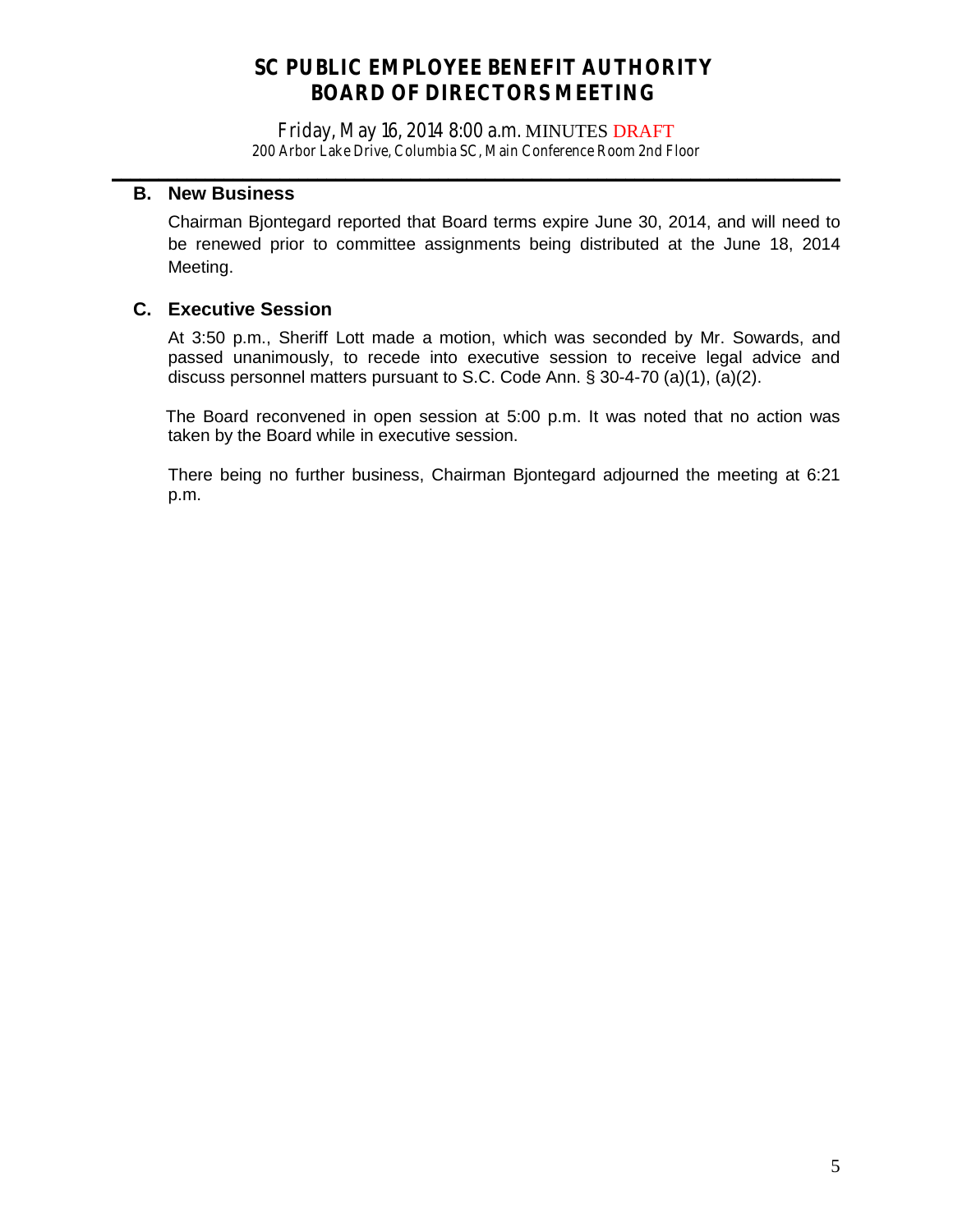6/19/2014

# PEBA FIDUCIARY PERFORMANCE AUDIT OBJECTIVE AND PROCESS

Office of the Inspector General Patrick J. Maley, Inspector General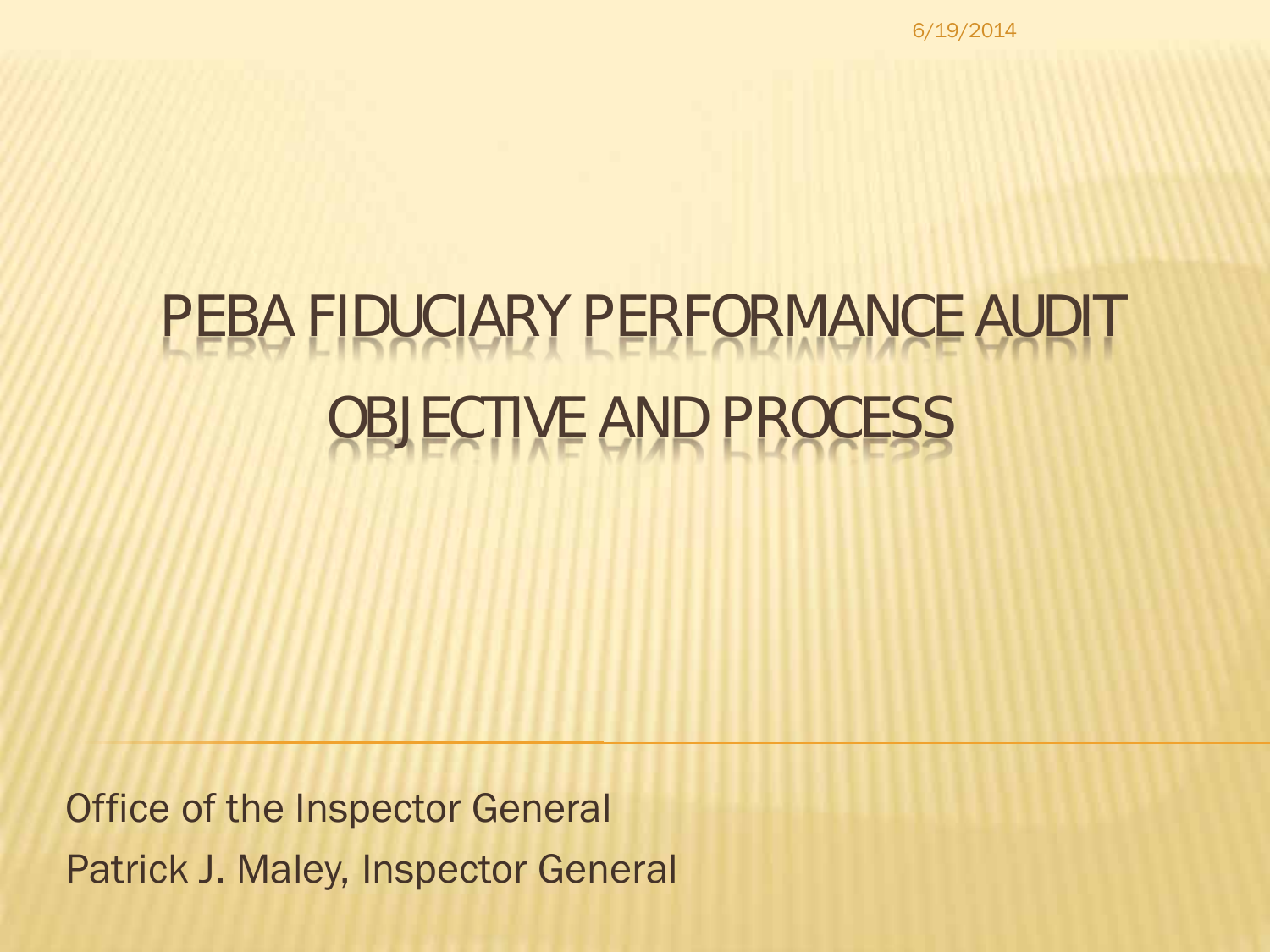6/19/2014

# VERARCHING OBJECTIVES

The Fiduciary Performance Audit is designed to:

- Examine PEBA's structure, policies, functions, and processes
- Identify opportunities for improvement, as well as recognize examples of "best practice" being employed by PEBA fiduciaries and staff
	- Assess the fiduciaries' standard of care responsibilities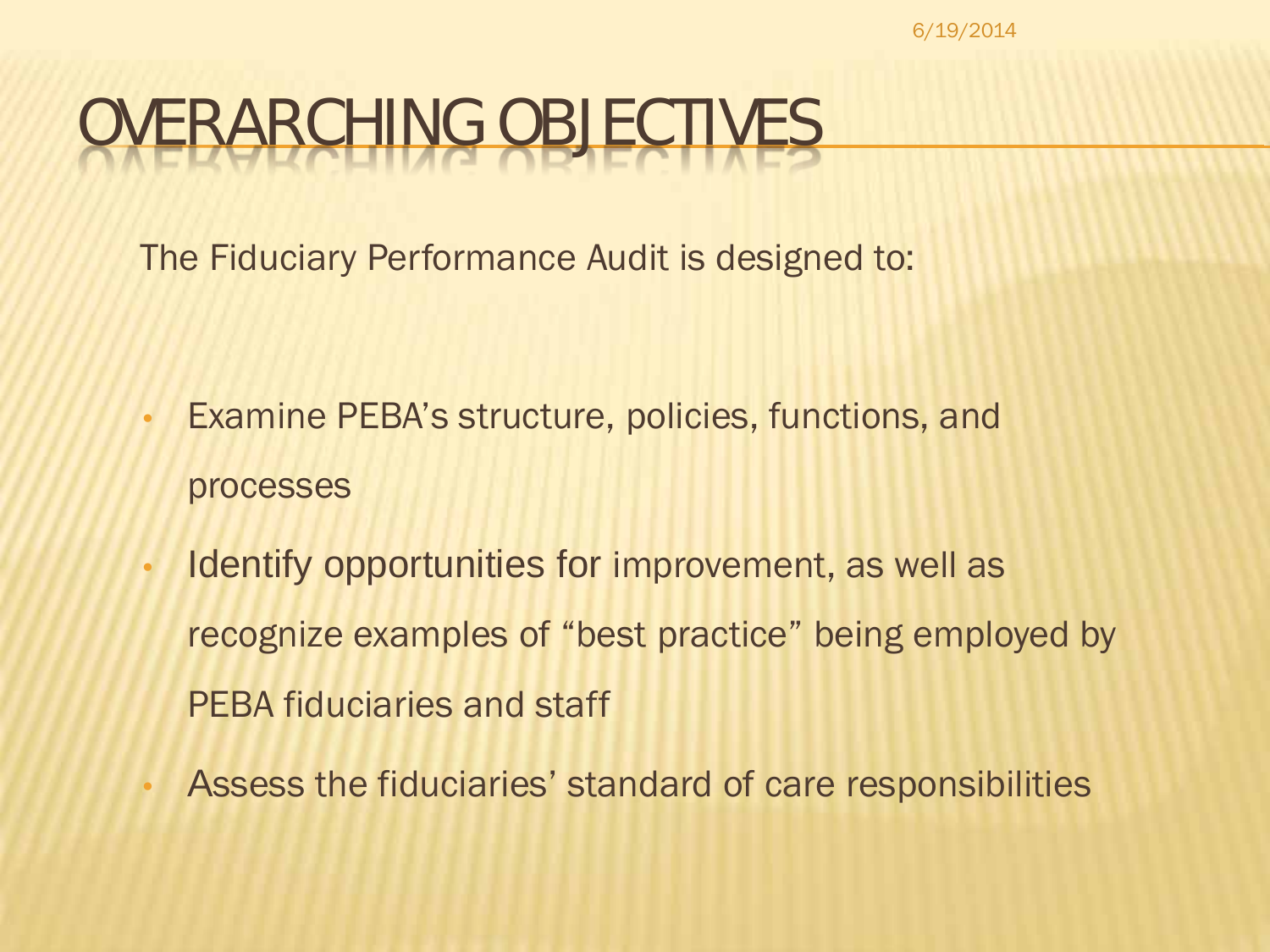# AGENCY FUNCTIONAL AREAS

Sampling of key questions to be answered:

- How are governance policies developed and implemented?
- Does the organizational structure provide for effective governance to the fiduciaries?
- Do the daily operations of PEBA provide for effective communication to its stakeholders?
- Do the key benefit administrative functions provide for effective customer service to its beneficiaries in a cost effective and secure manner?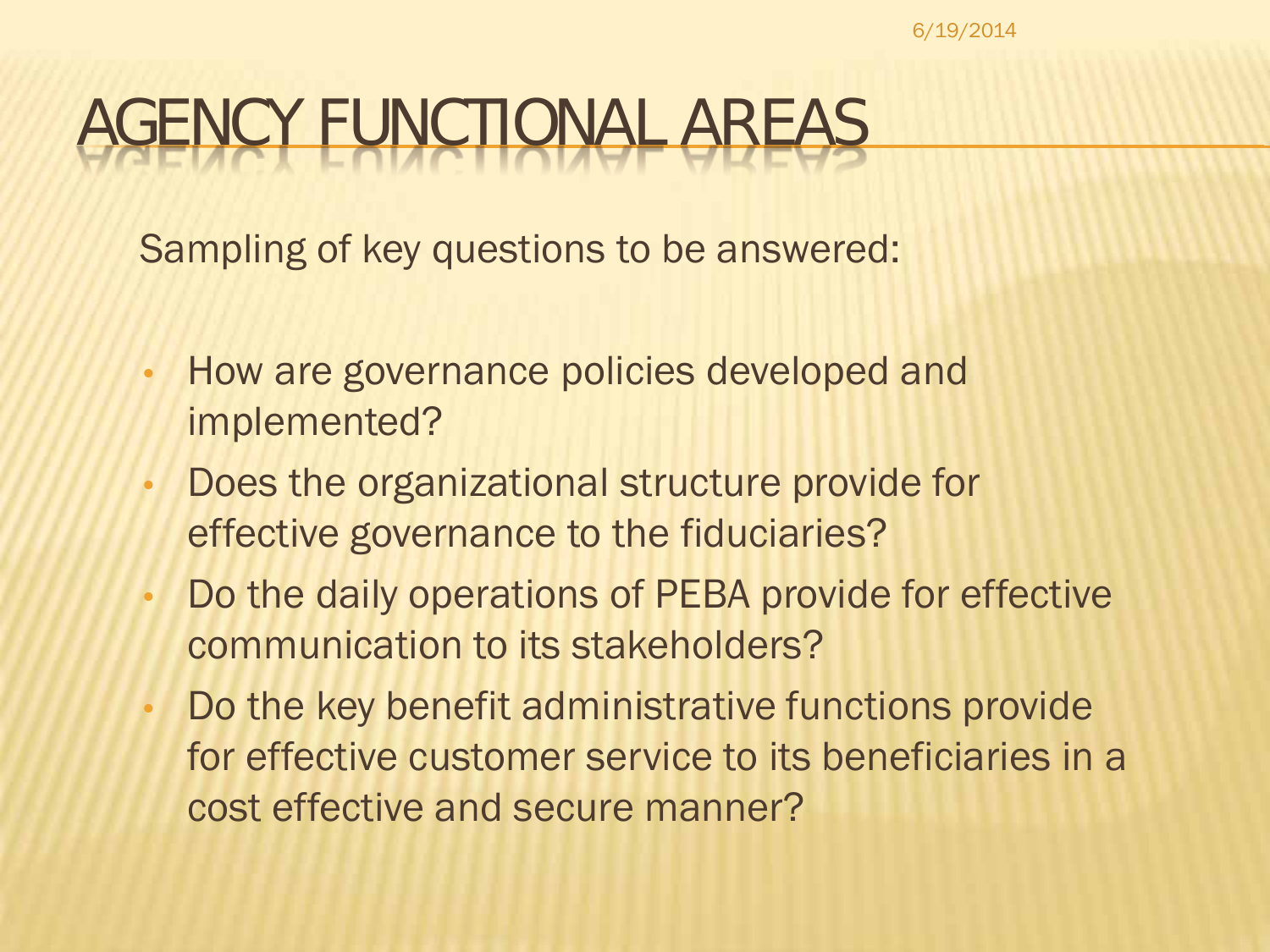6/19/2014

# DEFINING SUCCESS

Render macro opinion for major categories:

*The firm will make recommendations to improve in both the general category and specific areas of analysis…according to the following format":*

Fulfills fiduciary responsibility at a best practice level

Fulfills fiduciary responsibility

Fulfills fiduciary responsibility with minor findings

Fulfills fiduciary responsibility with significant deficiency(s)

Does Not fulfill fiduciary responsibility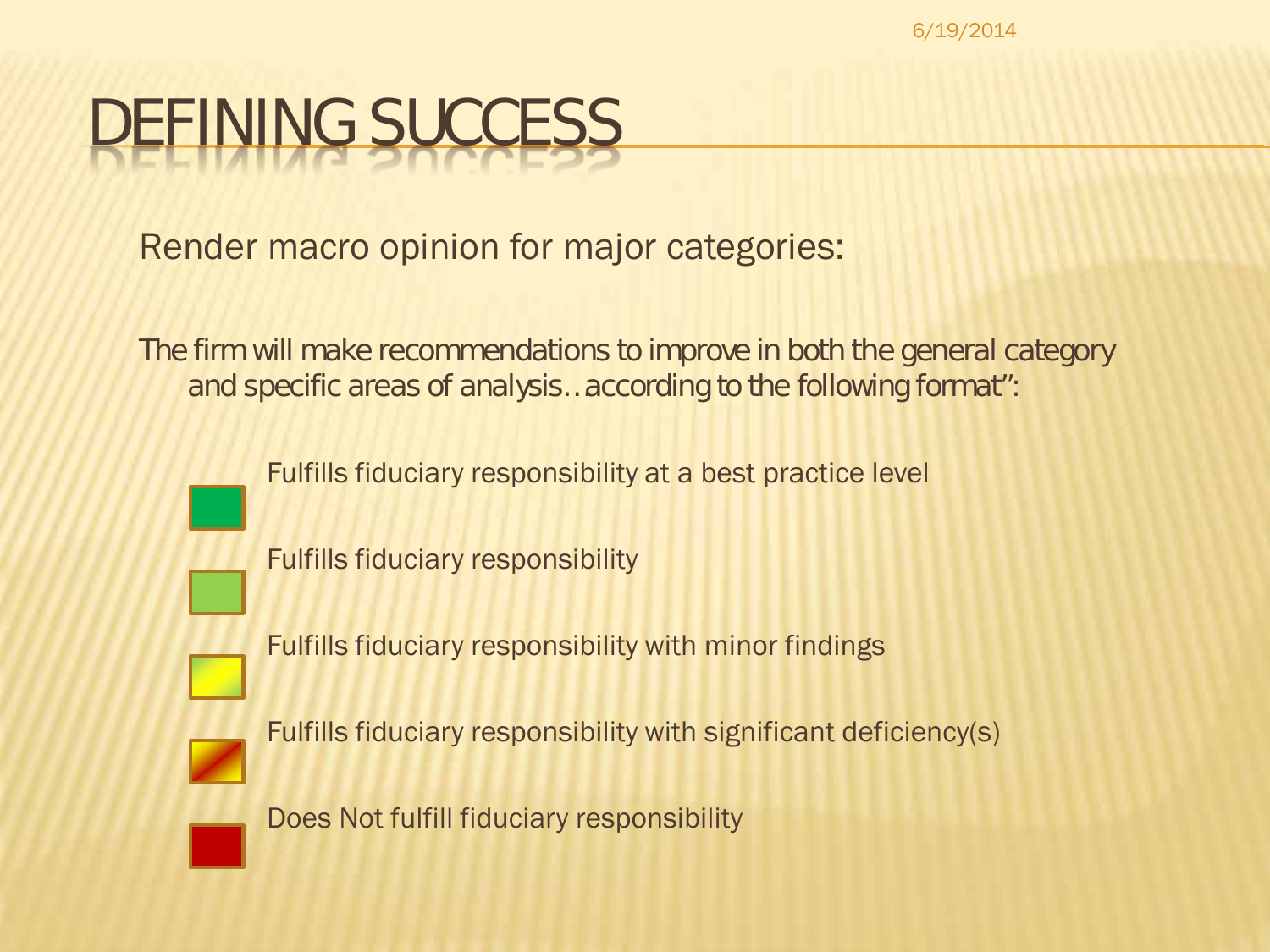# PARTICIPANTS

- **Inspector General's Office PEBA Board of Directors**
- **PEBA Audit Committee • PEBA Staff**
- **RSIC Commissioners**

**• RSIC Audit Committee** 

**• RSIC Staff** 

▪ State Treasurer's Office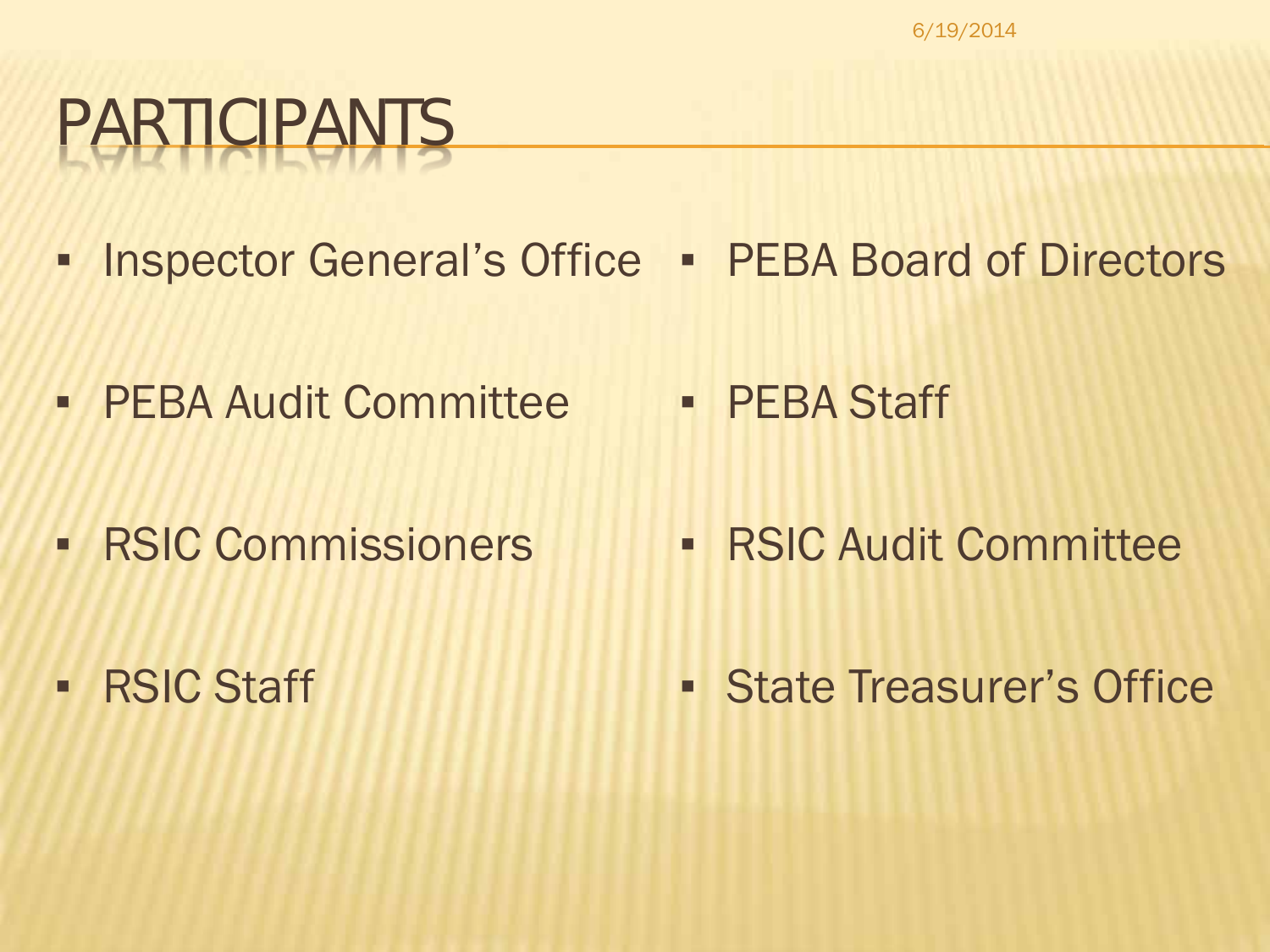| Legislative Update as of June 6, 2014 |       |                                          |                        |                         |                                                                    |                        |  |
|---------------------------------------|-------|------------------------------------------|------------------------|-------------------------|--------------------------------------------------------------------|------------------------|--|
| <b>Major Bills</b>                    |       |                                          |                        |                         |                                                                    |                        |  |
| <b>Bill Number</b>                    |       | Companion Description                    | <b>Primary Sponsor</b> | <b>Known Opposition</b> | <b>Implications for PEBA</b>                                       | Status                 |  |
| S0952                                 |       | Would allow retired members of SCRS to   | Peeler                 |                         | Very few members impacted. Total                                   | Did not meet May 1     |  |
|                                       |       | cease making employee contributions if   |                        |                         | employee contribution decrease                                     | crossover deadline     |  |
|                                       |       | the employee's monthly retirement        |                        |                         | estimated under \$100k per year.                                   |                        |  |
|                                       |       | contribution exceeds the monthly         |                        |                         | However, could begin a dangerous                                   |                        |  |
|                                       |       | retirement benefit                       |                        |                         | precedence of allowing retired                                     |                        |  |
|                                       |       |                                          |                        |                         | members to not contribute                                          |                        |  |
| S0954                                 |       | PEBA Technical Corrections bill          | Courson/Leatherman     | Davis                   | Technical corrections, staggered terms                             | <b>Still on Senate</b> |  |
|                                       |       |                                          |                        |                         | for PEBA Board members along with                                  | calendar               |  |
|                                       |       |                                          |                        |                         | term limits, move from monthly to                                  |                        |  |
|                                       |       |                                          |                        |                         | quarterly required PEBA meetings                                   |                        |  |
| S0962                                 | H4536 | Would allow all newly hired hospital     | Peeler/ Allison        |                         | Major implications monetarily as this                              | Did not meet May 1     |  |
|                                       |       | employees to opt out of participation in |                        |                         | could lead to an increase of up to .11%                            | crossover deadline     |  |
|                                       |       | <b>SCRS</b>                              |                        |                         | in both member and employer cont.                                  |                        |  |
|                                       |       |                                          |                        |                         | Also, implications of setting a                                    |                        |  |
|                                       |       |                                          |                        |                         | precedence                                                         |                        |  |
| <b>S1008</b>                          | H4828 | Would allow administrative law judges to | Setzler/Lourie         |                         | Slight increase in JSRS unfunded liability On 6/5/14 Bill Ratified |                        |  |
|                                       |       | elect to be a member of JSRS             |                        |                         |                                                                    | 283                    |  |
|                                       |       |                                          |                        |                         |                                                                    |                        |  |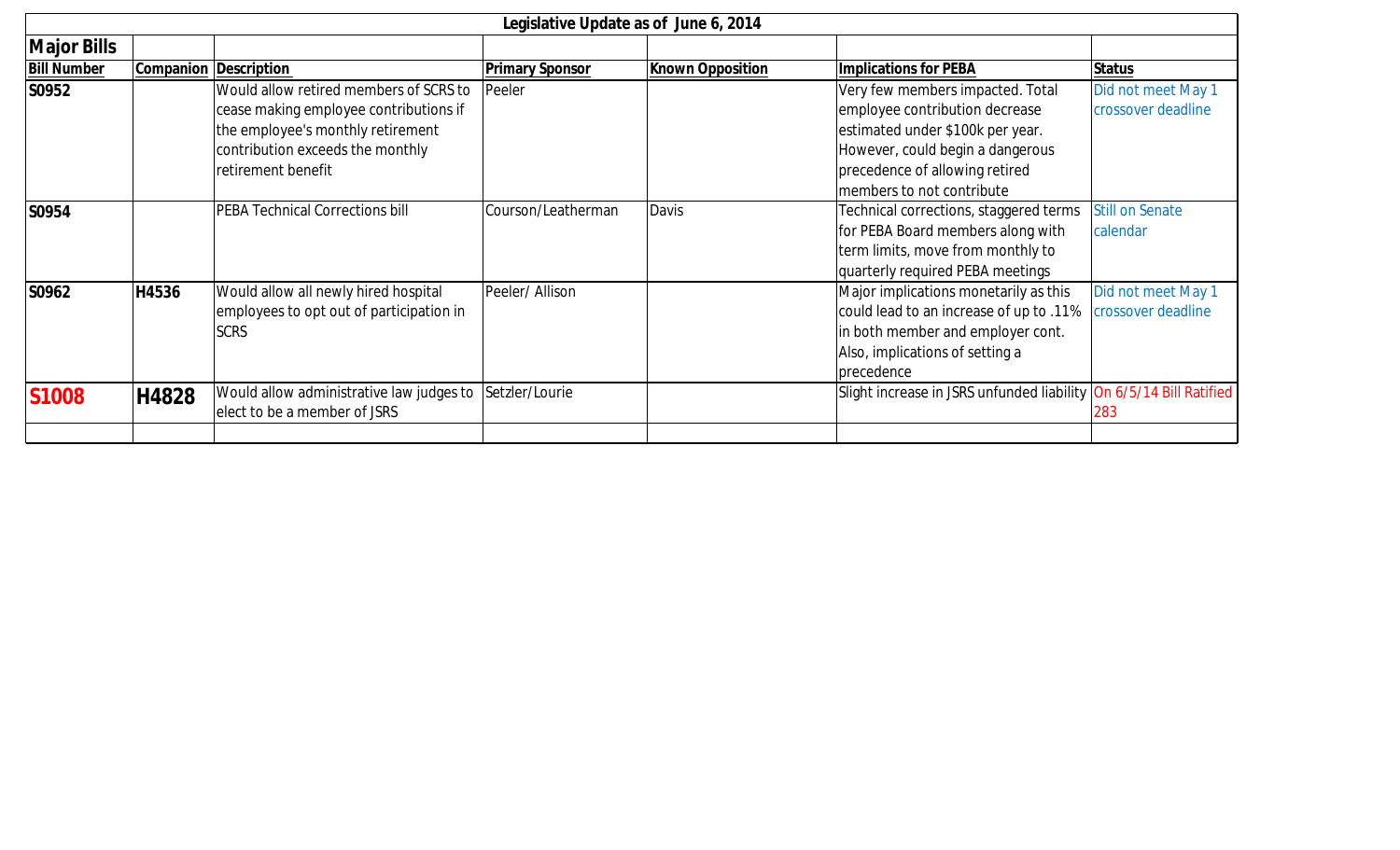| <b>Other Bills Being Tracked</b> |       |                                                                                                                                                                                                                                                                              |                                                                                                                        |                         |                              |                                          |
|----------------------------------|-------|------------------------------------------------------------------------------------------------------------------------------------------------------------------------------------------------------------------------------------------------------------------------------|------------------------------------------------------------------------------------------------------------------------|-------------------------|------------------------------|------------------------------------------|
| <b>Bill Number</b>               |       | <b>Companion Description</b>                                                                                                                                                                                                                                                 | <b>Primary Sponsor</b>                                                                                                 | <b>Known Opposition</b> | <b>Implications for PEBA</b> | <b>Status</b>                            |
| H3021                            |       | Prohibits certain investments and<br>contracts with persons who are engaged<br>in investment activities in Iran                                                                                                                                                              | Clemmons, Sellers, R.L.<br>Brown, Putnam,<br>Kennedy, Gilliard, Toole,<br>Branham, Rutherford,<br>King and Cobb-Hunter |                         |                              | On 6/5/14 Ratified<br>291                |
| H4701                            |       | <b>General Appropriations Bill</b>                                                                                                                                                                                                                                           | House Ways & Means                                                                                                     |                         |                              | On 6/5/14 Ratified<br>304                |
| H4702                            |       | Capital Reserve Fund                                                                                                                                                                                                                                                         | House Ways & Means<br>Committee                                                                                        |                         |                              | On 6/5/14 Ratified<br>305                |
| H4623                            |       | Provides that a return to work retiree<br>who returns to covered employment is<br>exempted from the \$10,000 earnings limit<br>if the member is hired by certain<br>municipalites based on population,<br>county, depending on the budget<br>amounts and convered under PORS | <b>Rivers</b>                                                                                                          |                         |                              | Did not meet May 1<br>crossover deadline |
| H0105                            |       | Provides for the creation of prepaid<br>medical service agreements through<br>which employers, individuals and non-<br>employer org. may contract directly with<br>health care providers and health care<br>services with certain provisions                                 | <b>Bright</b>                                                                                                          |                         |                              | Did not meet May 1<br>crossover deadline |
| S0897                            | H4462 | Would allow persons retiring from a<br>solicitor's office to participate in health<br>and dental plans regardless if their county<br>of employment participates                                                                                                              | Coleman                                                                                                                |                         |                              | On 6/5/14 Ratified<br>277                |
| H3108                            |       | Increases annual salary of general<br>assembly members to \$50,000                                                                                                                                                                                                           | King                                                                                                                   |                         |                              | Did not meet May 1<br>crossover deadline |
| S0618                            |       | Prohibits employer contributions to the<br>state health plans from being used to pay<br>for abortions                                                                                                                                                                        | Bright, Hutto, Bryant,<br>Verdin, Fair, L. Martin,<br>Massey, S. Martin, Davis,<br>Shealy and Campsen                  |                         |                              | Did not meet May 1<br>crossover deadline |
| S290                             |       | Provides definitions and require coverage<br>of telemedicine services by PEBA and by<br>establishing the telemedicine advisory<br>council                                                                                                                                    | Cleary, Hutto, Hembree,<br>Davis, Alexander                                                                            |                         |                              | Did not meet May 1<br>crossover deadline |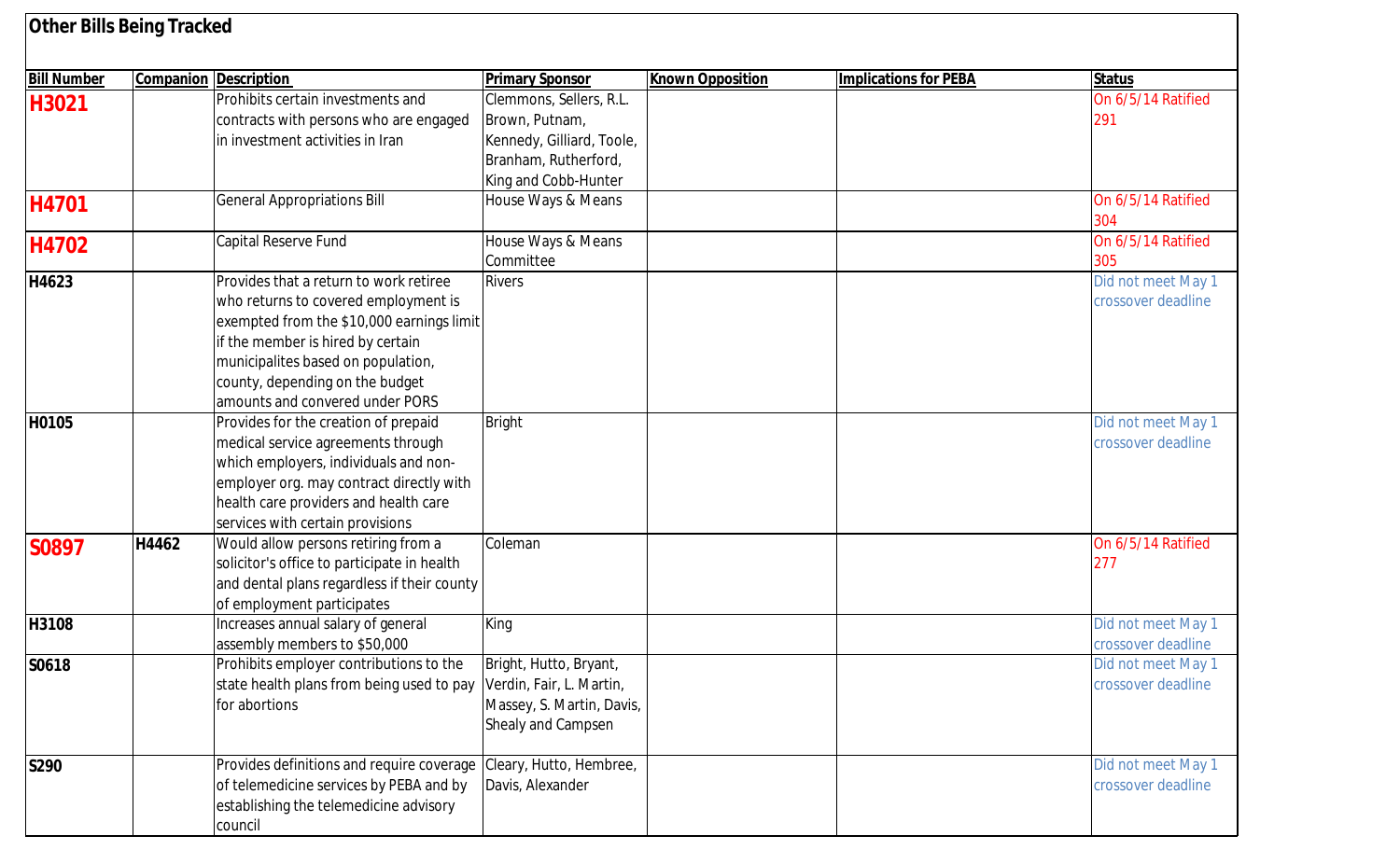| <b>S1251</b> | Provides that the funds of any trust fund<br>established by law for funding post<br>employment benefits for state employees Alexander, Cromer,<br>and teachers may be invested and<br>reinvested in equity securities | Bryant, Campsen, Lourie,  <br>Cleary, Leatherman,<br>Campbell, Grooms,<br>Henbree, Young, Turner,<br>S. Martin and Fair |  | House referred to<br>Ways and Means on 6-<br>$3 - 14$ |
|--------------|-----------------------------------------------------------------------------------------------------------------------------------------------------------------------------------------------------------------------|-------------------------------------------------------------------------------------------------------------------------|--|-------------------------------------------------------|
|              |                                                                                                                                                                                                                       |                                                                                                                         |  |                                                       |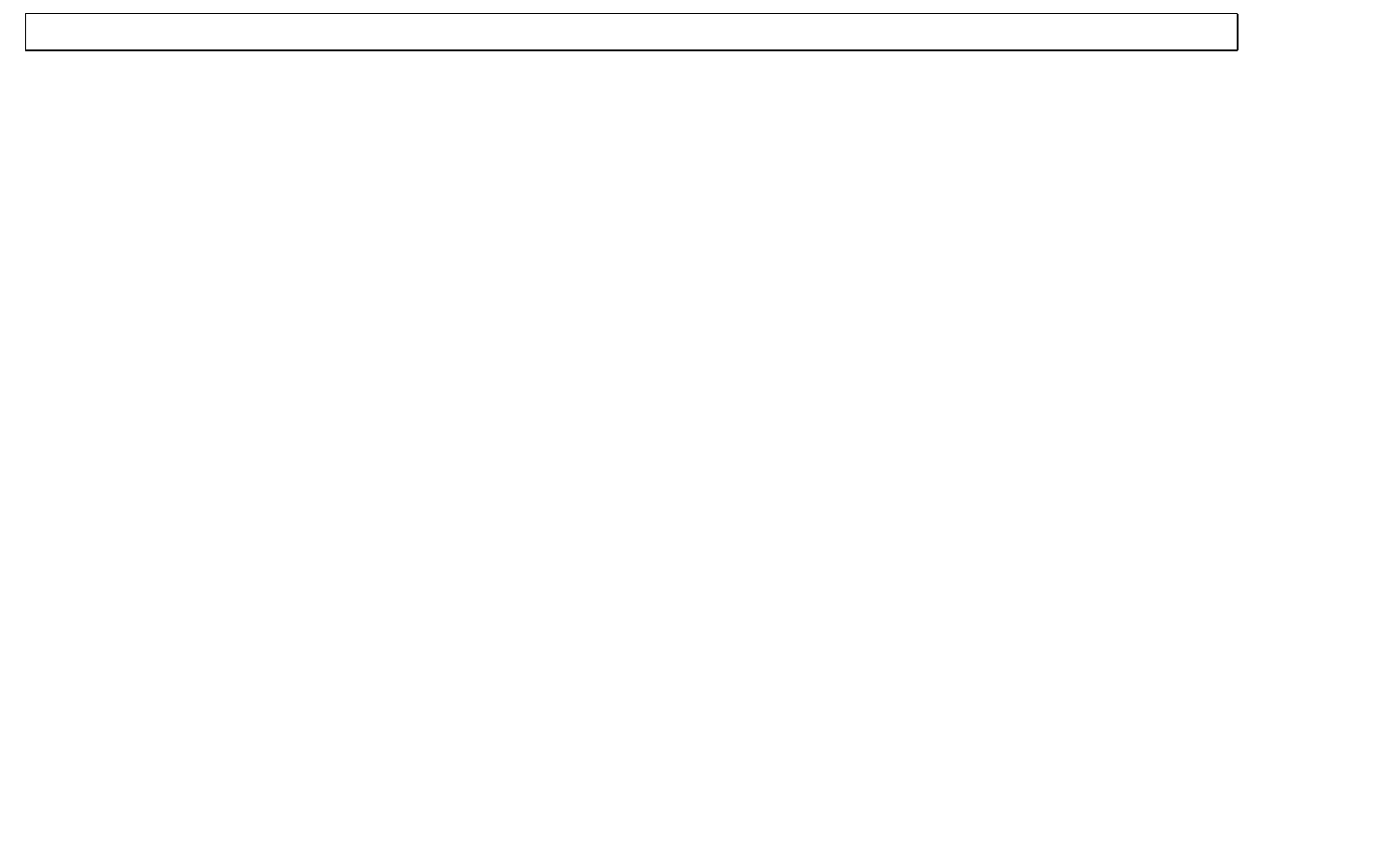#### **PAGE 1**

#### **SC PUBLIC BENEFIT AUTHORITY ADOPTED PROVISOS AS RATIFIED BY THE GENERAL ASSEMBLY ON JUNE 5, 2014**

#### **SECTION 105 - F50-PUBLIC EMPLOYEE BENEFIT AUTHORITY**

 **105.1.** (PEBA: Lottery & Infrastructure Bank Health Insurance) South Carolina Lottery Commissioners and South Carolina Transportation Infrastructure Bank Board members and their eligible dependents are eligible to participate in the State Health and Dental Insurance Plan, upon paying the full premium costs as determined by the Public Employee Benefit Authority.

**105.2.** (PEBA: Adoption Assistance Program) The Employee Adoption Assistance Program is established to provide grants to eligible employees to assist them with the direct costs of adoption. The program shall be an employee benefit through the Public Employee Benefit Authority (PEBA) and shall be funded from the appropriation for the State Health Plan as provided in this act. Total funding for the Adoption Program shall not exceed the amount authorized by the General Assembly in the annual appropriations act. Employees are eligible for the Adoption Program if they participate in PEBA insurance benefits, have adopted a child during the prior fiscal year, apply for the grant during the annual application period, and meet any other Adoption Program criteria. The application period shall be July first through September thirtieth of the current fiscal year for an adoption in the prior fiscal year. The maximum grant amounts shall be \$10,000 in the case of the adoption of a special needs child and \$5,000 for all other child adoptions. Should the total amount needed to fund grants at the maximum level exceed the amount authorized, the amount of a grant to an eligible employee shall be determined by dividing the authorized amount evenly among qualified program applicants, with the adoption of a special needs child qualifying for two times the benefit of a non-special needs child.

**105.3.** (PEBA: Health Plan Tobacco User Differential) For health plans adopted under the authority of Section 1-11-710 of the 1976 Code by the Public Employee Benefit Authority during the current fiscal year, the board is authorized to differentiate between tobacco users and non-users regarding rates charged to enrollees in its health plans by imposing a surcharge on enrollee rates based upon tobacco use. The surcharge for tobacco use may not exceed \$40 per month per subscriber or \$60 per month per subscriber and dependant(s).

 **105.4.** (PEBA: Funding Abortions Prohibited) No funds appropriated for employer contributions to the State Health Insurance Plan may be expended to reimburse the expenses of an abortion, except in cases of rape, incest or where the mother's medical condition is one which, on the basis of the physician's good faith judgment, so complicates the pregnancy as to necessitate an immediate abortion to avert the risk of her death or for which a delay will create serious risk of substantial and irreversible impairment of major bodily function, and the State Health Plan may not offer coverage for abortion services, including ancillary services provided contemporaneously with abortion services. The Public Employee Benefit Authority must determine the amount of the total premium paid for health coverage necessary to cover the risks associated with reimbursing participants in the plan for obtaining an abortion in the circumstances covered by this provision. The determination must be based on actuarial data and empirical study in the same manner and by the same method that other risks are adjusted for in similar circumstances. The plan must report this determination annually to the respective Chairmen of the Senate Finance Committee and the House Ways and Means Committee.

 **105.5.** (PEBA: TRICARE Supplement Policy) The Public Employee Benefit Authority (PEBA) shall offer a group TRICARE Supplement policy or policies to its TRICARE-eligible subscribers through its flexible benefits program to provide that subscribers mayiums for such policies on a pre-tax basis, in accordance with federal law and regulations. PEBA may charge TRICARE Supplement subscribers an amount not to exceed \$2 per subscriber per month for any associated administrative costs.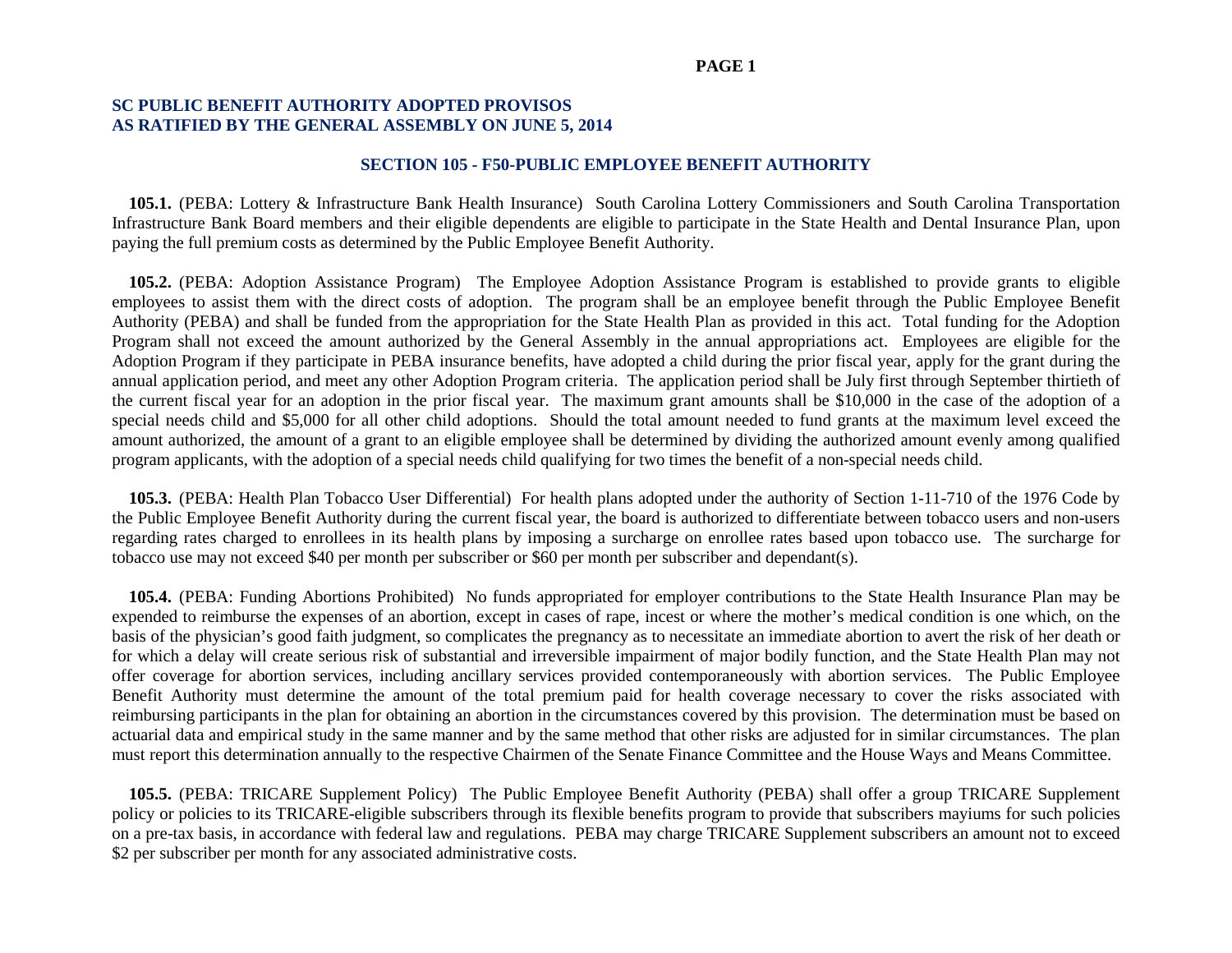#### **PAGE 2**

#### **105.6.** DELETED

**105.7.** (PEBA: FY 2015 State Health Plan) Of the funds authorized for the State Health Plan in Plan Year 2015 pursuant to Section 1-11- 710(A)(2) of the 1976 Code, an employer premium increase of 3.9% and a subscriber premium increase of zero percent for each tier (subscriber, subscriber/spouse, subscriber/children, full family) will result for the standard State Health Plan in Plan Year 2015. Co-payment increases for participants of the State Health Plan in Plan Year 2015 shall not exceed nine percent. Notwithstanding the foregoing, pursuant to Section 1-11- 710(A)(3), the Public Employee Benefit Authority may adjust the plan, benefits, or contributions of the State Health Plan during Plan Year 2015 to ensure the fiscal stability of the Plan.

 **105.8.** (PEBA: Exempt National Guard Pension Fund) In the calculation of any across-the-board cut mandated by the Budget and Control Board or General Assembly, the amount of the appropriation for the National Guard Pension Fund shall be excluded.

**105.9.** (PEBA: Inactive SCRS Account Transfer)A current employee or teacher who is an active participant in the State Optional Retirement Program but who has an inactive account in the South Carolina Retirement Program due to previous service in that system, shall be allowed to transfer previous contributions to the employee's or teacher's active State Optional Retirement Program account.

#### **105.10.** DELETED

 **105.11.** (PEBA: Network Pharmacy Publications) All pharmacy publications or lists must include independent retail pharmacies. Abridged pharmacy lists are prohibited.

**105.12.** (PEBA: Pharmacy Benefit Manager Audit) By September 1, 2014, the Public Employee Benefit Authority shall have prepared a detailed report and have prepared an independent audit of its contract with Catamaran for Pharmacy Benefit Manager services to ensure, among other things, that fair and equitable reimbursement practices are being followed. The independent auditor must have experience in conducting Pharmacy Benefit Manager services audits.

**105.13.** (PEBA: Litigation Review) The Public Employee Benefit Authority shall submit to the Chairman of the Senate Finance Committee and the Chairman of the House Ways and Means Committee, no later than December 1, 2014, a report on the settlement between the State of South Carolina and the Bank of New York Mellon that provides review and comment upon the benefits of the settlement for the employees and retirees of South Carolina. In conducting the review and preparing the report, the Public Employee Benefit Authority may use appropriated or available funds as necessary to retain independent expert assistance, including legal counsel of its choosing.

#### **105.14.** DELETED

**105.15.** (PEBA: Self-Insured Group Health Benefits Plan) Effective January 1, 2015, the self-insured group health benefits plan for state employees and retirees established under Section 1-11-710 et seq. (the State Health Plan) and administered by the Public Employee Benefit Authority pursuant to Section 9-4-10 et seq. (PEBA) shall reimburse all pharmacies participating in the State Health Plan's retail pharmacy network on an equal and uniform per-product basis. This requirement applies whether the network is established via direct contract with the State Health Plan or via an authorized pharmacy benefit manager.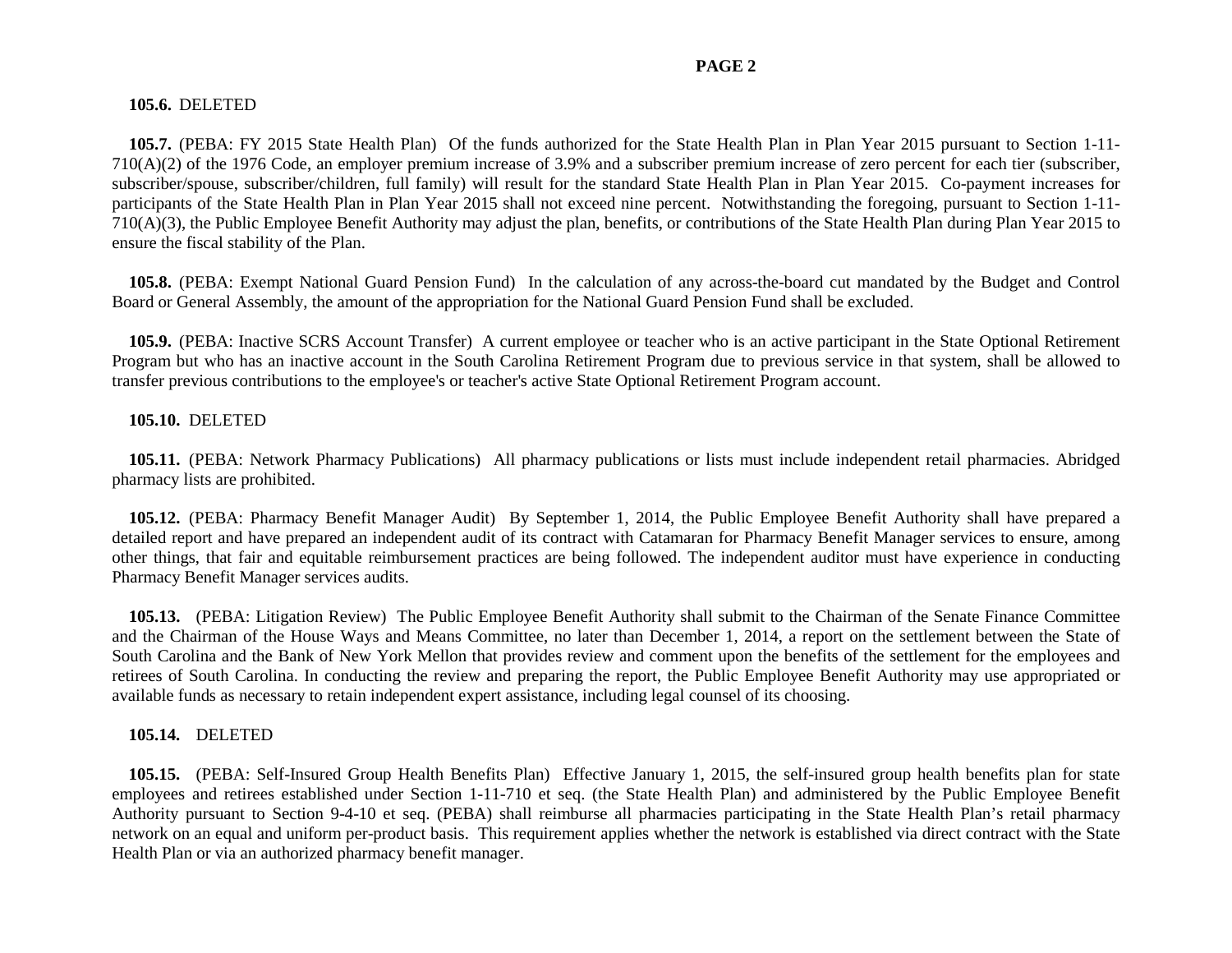# **PUBLIC EMPLOYEE BENEFIT AUTHORITY AGENDA ITEM**

# **(Retirement Policy Committee Report)**

**Meeting Date: June 18, 2014 Tab**

- **1. Subject:** Defined Contribution Unit
- **2. Summary:** Best Practice Recommendations

**Background Information:** Management has collaborated with Segal Rogerscasey and Summit Strategies Group to compile a list of recommendations to better align the S. C. Deferred Compensation Program and the S. C. Optional Retirement Program with industry trends and best practices.

**3. What is Committee asked to do?** Please see meeting materials.

## **4. Supporting Documents:**

- (a) List those attached:<br>1. Best Practice R
	- **Best Practice Recommendations**
	- 2. Segal Memorandum
	- 3. Summit Memorandum
- (b) List those not attached but available:
	- 1. NAGDCA Best Practices Comparison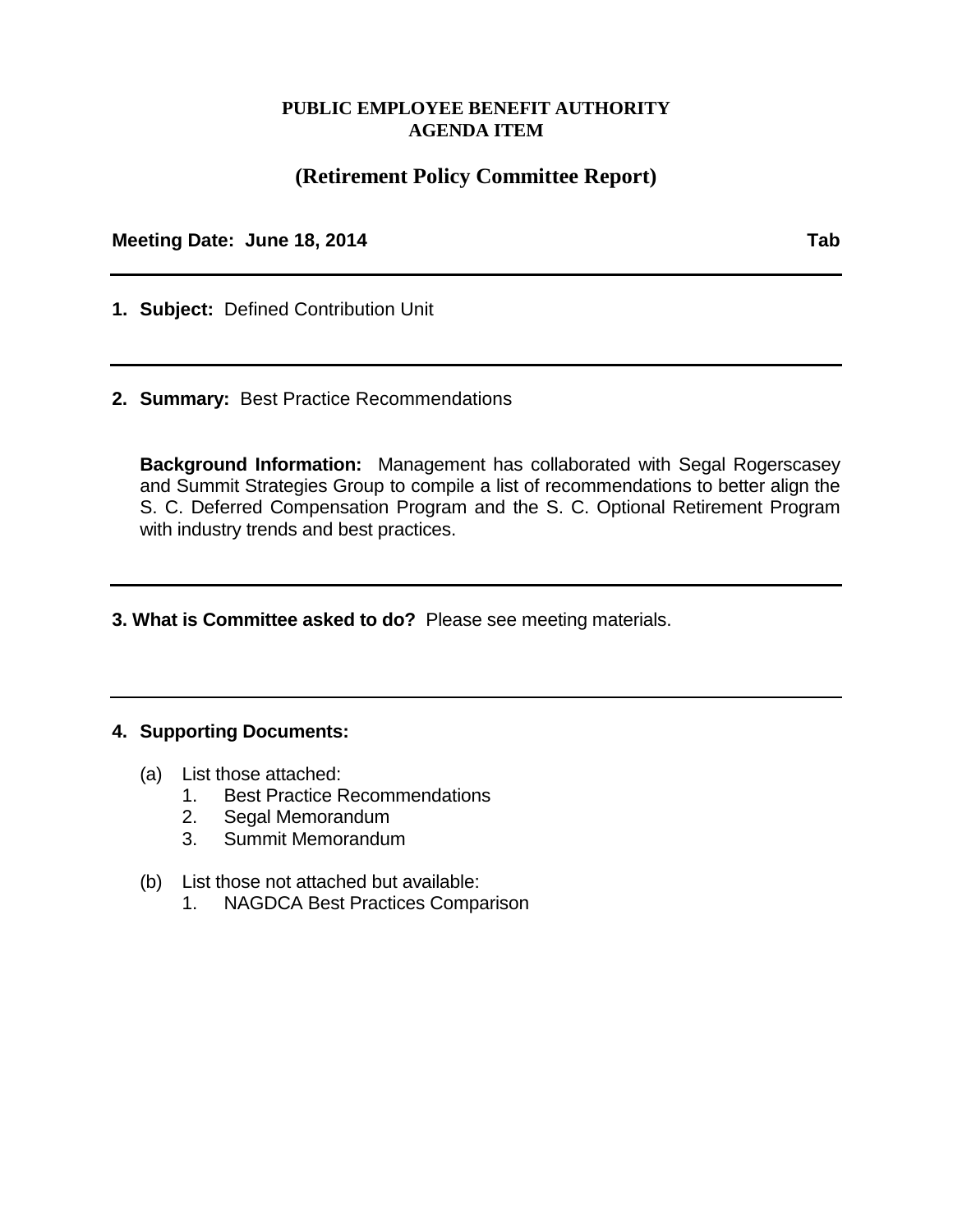Management has developed the below recommendations in order to better align the Programs with industry trends and best practices. Our goal in making these recommendations is to design the Programs so that the average participant will be more likely to succeed by default, leveraging the principle of inertia, while still addressing the needs of the more sophisticated investor.

# **South Carolina Deferred Compensation Program**

- I. **Automatic Features (***Legislative Change***):**
	- **Management Recommendation:** Management recommends that the Board support and seek sponsorship of a bill to provide PEBA with the flexibility to implement automatic enrollment, should this feature be deemed appropriate. In the interim, Management recommends that active choice be implemented, requiring new hires to affirmatively choose whether or not to participate in the Program.

*Supporting Rationale:* The implementation of automatic features has proven to be, by far, the most effective way to increase participation and contribution rates in defined contribution plans. Active choice is a step toward automatic features and, in conjunction with current efforts, should have a significant impact toward increasing overall participation.

*Considerations:* It would be helpful to solicit input from stakeholder groups (e.g., General Assembly, State Employees Association, participating employers) prior to implementing automatic features.

*Implementation:* January 1, 2015 (or as soon as administratively possible following that date).

- **Retirement Committee Action:** Management should survey stakeholders regarding the prospect of implementing automatic enrollment. Upon review of this feedback, the Retirement Committee will consider whether to pursue automatic enrollment legislation. Active choice was approved for implementation.
- **What is the Board asked to do?** Receive as information.

#### II. **Participant Fee Disclosure:**

 **Management Recommendation:** Management recommends that participants be provided with annual fee disclosures, conforming to ERISA Section 404(a).

*Supporting Rationale:* Every practical step should be taken to enhance fee transparency for participants.

*Considerations:* There is currently a formatting conflict between the Securities and Exchange Commission and the Department of Labor, which must be resolved prior to implementation.

*Implementation:* January 1, 2015 (or as soon as administratively possible following that date).

- **Retirement Committee Action:** This recommendation was approved for implementation.
- **What is the Board asked to do?** Receive as information.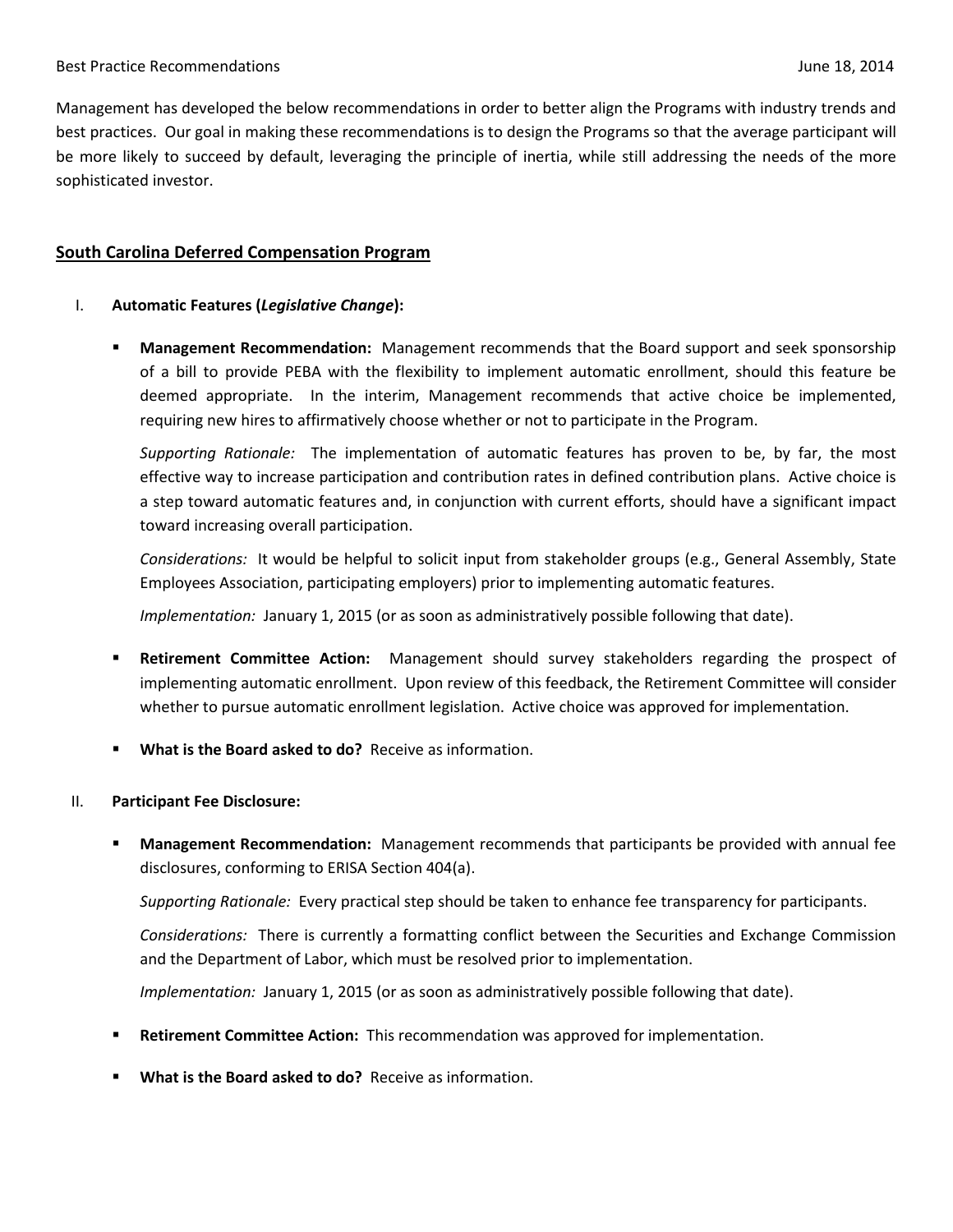#### III. **In-Plan Roth Conversion:**

 **Management Recommendation:** Management recommends that participants be allowed to convert pre-tax assets to Roth assets within the Program.

*Supporting Rationale:* The availability of this feature would provide participants with additional flexibility in saving for retirement.

*Considerations:* Unless eligible for a distribution, participants may not use assets within the Program to pay taxes related to these conversions. This message would be clearly communicated to participants prior to processing the conversion.

*Implementation:* January 1, 2015. This change would require plan amendments.

- **Retirement Committee Action:** The Committee recommends approval of this change.
- **What is the Board asked to do?** Approve the Committee recommendation. If the Board approves the recommendation, Management will prepare the necessary plan document amendments for subsequent review and approval by the Board prior to implementation.

#### IV. **Participant Loans:**

 **Management Recommendation:** Management recommends that the number of available participant loans be reduced from two to one and that loans must be repaid via payroll deduction while the participant is working for a participating employer. Loans taken prior to the implementation date would not be affected by this new procedure.

*Supporting Rationale:* The loan default rate for the Program is very high. Payroll deduction appears to be the only repayment method proven to materially affect this rate. This change should cause a significant reduction in the default rate and in overall Program leakage.

*Considerations:* Most participating employers do not currently allow participant loans to be repaid via payroll deduction. Unless these employers change that policy, about half of all current participants would be unable to take out a new loan as a result of this change.

*Implementation:* January 1, 2015. This change would require plan amendments.

- **Retirement Committee Action:** The Committee recommends approval of this change.
- **What is the Board asked to do?** Approve the Committee recommendation. If the Board approves the recommendation, Management will prepare the necessary plan document amendments for subsequent review and approval by the Board prior to implementation.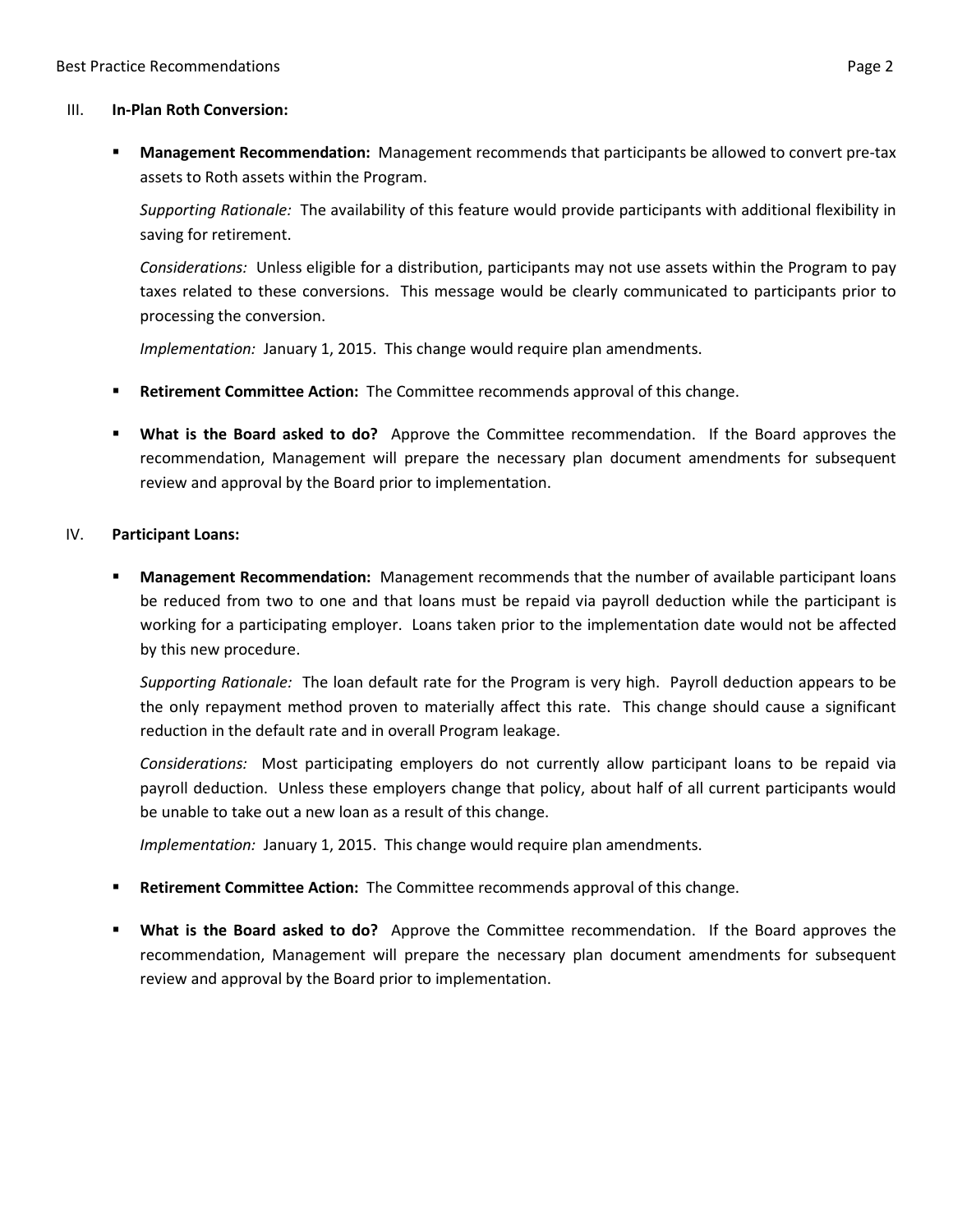#### V. **Modernization Project:**

 **Management Recommendation:** Management recommends that all participating employers offer all features of the Program and adhere to standardized remittance and reporting requirements to the extent economically feasible in the reasonable judgment of PEBA.

*Supporting Rationale:* Some participating employers do not offer certain Program features and services (e.g., Roth contribution options, payroll deduction for participant loans). Remittance methods and reporting formats are also different from employer to employer. This change would eliminate these differences and standardize the experience for all participants. Implementation of this change would ultimately benefit participants, participating employers, and the Plan sponsor.

*Considerations:* Standardized reporting may be required in order to employ future enhancements such as automatic enrollment or online enrollment. If provided with ample time and training, this change should be feasible for all participating employers.

*Implementation:* January 1, 2017.

- **Retirement Committee Action:** This recommendation was approved for implementation.
- **What is the Board asked to do?** Receive as information.

#### VI. **Self-Directed Brokerage (SDB) Option:**

 **Management Recommendation:** Management recommends that access to investments within the SDB option be limited as specified in the provided sample change form. Management recommends that participants be required to have at least \$2,500.00 in Program assets in order to utilize the SDB option and that all transfers to this option be at least \$1,000.00. Management recommends that participants be allowed to invest no more than 50% of their Program assets within the SDB option. This new procedure would only impact SDB transactions that occur after the implementation date.

*Supporting Rationale:* The recommended restrictions would better align the Program with industry trends by limiting more exotic investments and would prepare PEBA in the event governing bodies (e.g., SEC, DOL) place greater emphasis on plan sponsor oversight of the SDB option.

*Considerations:* Less than 0.5% of Program assets are currently invested within the SDB option, and less than 0.5% of participants currently utilize this option. The SDB option helps to address the desires and needs of the more sophisticated investor without significantly impacting the average participant.

*Implementation:* January 1, 2015. This change would require an amendment to the investment policy statement.

- **Retirement Committee Action:** The Committee recommends approval of this change.
- **What is the Board asked to do?** Approve the Committee recommendation. If the Board approves the recommendation, Management will prepare the revised investment policy statement for subsequent review and approval by the Board prior to implementation.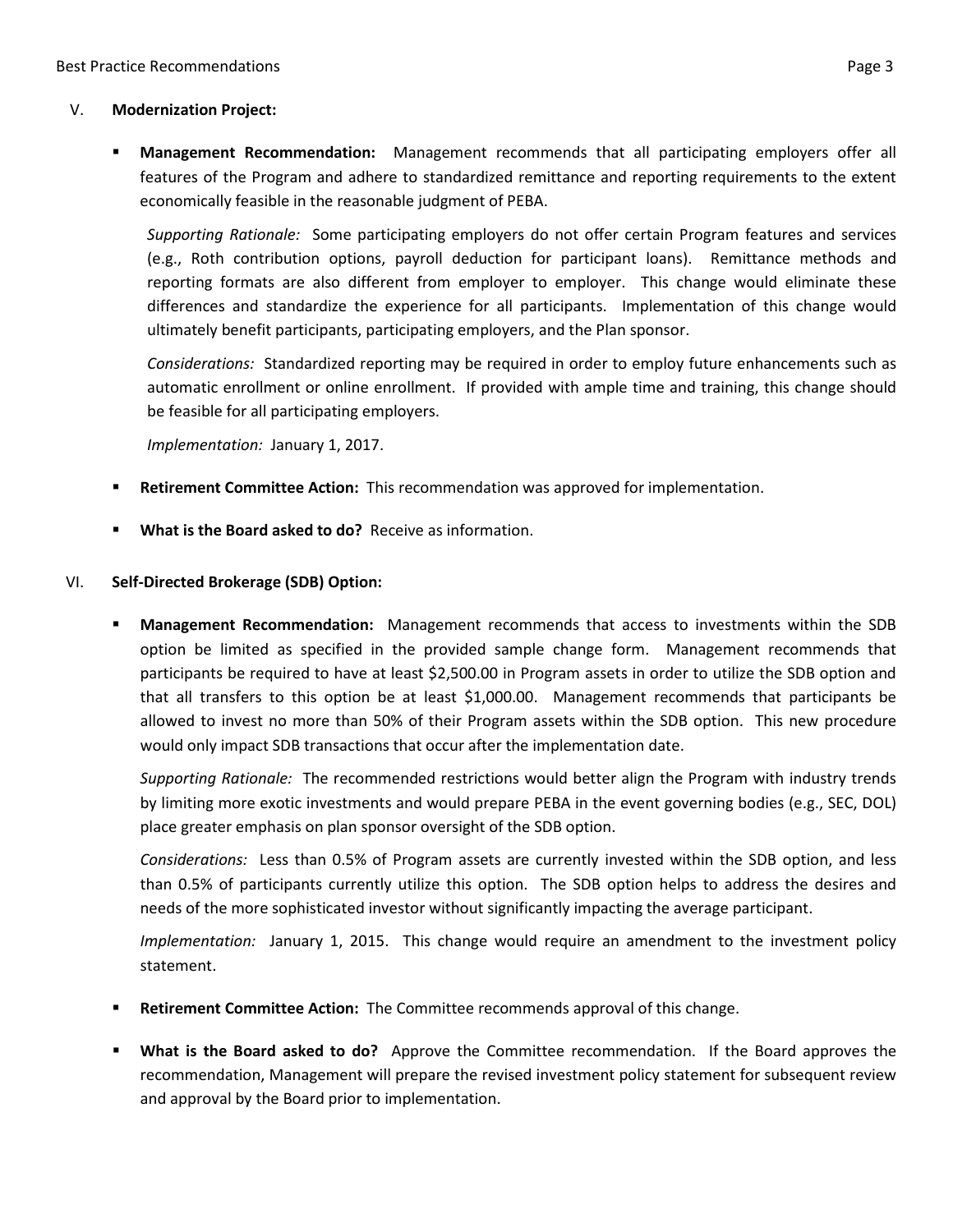#### VII. **84-Month Certificate Option:**

 **Management Recommendation:** Management recommends that the 84-month Certificate option be frozen to new investments and that all assets in maturing certificates, as well as all contributions directed to this option, be automatically mapped to the SSgA Target Retirement Income Fund, unless otherwise directed by the participant.

*Supporting Rationale:* The Stable Value Fund offers participants a capital preservation option without sacrificing liquidity and currently credits a higher rate of return than the 84-Month Certificate option. In addition, the proposed mapping strategy should help to improve overall investment diversification.

*Considerations:* The majority of participants affected by this change are in the 60+ age group. Written communication should be mailed before and after the mapping, giving participants ample opportunity to direct assets and contributions as they see fit. Field service representatives should be prepared to assist participants with any questions or concerns regarding this change.

*Implementation:* January 1, 2015. This change would require an amendment to the investment policy statement.

- **Retirement Committee Action:** The Committee recommends approval of this change.
- **What is the Board asked to do?** Approve the Committee recommendation. If the Board approves the recommendation, Management will prepare the revised investment policy statement for subsequent review and approval by the Board prior to implementation.

#### **South Carolina Optional Retirement Program**

- I. **Vendor Structure (***Legislative Change***):**
	- **Management Recommendation:** Management recommends that the Board support and seek sponsorship of a bill to provide PEBA with the flexibility to determine the appropriate vendor structure.

*Supporting Rationale:* PEBA currently has the ability to determine the vendor structure of the South Carolina Deferred Compensation Program. As the Plan sponsor, PEBA is the appropriate governing body to also determine how best to design this Program to benefit participants.

*Considerations:* Management and Summit Strategies Group are conducting ongoing research to determine how best to structure the Program.

*Implementation:* To be determined.

- **Retirement Committee Action:** The Committee recommends pursuing this statutory change.
- **What is the Board asked to do?** Approve the Committee recommendation. If the Board approves the recommendation, Management will prepare draft legislation for the Board's consideration.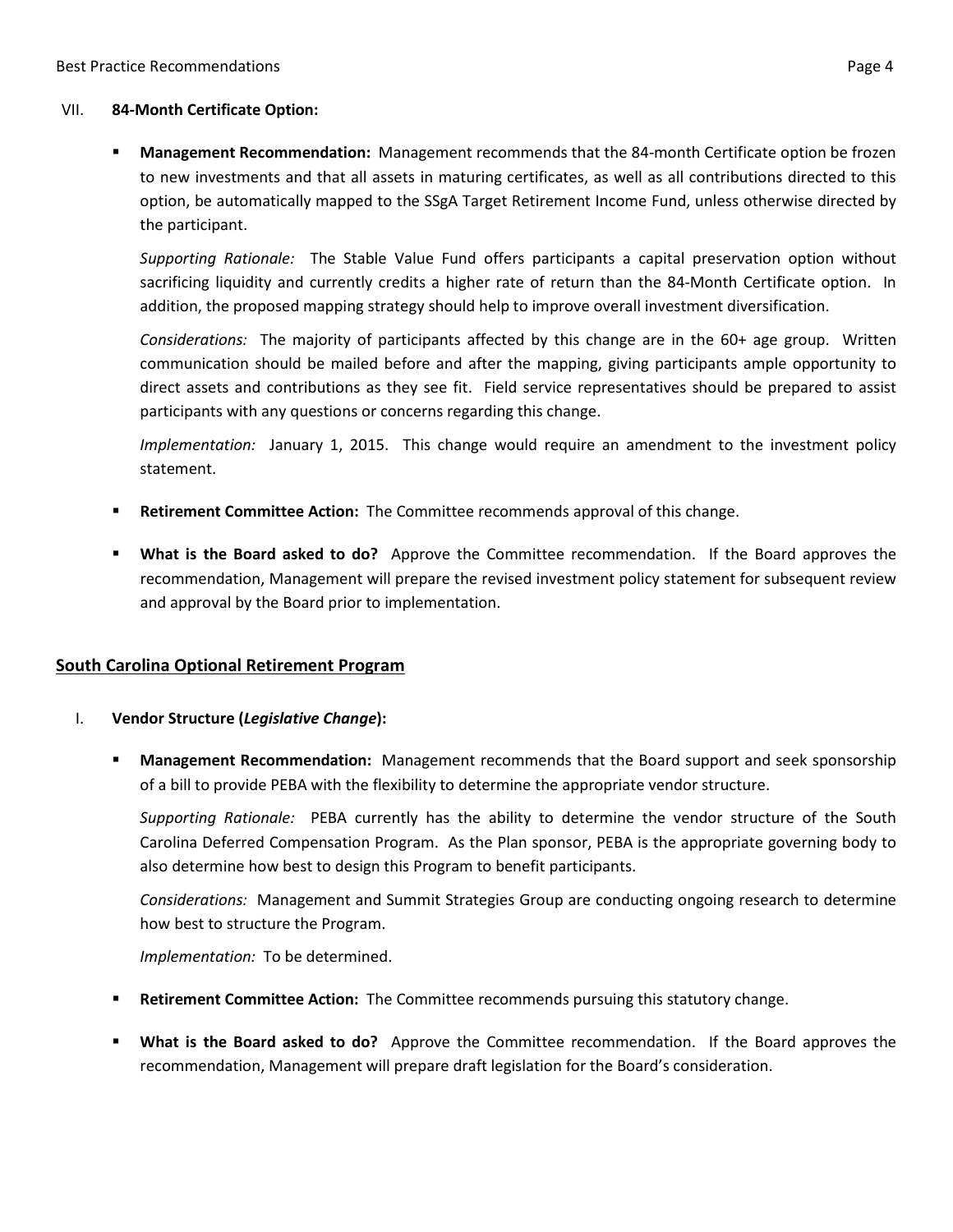#### II. **Revenue Sharing:**

 **Management Recommendation:** Management recommends that all revenue generated by the mutual fund investment options be returned to PEBA and not used to compensate record keepers.

*Supporting Rationale:* This change would remove any revenue-related bias from the current fund selection process and provide a more fair and transparent fee assessment. It would allow PEBA to utilize the least expensive available share class for each mutual fund investment option, with the intent of eliminating shared revenue altogether. If revenue remains, then it could be returned to participants in a manner consistent with that of the South Carolina Deferred Compensation Program.

*Considerations:* Since this change would create an explicit recordkeeping fee on participant statements, some might believe it represents a new fee. However, VALIC voluntarily implemented this change to its compensation structure last year and reported minimal participant disturbance as a result.

*Implementation:* July 1, 2015 (or as soon as administratively possible following that date).

- **Retirement Committee Action:** The Committee recommends approval of this change.
- **What is the Board asked to do?** Approve the Committee recommendation.

#### III. **Investment Advice:**

 **Management Recommendation:** Management recommends that investment advice, including a managed account service, be made available to all participants.

*Supporting Rationale:* There is little empirical data to support that investment advice materially improves participant investment decisions. Although plan design has proven to be much more effective at improving outcomes, participants should also have access to tools that could help them make better choices. A managed account service is a fee-based service that selects and maintains a customized and appropriately diversified portfolio. Unlike other investment advice, this method employs a do-it-for-me strategy that ensures action is taken as a result of the provided advice.

*Considerations:* VALIC is the only record keeper that currently offers a managed account service within the Program.

*Implementation:* July 1, 2015.

- **Retirement Committee Action:** The Committee recommends approval of this change.
- **What is the Board asked to do?** Approve the Committee recommendation.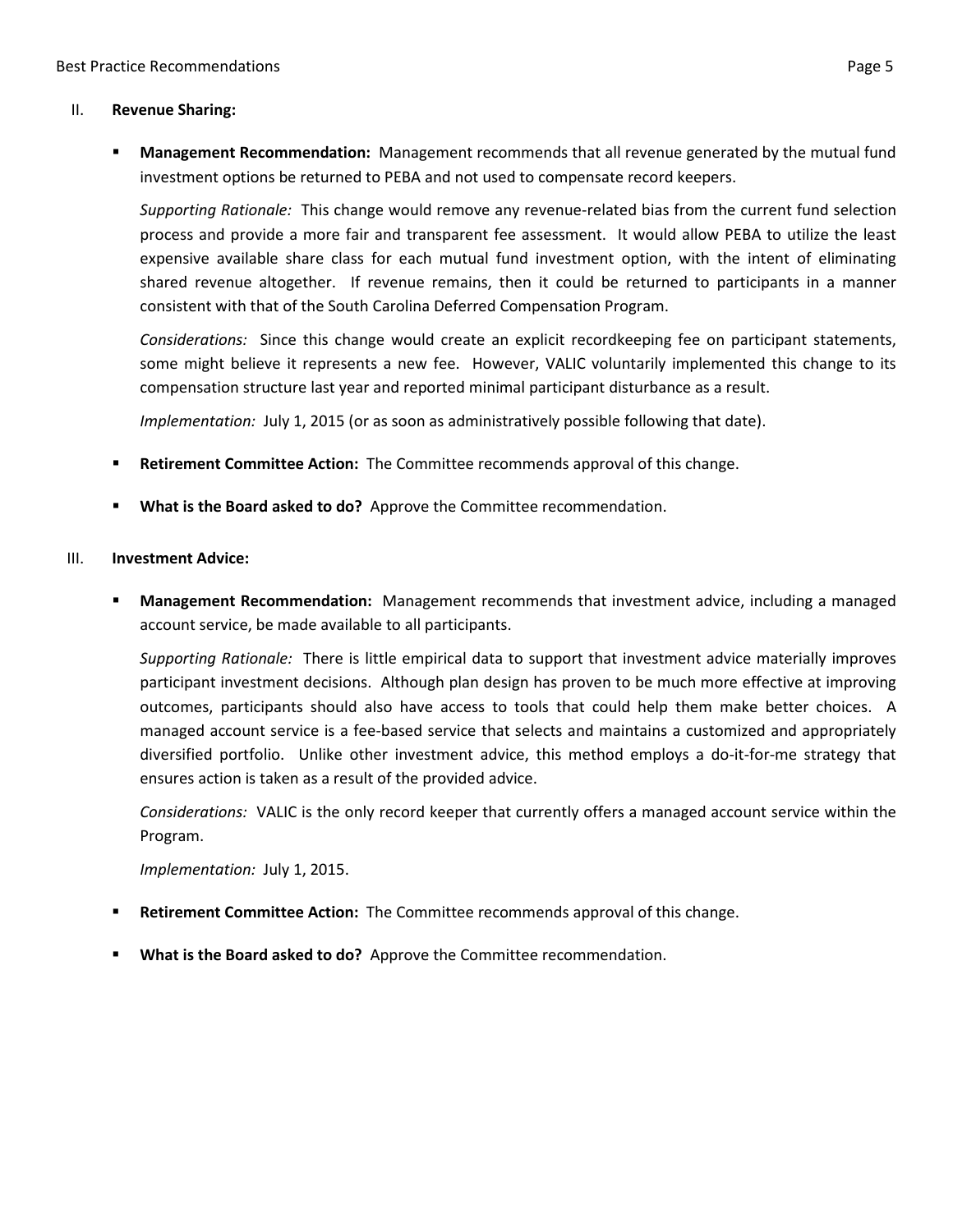# *charles* SCHWAB

www.schwab.com 1-800-231-2855 Page 1 of 2

| South Carolina Deferred Compensation Program |                            |  |  |  |  |
|----------------------------------------------|----------------------------|--|--|--|--|
| Plan-Level Account Number                    | <b>IPlan Tax ID Number</b> |  |  |  |  |

#### **Complete each section below to indicate the securities that PCRA Participants have the ability to trade. These changes to the Plan Trading Menu apply to any PCRA associated with the Plan referenced above.**

The Trustee(s)/Custodian(s) and/or Plan Sponsor authorize Schwab to allow any Participant who completes a Schwab PCRA Limited Power of Attorney (LPOA) for Participant form to make trades in the Participant's PCRA. A Participant will never be restricted from selling a position unless Schwab is instructed to restrict the sale by the Trustee(s)/Custodian(s) and/or Plan Sponsor. The Trustee(s)/Custodian(s) and/or Plan Sponsor acknowledge that they are responsible for determining whether any of the investments selected below (including any employer securities) are permissible under the terms of the Plan, the Internal Revenue Code (the "Code"), or the Employee Retirement Income Security Act of 1974 ("ERISA") and that Schwab shall have no responsibility or liability with respect to such determination. Please note that, generally, 403(b) contributions can only be invested in SECregistered fund shares.

Trading restrictions. PCRAs may not include trading on collectibles, currencies, precious metals, real estate, futures, commodities, private placements, margin accounts, or short sales. If specifically allowed by a Participant's retirement plan, a Participant may be able to write covered calls and buy protective puts. A Participant should complete a Schwab Personal Choice Retirement Account (PCRA) Options Application—Participant form to be approved to trade options.

#### **A. Taxable Mutual Funds:**

Plan Name

- $\blacktriangleright$  All except those listed in Section I
- $\Box$  Schwab Mutual Fund OneSource®/Schwab Funds® only<sup>1</sup>
- $\Box$  None except those listed in Section I

#### **B. Tax-Exempt Mutual Funds:**

- All except those listed in Section I
- $\Box$  Schwab Mutual Fund OneSource/Schwab Funds only<sup>1</sup>
- $\Box$  None except those listed in Section I
- **C. Equities:** (To include foreign securities that trade over-the-counter, you must select "All" below.)
- □ All except those listed in Section I
- $\Box$  Listed only<sup>2</sup>
- $\blacktriangledown$  Listed and NASDAQ market securities only<sup>3</sup> (Selecting this will exclude all foreign securities on other exchanges, including over-the-counter securities.)
- $\Box$  Exchange-traded funds (ETFs) only<sup>4</sup>
- □ Schwab ETF OneSource™ funds only
- $\Box$  Closed-end mutual funds only
- $\Box$  ETFs and closed-end mutual funds only
- $\Box$  None except those listed in Section I
- **D. Publicly Traded Limited Partnerships:5** (Please read important footnote on the next page.)
- □ All except those listed in Section I
- ◯ None except those listed in Section I

#### **E. Taxable Fixed Income:6**

- All except those listed in Section I
- □ None except those listed in Section I
- $\Box$  Certificates of deposit (CDs) only

#### **F. Tax-Exempt Fixed Income:**

- □ All except those listed in Section I
- $\Box$  None except those listed in Section I
- **Ø** Treasuries only

#### **G. Foreign Securities:7**

- □ All except those listed in Section I
- None except those listed in Section I
- **H. Options:** (Options trading is limited to writing covered calls and buying protective puts.)
- $\Box$  Yes. Options trading is permitted on the plan-level account by the Plan document and on all associated PCRAs. Note: All parties with trading authority must complete a separate Schwab Options Application.
- No. Options trading is not permitted.

| I. Please list all exceptions below. If you have more than four exceptions, please attach an additional sheet. |                               |  | Please check whichever applies. |                      |  |
|----------------------------------------------------------------------------------------------------------------|-------------------------------|--|---------------------------------|----------------------|--|
| <b>Fund/Security Description</b>                                                                               | Symbol<br><b>CUSIP Number</b> |  | Permitted                       | <b>Not Permitted</b> |  |
|                                                                                                                |                               |  |                                 |                      |  |
|                                                                                                                |                               |  |                                 |                      |  |
|                                                                                                                |                               |  |                                 |                      |  |
|                                                                                                                |                               |  |                                 |                      |  |
|                                                                                                                |                               |  |                                 |                      |  |

| <b>FOR CHARLES SCHWAB USE ONLY:</b>              |                        |  |                |  |  |               |  |  |  |  |  |  |
|--------------------------------------------------|------------------------|--|----------------|--|--|---------------|--|--|--|--|--|--|
| Approved by                                      | Print Name of Approver |  |                |  |  | Date Approved |  |  |  |  |  |  |
| Index as Document Number<br>Plan ID Number<br>68 |                        |  | Account Number |  |  |               |  |  |  |  |  |  |



©2013 Charles Schwab & Co., Inc. All rights reserved. Member SIPC. CS20246-01 (0913-6802) APP32345-04 (09/13)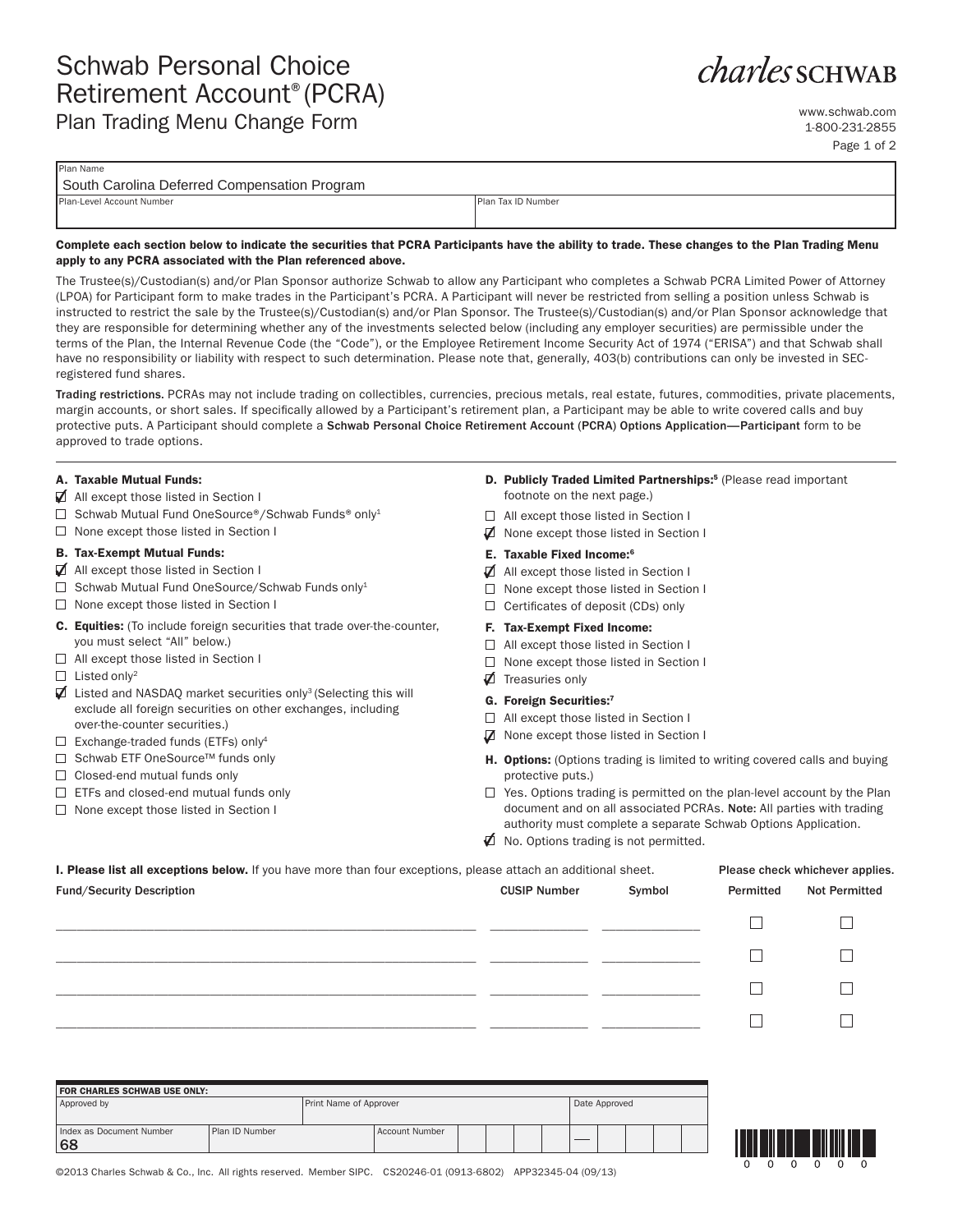| Trustee/Custodian Signature |  |
|-----------------------------|--|
|-----------------------------|--|

| <b>Signature(s) and Date(s) Required</b>         |            |      |
|--------------------------------------------------|------------|------|
| X<br>Trustee/Custodian Signature                 | Print Name | Date |
| $\mathbf{v}$<br>л<br>Trustee/Custodian Signature | Print Name | Date |
| <b>Plan Sponsor Signature</b>                    |            |      |
| <b>Signature and Date Required</b>               |            |      |
| X<br>Plan Sponsor Signature                      |            | Date |
| Print Name                                       | Title      |      |

<sup>1</sup> Charles Schwab & Co., Inc. (Member SIPC) receives remuneration from fund companies for recordkeeping and shareholder services and other administrative services for shares purchased through Schwab's Mutual Fund OneSource® program. Schwab also may receive remuneration from transaction fee fund companies for certain administrative services.

 Trades in no-load mutual funds available through OneSource (including Schwab Funds®), as well as certain other funds, are available without transaction fees when placed through Schwab.com or our automated phone channels. Schwab reserves the right to change the funds we make available without transaction fees and to reinstate fees on any funds. Funds are also subject to management fees and expenses.

 Schwab's short-term redemption fee will be charged on redemption of funds (except certain Schwab Funds) bought through Schwab's Mutual Fund OneSource program (and certain other funds) with no transaction fee and held for 90 days or less. Schwab reserves the right to exempt certain funds from this fee, including Schwab Funds, which may charge a separate redemption fee, and funds that accommodate short-term trading.

- <sup>2</sup> Equity trading is limited to securities listed on the New York Stock Exchange (NYSE), NYSE Amex Equities, and other exchanges (excludes the NASDAQ Stock Market, Inc. [NASDAQ] and over-the-counter [OTC] securities).
- 3 Securities that are not available to trade include pink sheets, OTC securities, and Bulletin Board stocks.
- 4 Investment returns will fluctuate and are subject to market volatility, so that an investor's shares, when redeemed or sold, may be worth more or less than their original cost. Unlike mutual funds, shares of ETFs are not individually redeemable directly with the ETF. All ETFs are subject to management fees and expenses. Schwab ETFs™ are distributed by SEI Investments Distribution Co. (SIDCO). SIDCO is not affiliated with Charles Schwab & Co., Inc. Learn more at schwab.com/SchwabETFs.
- <sup>5</sup> Restricting publicly traded limited partnerships will exclude the purchase of any publicly traded security (which may include certain ETFs, royalty trusts, and other possible securities) that reports income via a Schedule K-1 Form and, as a result, could generate Unrelated Business Taxable Income (UBTI).
- <sup>6</sup> Excludes debt securities issued by Charles Schwab & Co., Inc. and its affiliates. These securities are not allowed to be purchased in a PCRA.
- <sup>7</sup> Restricting foreign securities does not include American Depositary Receipt (ADR) securities traded on a domestic equity market, but does restrict the purchase of non-ADR foreign securities available on the U.S. OTC market.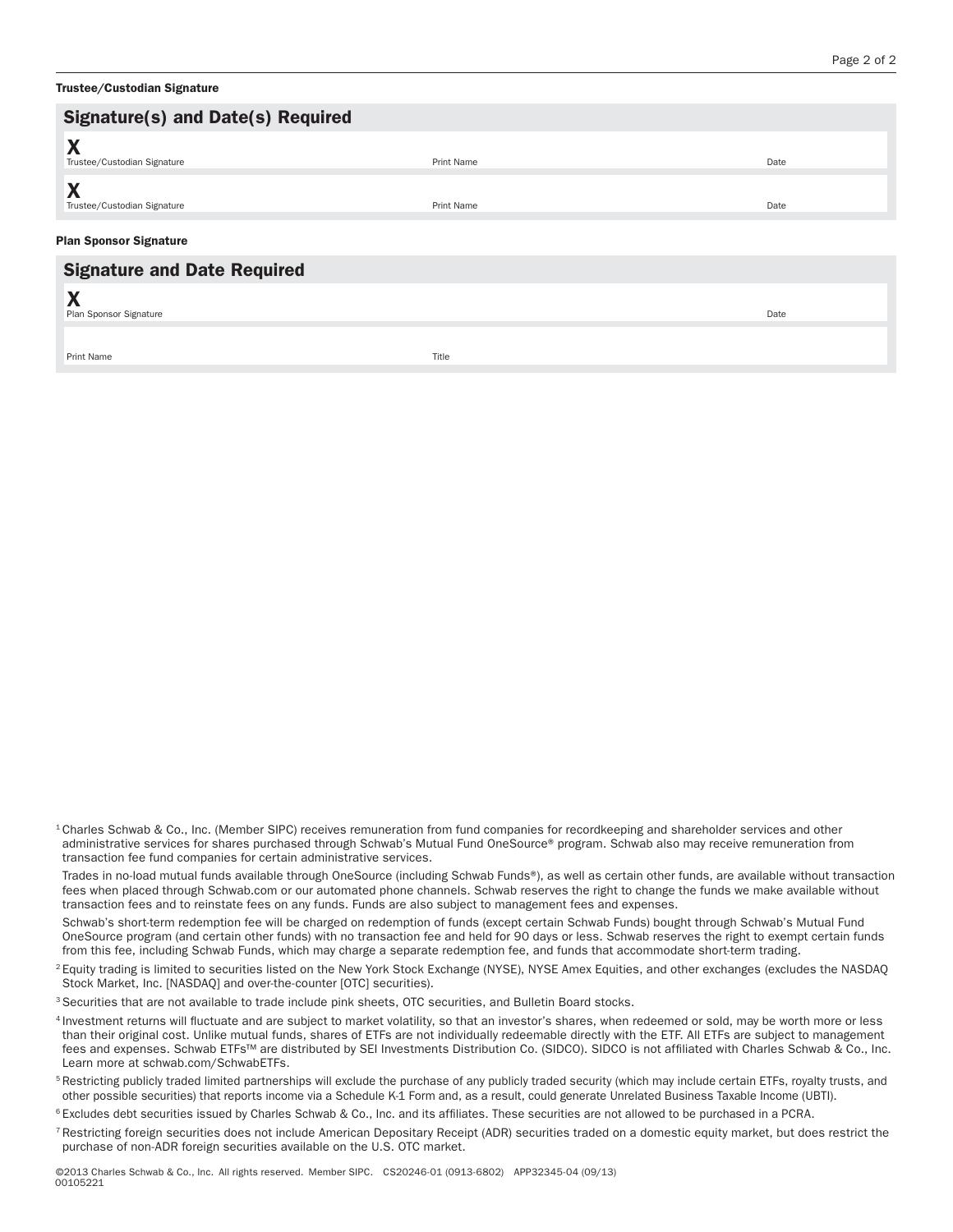\* Segal Rogerscasey

| To:   | The South Carolina Public Employee Benefit Authority (PEBA) |
|-------|-------------------------------------------------------------|
| From: | Rosemary E. Guillette, Senior Consultant, Segal Rogerscasey |
|       | Robert Liberto, Senior Vice President, Segal Rogerscasey    |
| Date: | March 25, 2014                                              |
| Re:   | "Best Practices"                                            |

# **MEMORANDUM**

This memo is in response to questions surrounding the use of "Best Practices" within the State of South Carolina's Deferred Compensation Program (Program). Segal Rogerscasey advocates that all our clients use industry "Best Practices" within their defined contribution programs. These practices include:

- A "best in class" approach to choosing investment options
- An open architecture format
- Clear record keeping fees
- Participant fee disclosure
- Descriptive investment policy guidelines outlining both risk and performance standards for investment options
- Subject to Plan costs, the lowest share class option
- Reduce or eliminate revenue sharing and instead charge a per participant record keeping fee

With the exception of fee disclosure, which is still being clarified, all of these items have been implemented by the Program.

As was discussed at the last meeting, there are further ways to enhance the Program, which the State reviews each year through the development of strategic objectives and a strategic plan. Segal Rogerscasey would make the following recommendations for improvements to the Program:

- **Automatic Enrollment & Automatic Escalation:**
	- *Recommendation:* Add auto-enrollment and auto-escalation as features to the Program. The Board should sponsor legislation to allow the flexibility to include these options in the future.
	- *Rationale:* Auto-enrollment would result in increased participation in the Program. Auto-escalation, which increases annual contributions automatically, would help improve retirement outcomes by increasing the amount saved.
	- *Time Frame:* Dependent on legislative change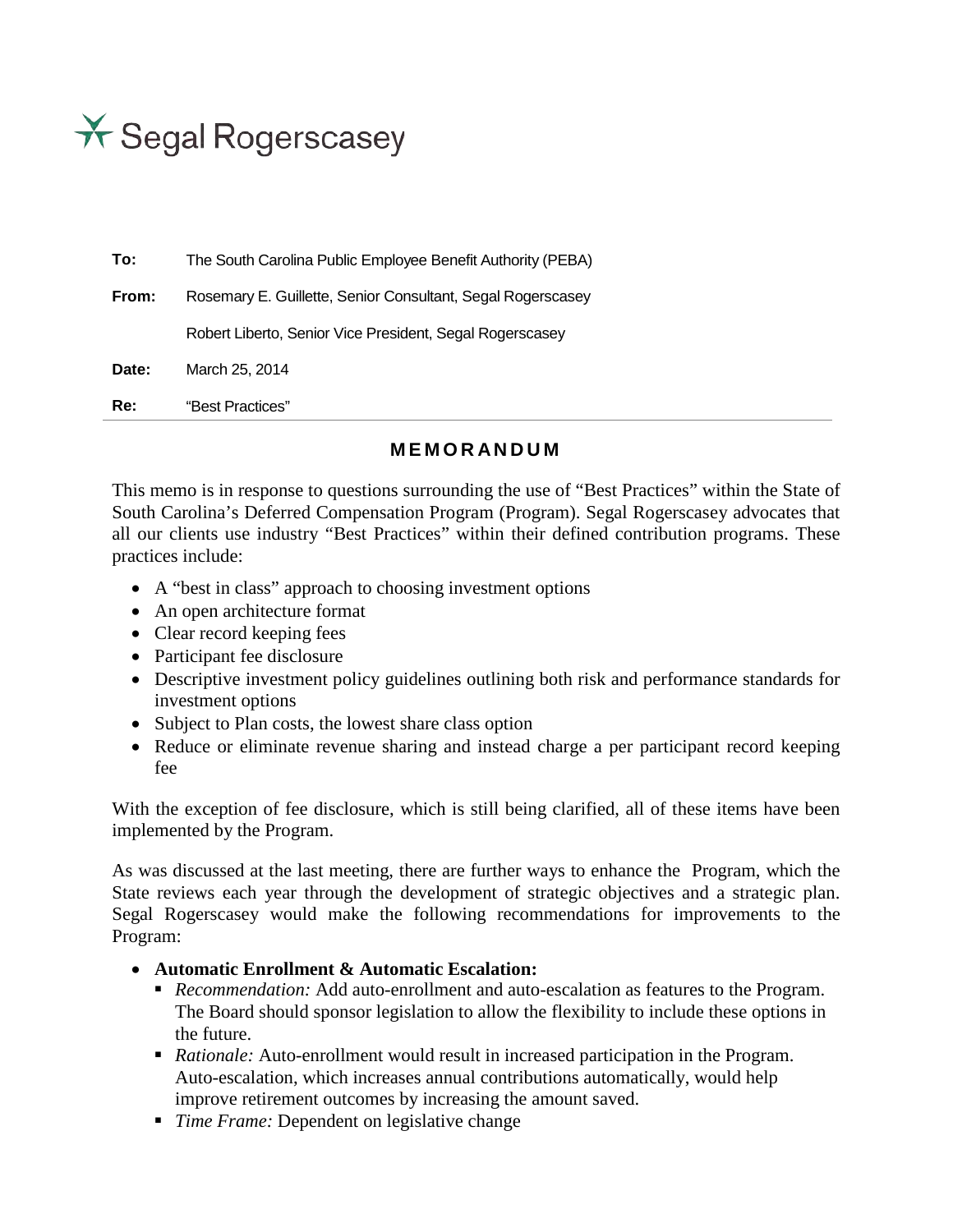- **Loans:** 
	- *Recommendation:* Reduce the number of loans from two to one and require new loans to be repaid through payroll deduction or bank draft (ACH).
	- **Rationale:** Reduces the administrative burden, reduces Plan leakage, and reduces high default rate.
	- *Time Frame:* 1/1/15 to coincide with the new record keeping contract or as soon as administratively possible.

• **Brokerage Window:** 

- *Recommendation:* Limit the investment options to publically traded stocks, bonds and mutual funds as well as placing a limit on the percentage or dollar amount invested in brokerage.
- *Rationale:* Eliminates "exotic" securities from being purchased and keeps more assets in the core options, which lowers overall Plan costs.
- *Time Frame:* 1/1/15 to coincide with the new record keeping contract or as soon as administratively possible.

# • **404(a) Participant Fee Disclosure:**

- *Recommendation:* The Program should provide 404(a) fee disclosure to participants.
- *Rationale:* Providing fee disclosure consistent with 404(a) is in-line with industry best practices.
- *Time Frame:* As soon as administratively possible once the SEC and DOL have reconciled their formatting differences.

# • **In-Plan Roth Conversions:**

- *Recommendation:* Allow participants to convert current 401(k) and 457 balances into the recently added Roth feature.
- **Rationale:** The in-plan conversion is just another tool allowing participants to manage and enhance their retirement outcomes. This feature provides additional flexibility in how participants invest their assets.
- *Time Frame:* As soon as administratively possible.
- **84-month Certificates:**
	- *Recommendation:* Eliminate the 84-month certificates as an investment option in the Program. Freeze future contributions to the 84-month certificates and map all maturing certificates to the SSgA Target Retirement Income Fund (unless directed otherwise by the participant).
	- *Rationale:* There is direct overlap with the Stable Value strategy. Not only do the certificates not provide participants additional diversification, but they are administratively burdensome and lock up participant assets for the 84-months.
	- *Time Frame:* 1/1/15 to coincide with the new record keeping contract.

We are open to discussing any of these topics in further detail and exploring the benefits of changes to the Program. Please let us know if there are further questions or concerns.

cc: Matthew Davis, Program Manager, State of South Carolina Defined Contribution Program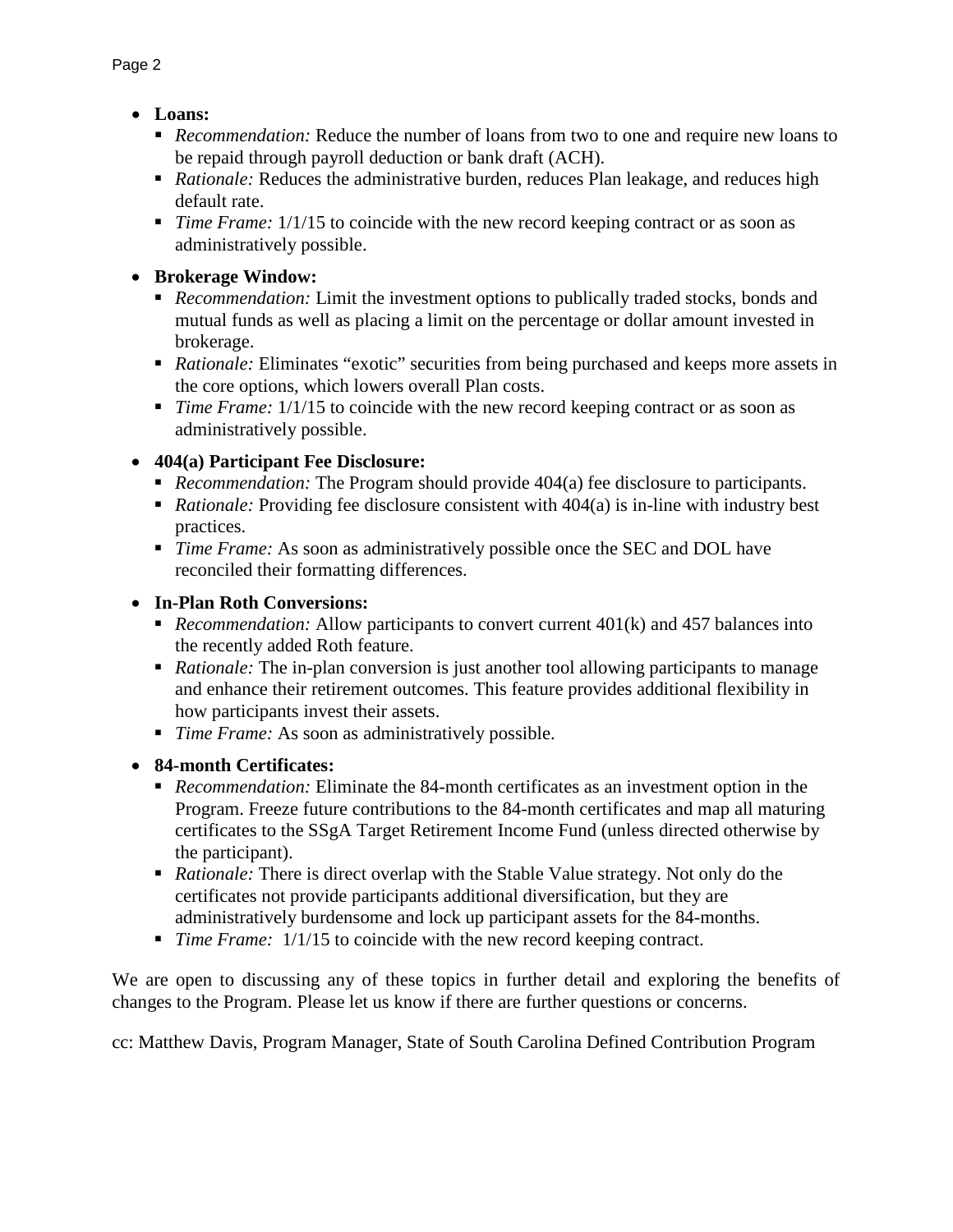

Date: March 26, 2014

To: South Carolina Public Employee Benefit Authority

From: Paul Staples, Senior Vice President, Director of Defined Contribution Services

#### **Background**

This memo will serve to affirm the recommendations Summit has made to PEBA regarding best practices in plan design pertaining to the South Carolina Optional Retirement Program ("ORP"). This memo will address five specific areas of focus that Summit believes will be most impactful to improving the participant experience and helping participants achieve their desired retirement goals.

#### **1. Statute requiring at least four vendors**

#### *Implementation Date: July 1, 2018*

While offering participants multiple vendors does promote greater choice, it can also increase participant confusion, make the enrollment process more cumbersome, and may in some cases be counterproductive to current best practices. Over the years, there has been a trend by multi-vendor plans to consolidate vendors for the following reasons:

- Administrative ease (participant and sponsor)
- Economies of scale (greater pricing power)
- Consistency of communication and education

Summit believes a better practice would be for PEBA to be given the discretion to determine the optimal number of vendors included in the ORP. This decision can be made based on the potential benefits to participants of a multi-vendor structure versus the potential added expense and complexity of such a structure.

#### **2. Utilization of zero revenue share investment options**

#### *Implementation Date: July 1, 2015*

With the exception of VALIC, each record keeper is compensated by revenue share and other payments included in the investment options' expense ratios. As such, the selection of a new or replacement investment option must take into account this revenue share, possibly restricting the universe of available options.

Consistent with the approach taken by VALIC in late 2013, Summit believes a best practice would be to use the least expensive institutional share class of each option (void of revenue share) and assess an account level charge equal to the vendor's fee requirement. For example, instead of collecting 20 bps from the funds, a vendor would assess a 20 bps annualized charge (billed quarterly) to each participant's account. This separation of investment selection from payment of vendor fees will improve the flexibility the Program has in creating a high quality investment menu for participants. Furthermore, the fees paid for recordkeeping and administration will be more transparent to participants, consistent with existing best practices within the marketplace and promoted by the Department of Labor.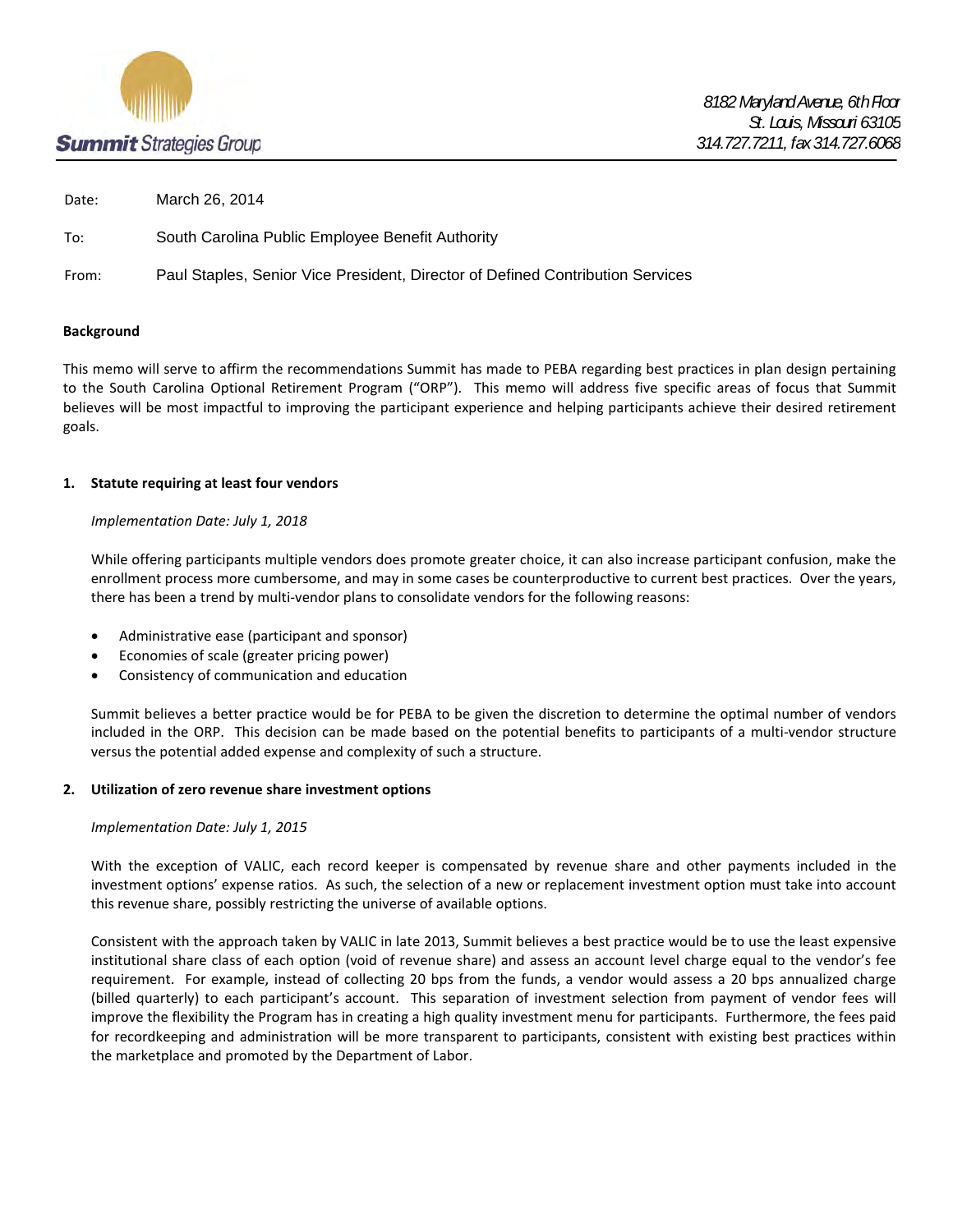#### Page 2

#### **3. Utilization of a single investment menu across all vendors**

#### *Implementation Date: July 1, 2015*

Currently, the ORPs \$1.4 billion in total assets is allocated among four vendors and 81 unique investment options. This distribution of assets is dilutive to leveraging economies of scale and could result in participants paying higher fees for recordkeeping and asset management. Participants may pay lower recordkeeping and investment management fees if the Program's assets were concentrated among fewer vendors/options or invested in lower priced commingled fund and separate accounts where investment management fees decrease with the size of the investment due to tiered fee schedules.

Furthermore, the use of a single investment menu would allow an independent third party acting as a Fiduciary to select and be accountable for the quality of the investment menu. Each of the four vendors has indicated they would be agreeable to a single investment menu given sufficient implementation time and the ability to keep their proprietary insurance products.

#### **4. Addition of a self-directed brokerage account**

#### *Implementation Date: July 1, 2015*

A self-directed brokerage account would allow participants to invest in a universe of individual stocks, bonds, ETFs, mutual funds and in some cases, derivative products (e.g., futures) to supplement the existing core option menu. The availably of an account should not be positioned as a replacement for the core menu, which is strictly monitored for quality and is entirely sufficient to allow participants to construct a diversified portfolio to meet their risk and return objectives. Should the ORP adopt a single investment menu across all vendors, the self-directed brokerage window may allow participants to retain an investment in a terminated fund at their own risk.

Offering a self-directed brokerage account is quite common within the defined contribution marketplace. Only the participants who elect to use the window pay additional fees. These fees can include annual account maintenance charges, transaction fees, and the investment fees on the individual holdings. In practice, very few assets or participants typically utilize this option given the increased complexity of self-management.

The ORP can customize the manner in which the window is employed including, limiting the universe of options to just mutual funds (versus stocks/bonds), establishing a minimum threshold to open a self-directed brokerage account, and capping the portion of total assets held in that account versus the core menu of options.

#### **5. Addition of advice and/or managed account services**

#### *Implementation Date: July 1, 2015*

Research into the investment behavior of ORP participants indicates participants often allocate in a manner inconsistent with their age and investment time horizon. This often manifests itself in asset allocations which are overly conservative and may result in final account balances that are not sufficient to meet retirement income needs.

There are two services that can help participants improve their asset allocation decisions. The first is investment advice. Advice is rendered on plan assets only by credentialed and experienced registered investment advisors. The second is a managed account service. For an additional fee, the participant can enroll in a service that will create and implement a customized asset allocation based on the participant's unique objectives and investment constraints. VALIC currently offers such a service to ORP participants enrolled on its platform.

These services are not mutually exclusive and can both be offered to participants based on their desired level of engagement.

Summit believes any one, or all, of the best practice recommendations above will enhance the ORP's administration of the Program as well as the participant experience. They are also consistent with existing best practices within the governmental and corporate marketplace.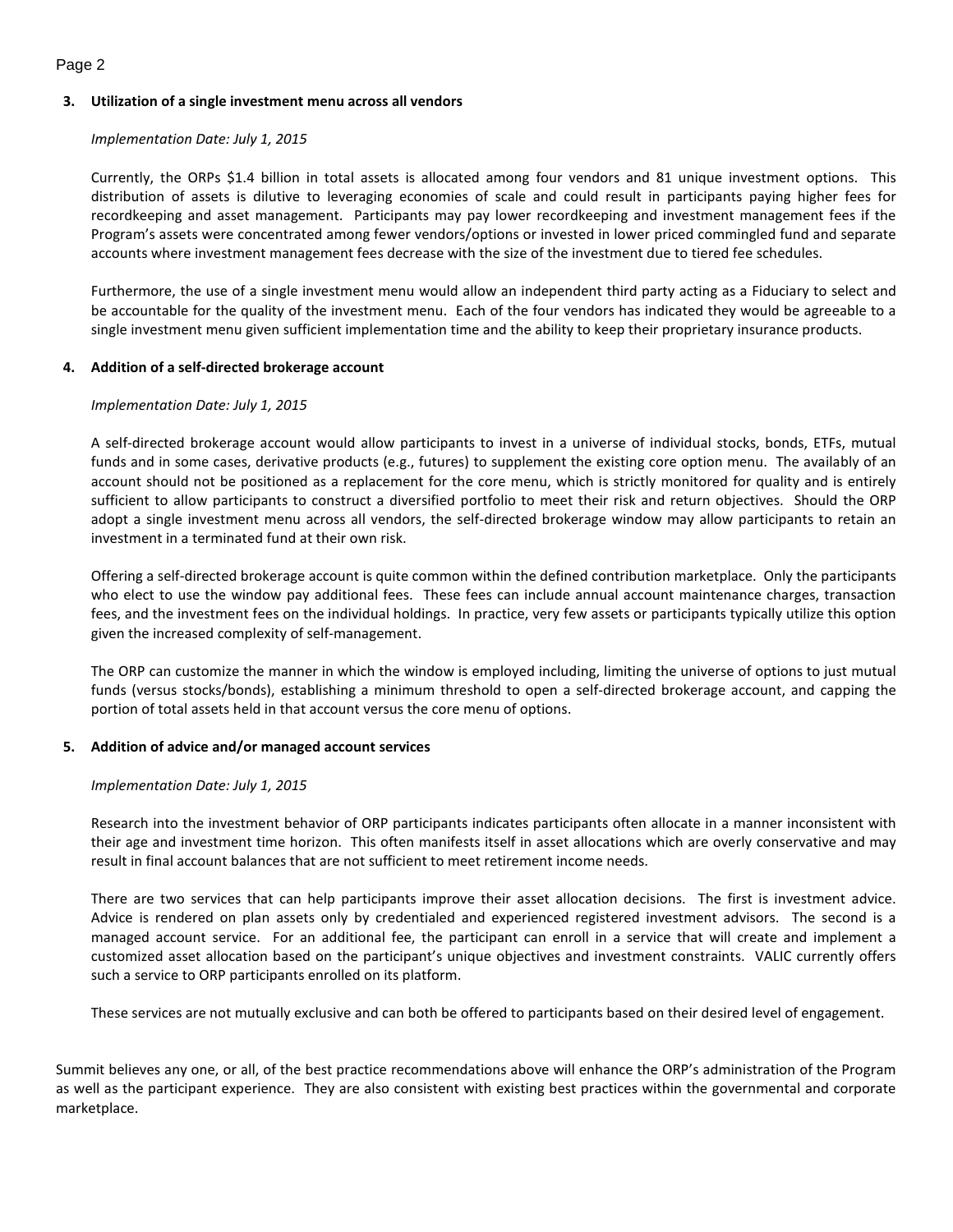# **PUBLIC EMPLOYEE BENEFIT AUTHORITY AGENDA ITEM Health Care Policy Committee**

| <b>Monday, May 12, 2014</b> | Agenda 5 |
|-----------------------------|----------|
|                             |          |

**1. Subject: ACA Nonpermanent Full-time Employee Coverage**

**2. Summary: The current State Health Plan (SHP) provides coverage to only permanent full-time employees. Effective January 1, 2015, the ACA requires participating employers in the SHP to offer health coverage to nonpermanent full-time employees or face catastrophic penalties. The Committee and PEBA Board need to decide whether or not to accommodate these employers by either extending coverage under the SHP to nonpermanent employees or creating a self-insured plan to cover these nonpermanent employees.**

**Background Information: See attached: "ACA Requirements Regarding Full-time Nonpermanent Employees For Plan Year 2015"** 

**3. What is Board asked to do? Adopt action recommended by Health Care Policy Committee**

**Action:** Amend the SHP to include Nonpermanent Full-time Employees, while allowing employers to opt out of the SHP for the Nonpermanent Full-time Employees and select and purchase their own ACA-compliant coverage for these employees.

## **4. Supporting Documents:**

**(a)** Attached: **"ACA Requirements Regarding Full-time Nonpermanent Employees For Plan Year 2015"**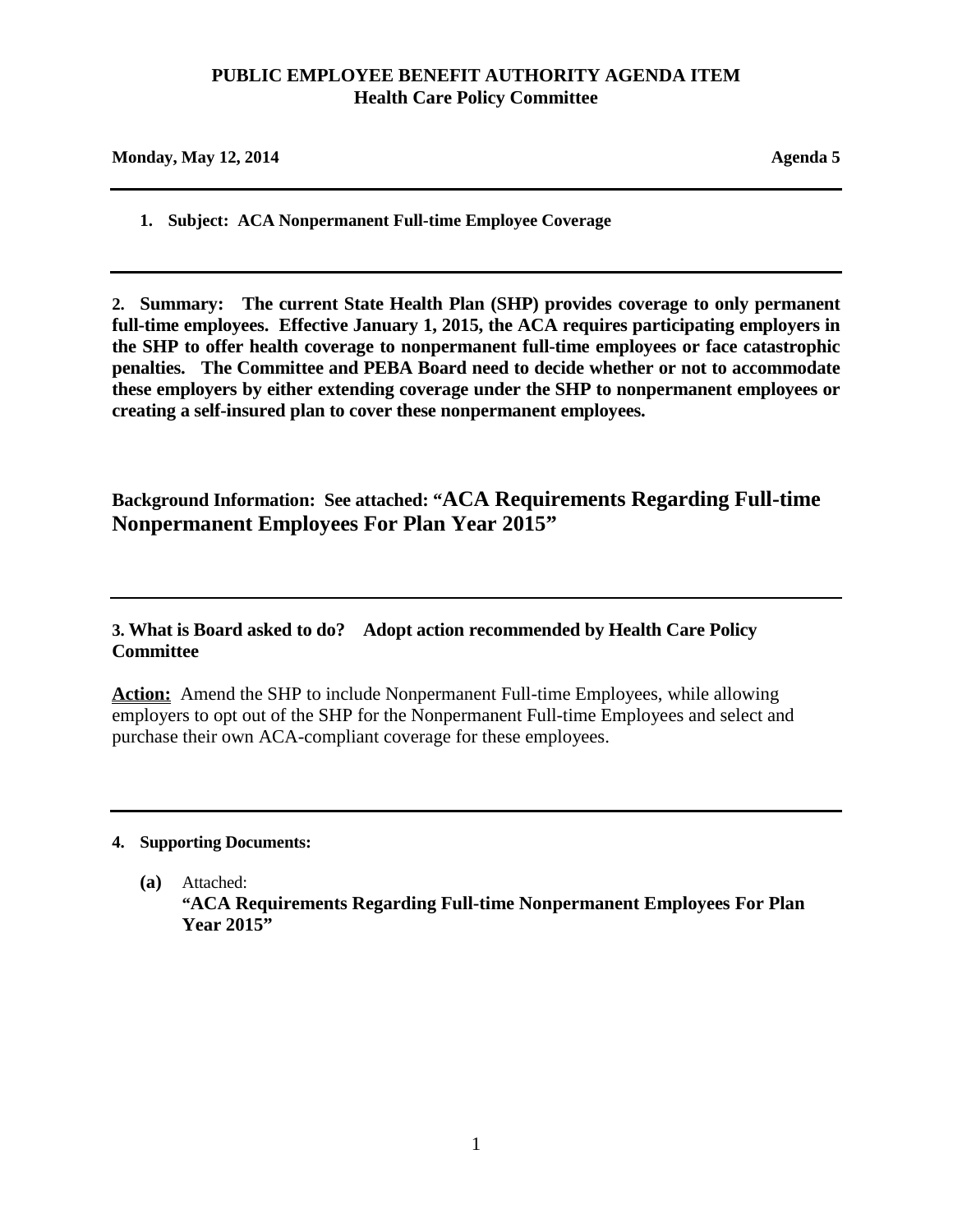# **ACA Requirements Regarding Full-time Nonpermanent Employees For Plan Year 2015**

# **Background**

The State Health Plan (SHP) currently covers permanent full-time employees. "Fulltime" for the purpose of the SHP generally refers to an employee who works 30 hours per week. Nonpermanent full-time employees are not covered by the SHP.

Beginning January 1, 2015, the ACA requires large employers  $(100 + \text{employee})$ participating in the SHP to offer health coverage to nonpermanent employees who work at least 30 hours per week. This requirement applies to employers participating in a grandfathered health plan. PEBA estimates that 3,000 to 5,000 nonpermanent full-time employees of SHP participating employers would have to be offered health coverage in 2015.

Failure of employers to offer coverage to nonpermanent employees could result in catastrophic IRS penalties for large employers, not the SHP. An employer failing to offer minimum essential coverage to at least 70% of the employer's employees, plus their dependents, can face a penalty of up to \$2000/year for each full-time employee if at least one employee receives subsidized coverage from a health exchange. The \$2000 penalty would apply to all employees, not just those who were not offered coverage. If the State of South Carolina failed to offer coverage to at least 70% of its employees and dependents, the State could incur penalties in excess of \$80 million. Widespread failure of participating employers, including the State, the school districts, colleges and universities and local subdivisions, to comply with the new ACA requirements could result in penalties exceeding \$300 million to the various employers.

Some employers, primarily universities, have indicated to PEBA that they did not budget enough money to cover their nonpermanent full-time employees under the SHP. These employers inquired whether PEBA could offer a lower cost option that provides minimally adequate ACA-compliant coverage for the nonpermanent full-time employees. These employers were hoping such a minimal policy would have premiums 50% less than current SHP premiums.

Other employers have indicated they are adjusting the hours of part-time employees below the 30-hour threshold to avoid the health coverage mandate.

## **Expalnation of Action: Amend the SHP to Include Nonpermanent Full-time Employees**

The action is to amend the SHP to include Nonpermanent Full-time employees within the definition of "Employee". With the deletion of the word "permanent" in the Plan of Benefits, PEBA can extend health coverage to both permanent and nonpermanent full-time employees and enable participating employers to satisfy ACA requirements.

Consultants have determined that the addition of a relatively small number of nonpermanent employees and dependents (likely less than 5,000) would have no material impact on the finances of the large health plan (with over 400,000 participants). Moreover, the addition of these nonpermanent employees would not increase the State's Other Post-Employment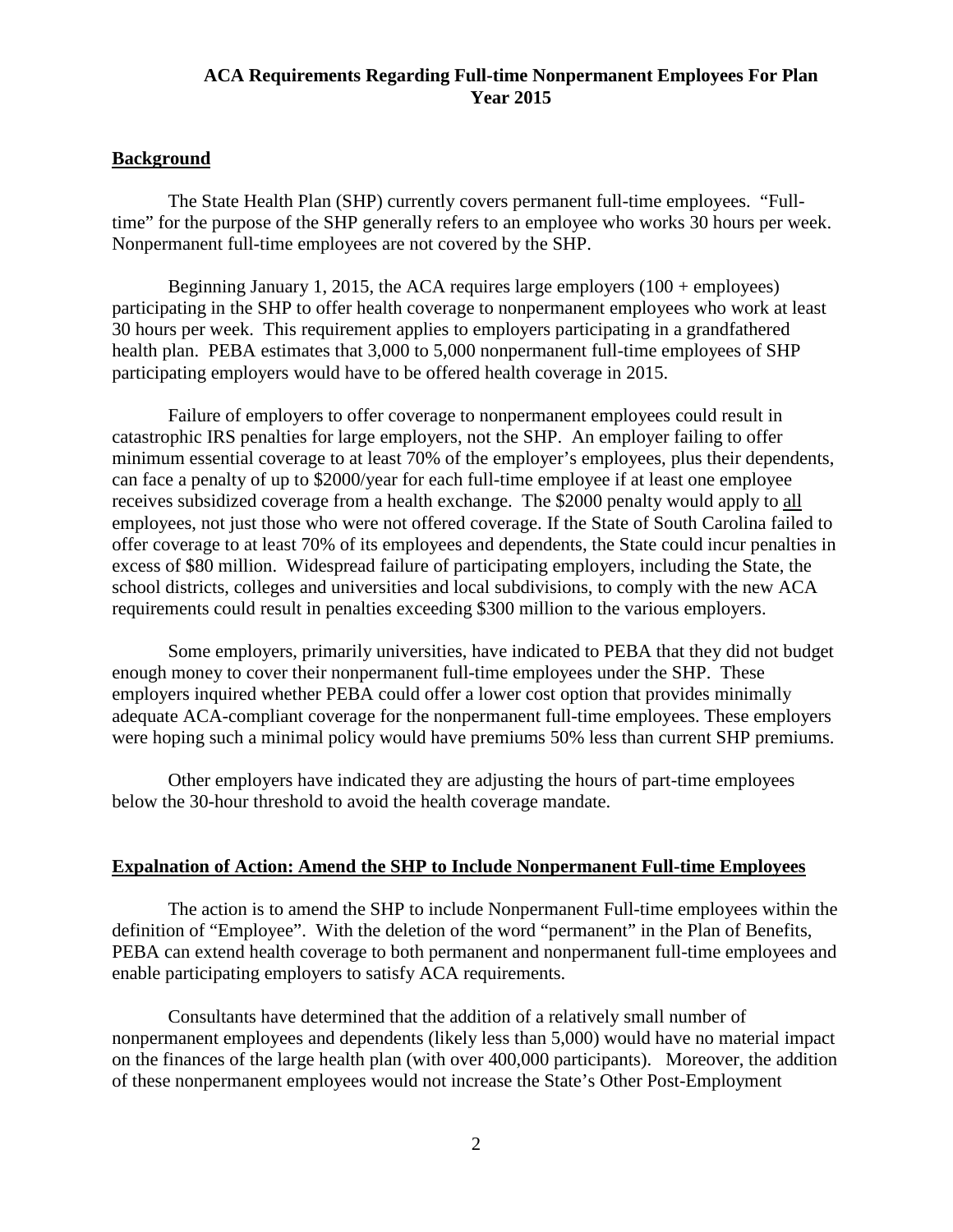# **ACA Requirements Regarding Full-time Nonpermanent Employees For Plan Year 2015 (continued)**

Benefits (OPEB) liability for retiree health benefits because only service in a full-time permanent position counts toward vesting for retiree health benefits. S.C. Code Ann. Section 1-11-730.

If PEBA amends the SHP to include nonpermanent full-time employees, we will be consistent with the approach taken by many other governmental health plans working with GRS and Ice Miller across the country.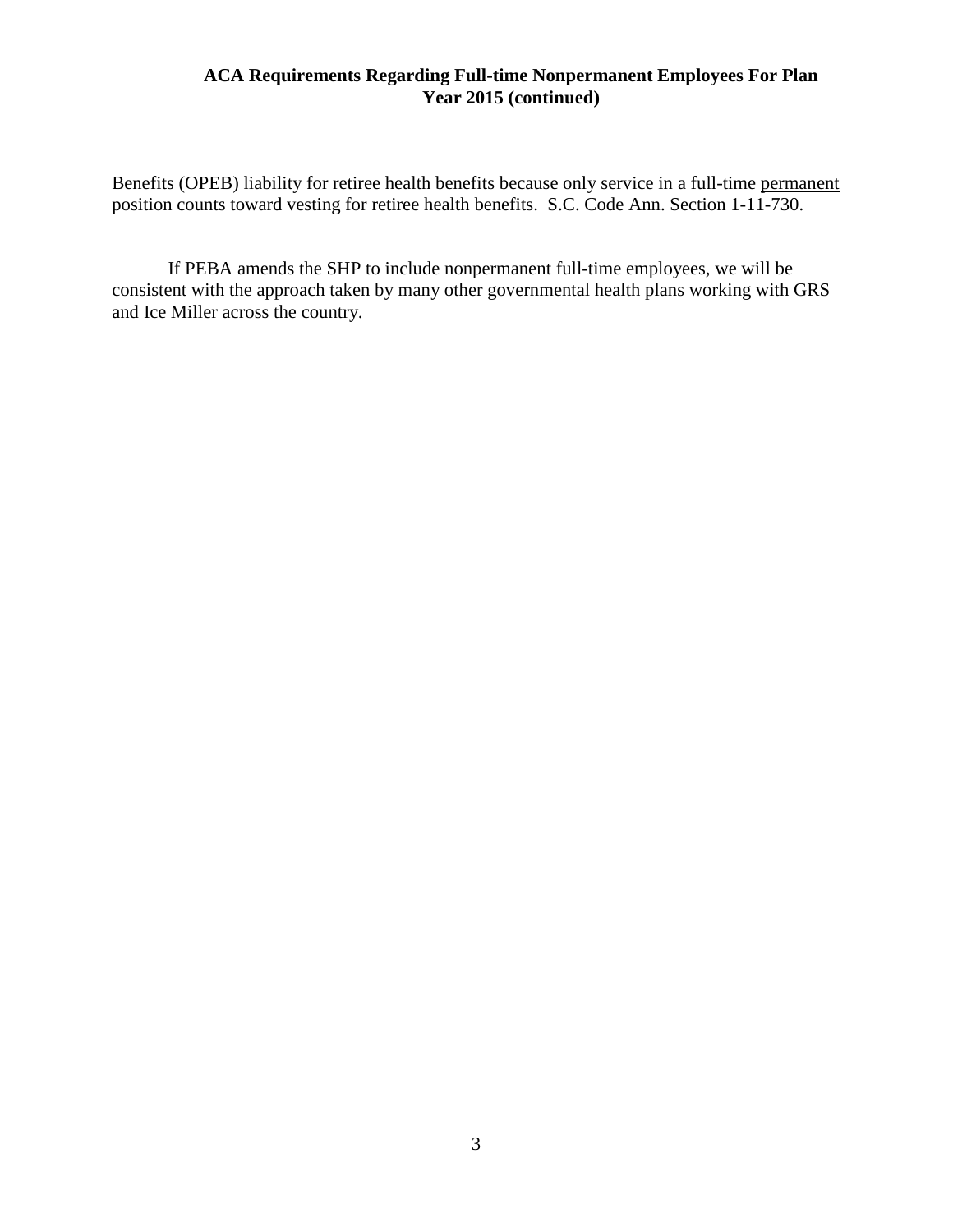# **2015 State Health Plan Timeline: 18 Months**

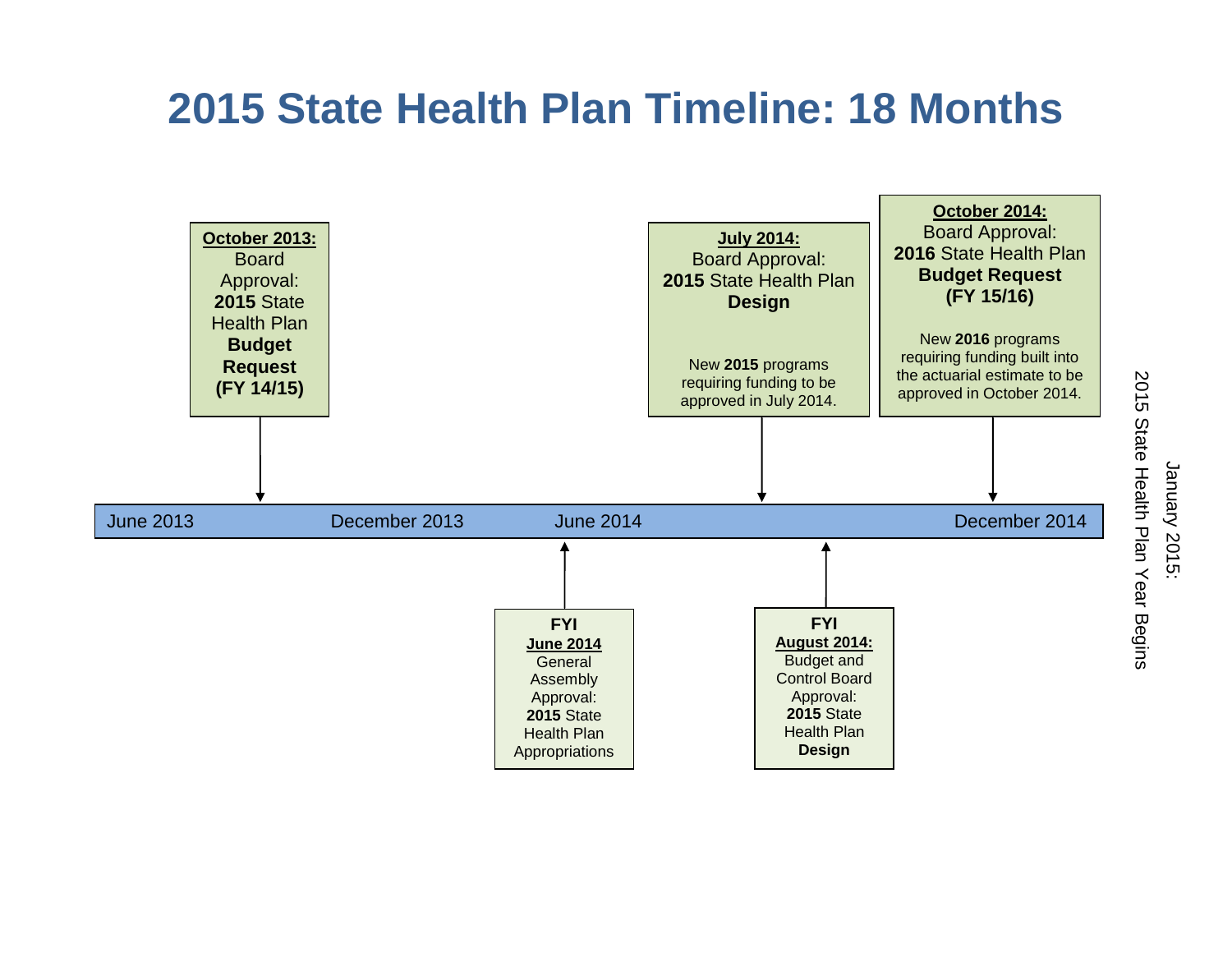# **South Carolina Public Employee Benefit Authority**

Board of Directors Ethics and Conflicts-of-Interest Policy

# **I. State Ethics Act Rules of Conduct**

The members of the PEBA Board of Directors are subject to, and must comply with, the provisions of the laws of the State of South Carolina. Members must be familiar with, and to the extent required must comply with, the State Ethics Act, found in Chapter 13 of Title 8 of the South Carolina Code of Laws, including the Rules of Conduct set out in Section 8-13-700 et seq. of the South Carolina Code of Laws and any successor provisions. The interpretation of terms used in this Policy should be guided where appropriate by the definitions of similar terms in that Act.

# **II. Additional Standards of Conduct**

In addition to and not in lieu of the requirements of state law, the members of the PEBA Board of Directors shall also be subject to the following standards of conduct in the performance of their official duties as Directors:

(1) A Director shall take no action concerning matters before PEBA where the Director, his family, or his business associates have a financial interest in the action;

(2) A Director shall take no action to commit funds administered by PEBA if the Director, his family, or his business associates have an interest in, are underwriters of, or receive any fees from the transaction;

(3) A Director shall have no interest in the profits or receive any benefit from a contract entered into by PEBA;

(4) A Director shall not use his position to secure, solicit, or accept things of value, including gifts, travel, meals and lodging, consulting fees or other payment for outside employment, or other valuable business relationships from parties doing or seeking to do business with or who are interested in matters before PEBA;

(5) A Director shall not represent, while serving on the PEBA Board of Directors and for one year after leaving the PEBA Board of Directors, any person, in any fashion, before any public agency, with respect to any matters in which the Director personally participated while serving on the PEBA Board of Directors;

(6) A Director shall not take any official action on matters that will result in a benefit to himself, his family, or his business associates;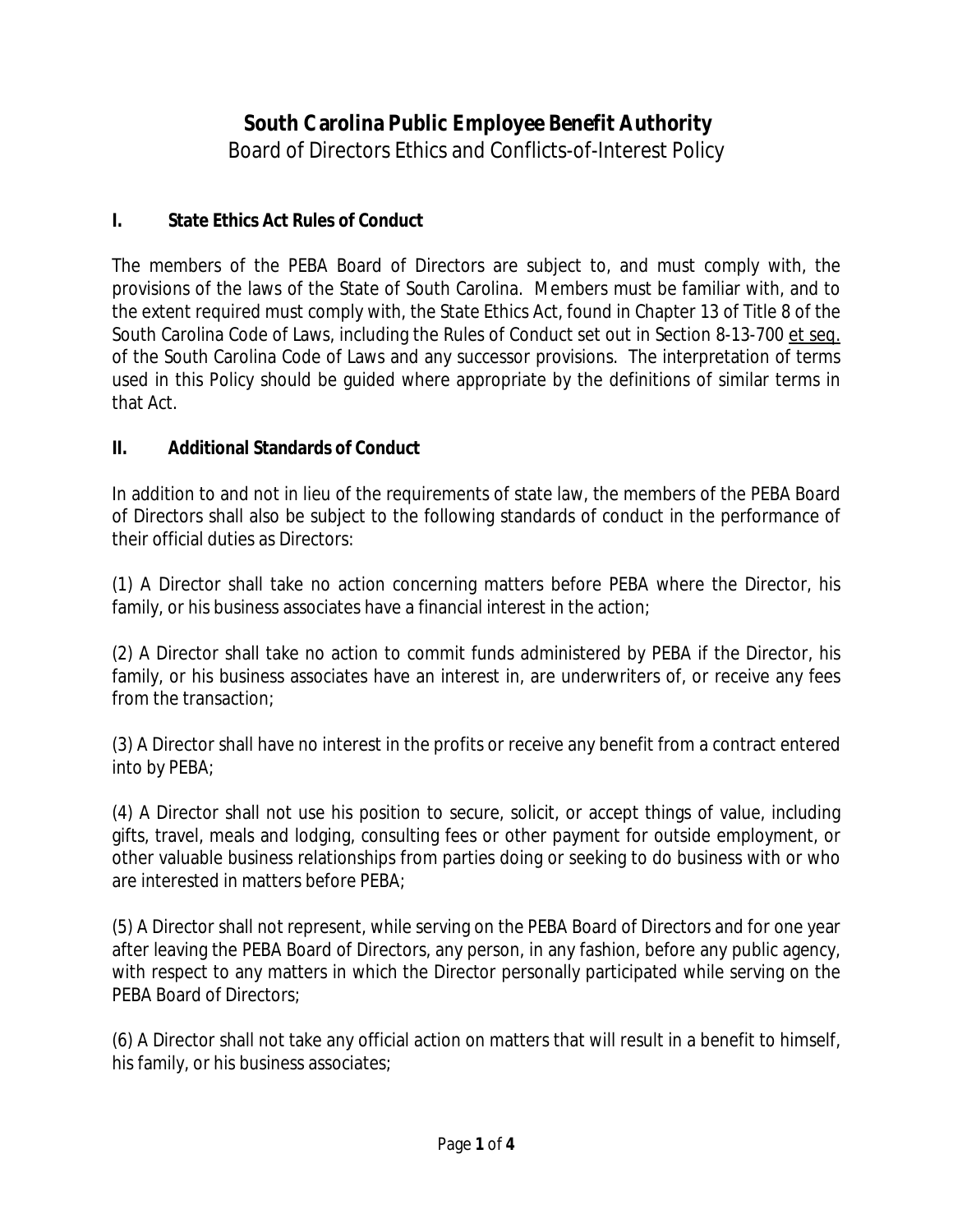(7) A Director shall not, during or after his term of service, disclose or use confidential information acquired in his official capacity as a member of the PEBA Board of Directors without proper authorization;

(8) A Director shall not use assets administered by PEBA for his own interest; and,

(9) A Director shall not act on behalf of a party whose interests are adverse to PEBA, even if the Director receives no personal gain.

[Note: These additional standards of conduct are based upon the standards of conduct imposed upon the Retirement System Investment Commission under Section 9-16-360 of the Code of Laws.]

# **III. Conflicts of Interest**

(A) No member of the Board of Directors may make, participate in making, or in any way attempt to use his membership to influence a Board decision in which he, a family member, an individual with whom he is associated, or a business with which he is associated has an economic interest. A Board member who, in the discharge of his official responsibilities, is required to take action or make a decision which affects an economic interest of himself, a family member, an individual with whom he is associated, or a business with which he is associated shall:

(1) Prepare a written statement describing the matter requiring action or decisions and the nature of his potential conflict of interest with respect to the action or decision;

(2) Furnish a copy of the statement to the Board Chairman, who shall cause the statement to be printed in the minutes and require that the member be excused from any votes, deliberations, and other actions on the matter on which the potential conflict of interest exists and shall cause the disqualification and the reasons for it to be noted in the minutes.

(B) The members of the PEBA Board of Directors must abide by the following additional conflictof-interest guidelines:

(1) Directors should make reasonable efforts to avoid conflicts of interest and appearances of conflicts of interest.

(2) Directors may not under any circumstances accept offers, by reason of their service, relationship or employment with PEBA, to trade in any security or other investment on terms more favorable than those available to the general investing public or, in the case of private market investments, a similarly situated investor.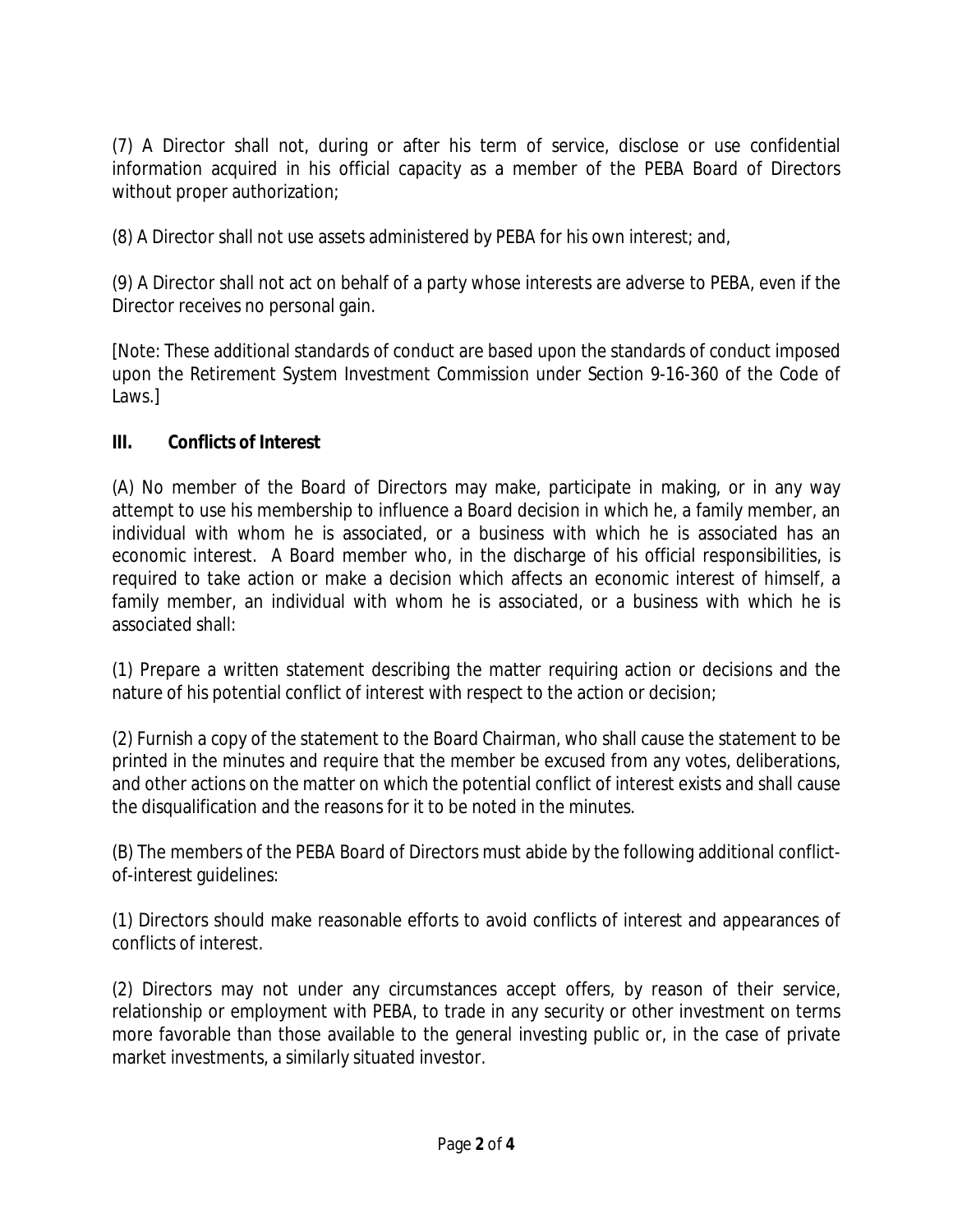(3) A conflict of interest exists for a Director whenever the Director has or is seeking a personal or private commercial or business relationship that could reasonably be expected to diminish the Director's independence of judgment in the performance of the Director's responsibilities to PEBA.

(4) Curing Conflicts of Interest

(a) All Directors who become aware of a personal conflict of interest have an obligation not only to disclose that conflict, but to cure it. A person normally cures a conflict of interest by promptly eliminating it.

(b) A Director can cure a conflict by prudently withdrawing from action on a particular matter in which a conflict exists provided that:

(i) the person may be and is effectively separated from influencing the action taken;

(ii) the action may properly be taken by others; and

(iii) the nature of the conflict is not such that the person must regularly and consistently withdraw from decisions that are normally his or her responsibility with respect to PEBA.

(c) Directors must disclose any conflicts-of-interest regarding matters which are before the Board, absent themselves from any relevant deliberations, and not vote on the matter. Such Directors may be required to disclose additional relevant information with respect to the matter in question.

[Note: These additional conflict-of-interest provisions are modeled upon the Model Ethics and Conflict-of-Interest Policy for Texas Public Retirement Systems.]

# **IV. Exceptions**

The following exceptions apply to the requirements of this Policy. These exceptions **do not** apply to any similar requirements imposed by the laws of the State of South Carolina or by any professional code of conduct; and members must be aware of and comply with the requirements of those laws and such codes to which they are subject.

(1) A Director who is a representative member on the PEBA Board shall not be prohibited from taking action on, and is not considered to have a conflict of interest in, a matter before the PEBA Board if the only economic benefit or reasonably foreseeable benefit that may accrue to the Director from the matter: (a) would accrue to the Director solely because of the Director's membership in a benefit plan offered by PEBA and (b) would be of no greater extent than the economic benefit or potential benefit that could reasonably be foreseen to accrue to all other similarly situated members of the affected benefit plan.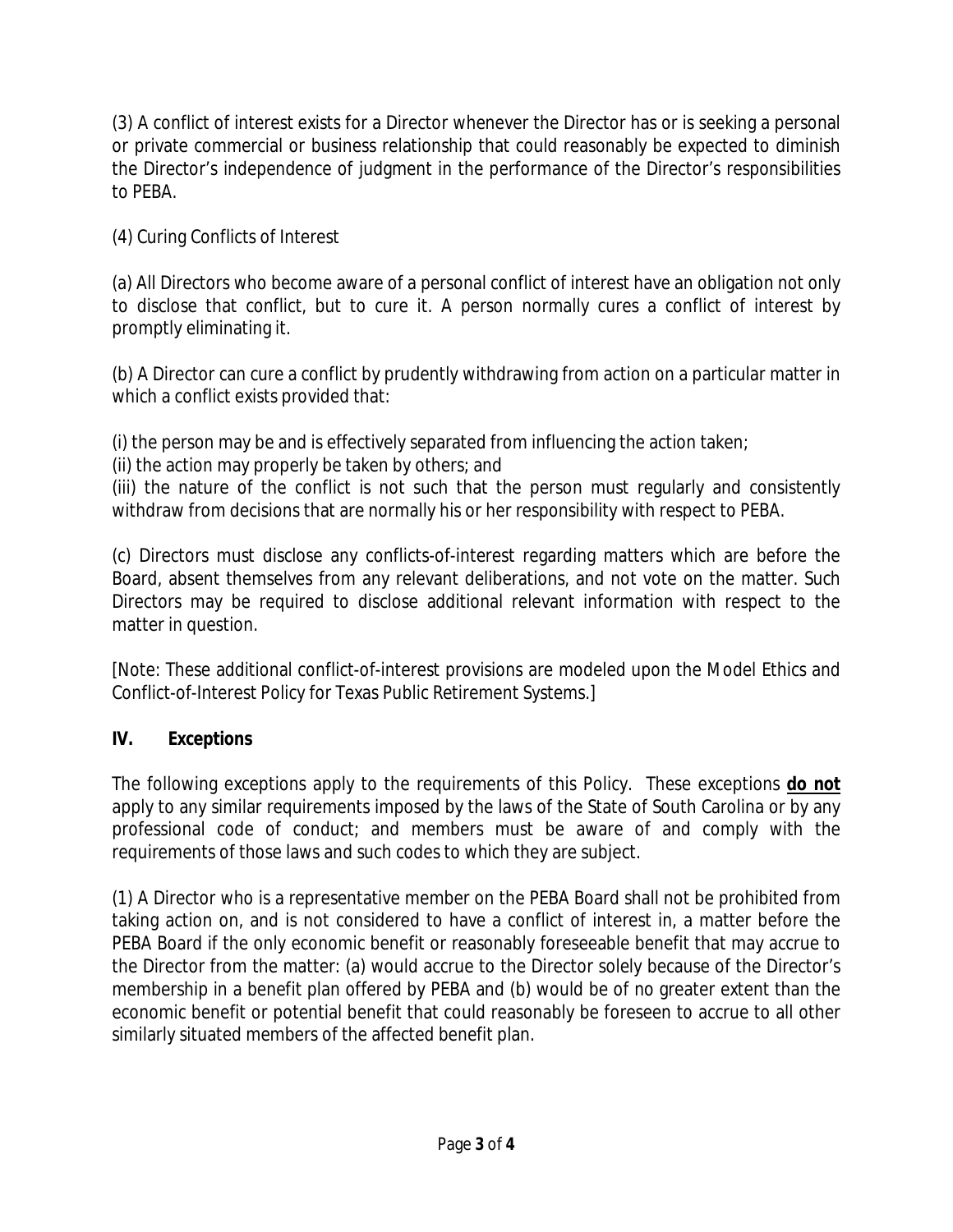(2) A Director is not precluded from being associated with a business that represents a party (a) with respect to a matter before the PEBA Board of Directors or (b) whose interests are adverse to PEBA in a matter if (y) the Director does not personally participate in the representation and is otherwise properly screened from communications related to the representation and (z) the Director appropriately discloses the conflict of interest to the PEBA Board and withdraws from any action on the matter before the PEBA Board as required by this Policy.

(3) A Director shall not be considered to have acted in violation of this Policy with regard to a matter before the PEBA Board if (a) the Director did not have personal knowledge of an actual or potential conflict of interest with regard to the matter at the time the Director acted on the matter and (b) upon learning of an actual or potential conflict of interest regarding the matter, the Director appropriately cures the conflict of interest in connection with any future actions.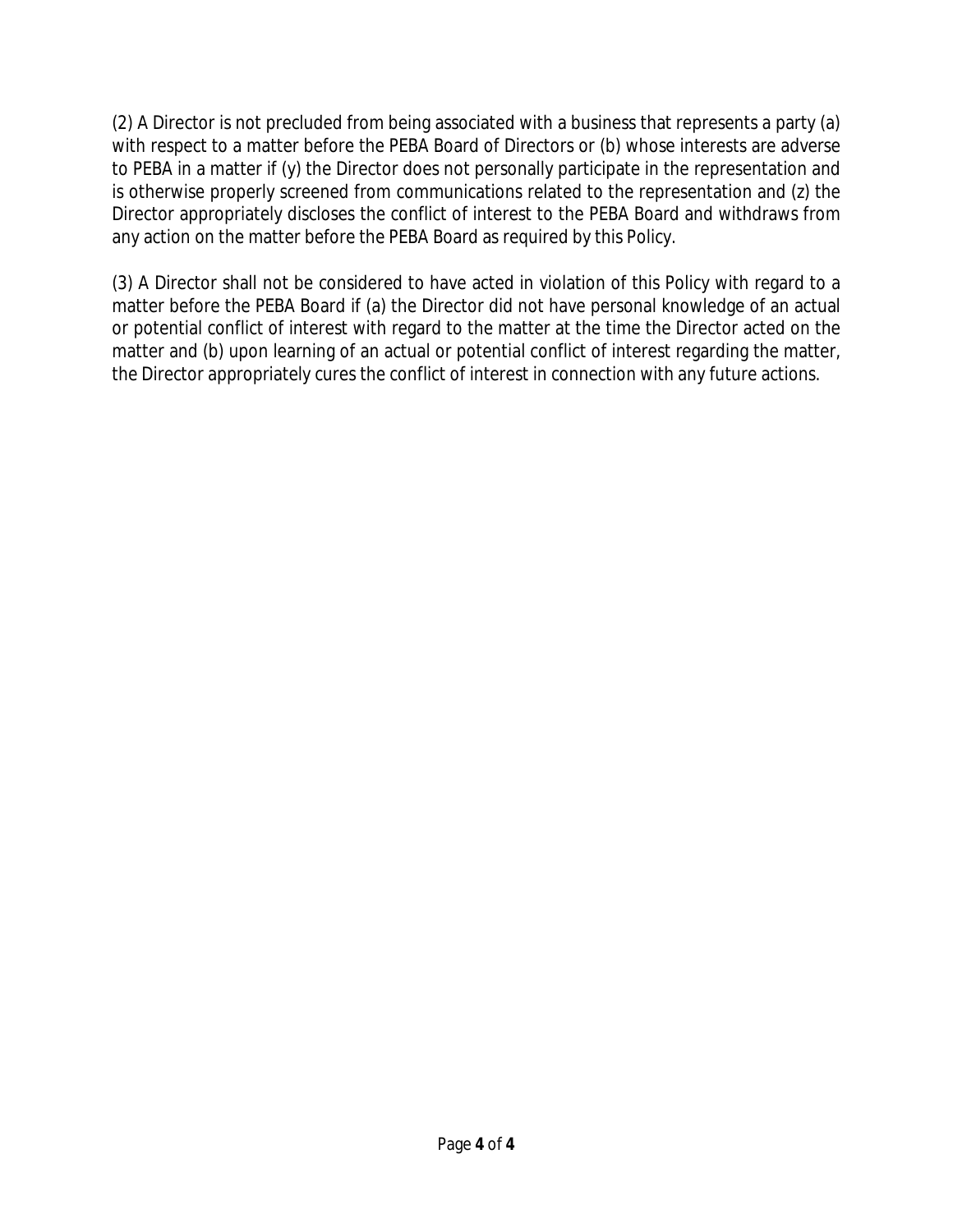Wednesday, June 18, 2014 1:00 p.m. MINUTES Adopted 7.16.14 200 Arbor Lake Drive, Columbia SC, Main Conference Room 2nd Floor

 $\mathcal{L}_\mathcal{L} = \mathcal{L}_\mathcal{L} = \mathcal{L}_\mathcal{L} = \mathcal{L}_\mathcal{L} = \mathcal{L}_\mathcal{L} = \mathcal{L}_\mathcal{L} = \mathcal{L}_\mathcal{L} = \mathcal{L}_\mathcal{L} = \mathcal{L}_\mathcal{L} = \mathcal{L}_\mathcal{L} = \mathcal{L}_\mathcal{L} = \mathcal{L}_\mathcal{L} = \mathcal{L}_\mathcal{L} = \mathcal{L}_\mathcal{L} = \mathcal{L}_\mathcal{L} = \mathcal{L}_\mathcal{L} = \mathcal{L}_\mathcal{L}$ 

and the proviso that would require PEBA to hire an external counsel to provide a report concerning the validity and impact of the Bank of New York Mellon (BONY) settlement on retirees and active members by December 1, 2014, were ratified and passed by the General Assembly.

Mr. Stephen Van Camp, General Counsel, stated that bill S0897 which would allow persons retiring from a solicitor's office to participate in health and dental plans regardless if their county of employment participates, was also ratified by the General Assembly, but would have no fiscal impact on the Judges and Solicitors Retirement System (JSRS), since the employee would have to pay both employee and employer costs to participate.

# **5. PRESENTATION ON PEBA'S FY 2015-2016 FIDUCIARY PROCESS**

Mr. Patrick Maley, South Carolina Inspector General, provided information related to the upcoming fiduciary performance audit. Mr. Maley advised that the fiduciary audit will be conducted over a three-month time period starting in approximately October 2014. Mr. Maley stated that the fiduciary audit is designed to examine PEBA's structure, policies, functions, and processes; identify opportunities for improvement; and recognize examples of best practices being employed by PEBA fiduciaries and staff.

Mr. Brian Lampkin, from the South Carolina Inspector General's Office, provided a sample of key questions to be answered including:

- How are governance polices developed and implemented?
- Does the organizational structure provide for effective governance to the fiduciaries?
- Do the daily operations of PEBA provide for effective communication to its stakeholders?
- Do the key benefit administrative functions provide for effective customer service to its beneficiaries in a cost effective and secure manner?

Chairman Bjontegard thanked Mr. Maley and Mr. Lampkin for their presentation.

# **6. COMMITTEE REPORTS**

Chairman Bjontegard reminded the Board that several Committee assignments will be changing including Mr. Frank Fusco moving to the Health Care Policy Committee; Ms. Peggy Boykin moving to the Retirement Policy Committee; and Ms. Stacy Kubu moving to the Finance, Administration, Audit, and Compliance Committee (FAAC).

# **A. HEALTH CARE POLICY COMMITTEE**

Mr. Heisler reported that the Health Care Policy Committee met on June 6, 2014, and June 18, 2014, and updated the Board on the Wellness Research Strategy Team (WeReST). Mr. Heisler stated that the goal of WeReST is to establish at least one pilot project for Plan Year 2015 that focuses on improved health and lower cost, with appropriate evaluation methods of health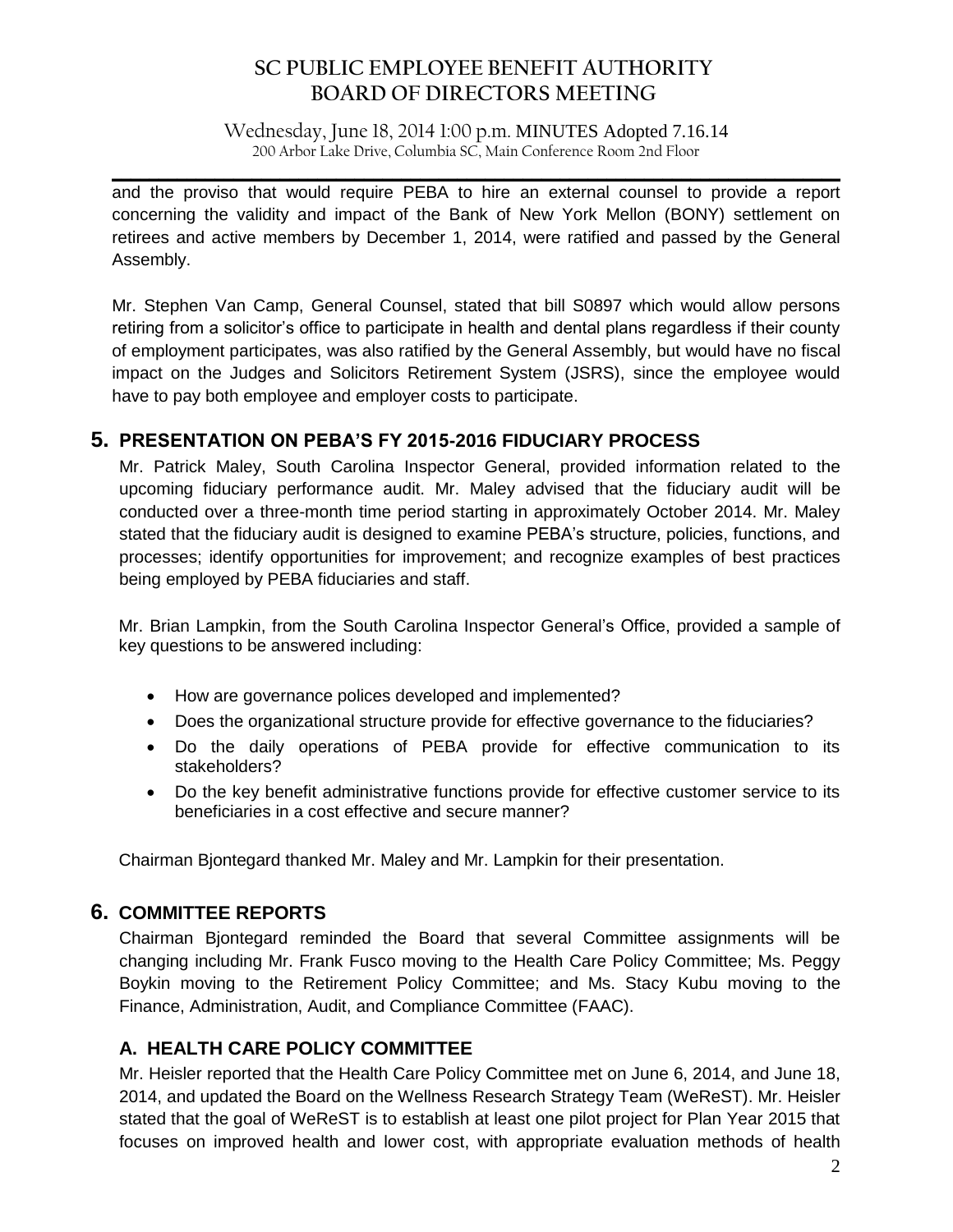Wednesday, June 18, 2014 1:00 p.m. MINUTES Adopted 7.16.14 200 Arbor Lake Drive, Columbia SC, Main Conference Room 2nd Floor

 $\mathcal{L}_\mathcal{L} = \mathcal{L}_\mathcal{L} = \mathcal{L}_\mathcal{L} = \mathcal{L}_\mathcal{L} = \mathcal{L}_\mathcal{L} = \mathcal{L}_\mathcal{L} = \mathcal{L}_\mathcal{L} = \mathcal{L}_\mathcal{L} = \mathcal{L}_\mathcal{L} = \mathcal{L}_\mathcal{L} = \mathcal{L}_\mathcal{L} = \mathcal{L}_\mathcal{L} = \mathcal{L}_\mathcal{L} = \mathcal{L}_\mathcal{L} = \mathcal{L}_\mathcal{L} = \mathcal{L}_\mathcal{L} = \mathcal{L}_\mathcal{L}$ 

outcomes, costs, and resources identified. The pilot project will be presented to the PEBA Board at the July 16, 2014, meeting.

Mr. Heisler reported that the Health Care Policy Committee recommends amending the State Health Plan in 2015 to allow nonpermanent full-time employees to participant in the State Health Plan, with the provision that an employer can elect to obtain their own coverage for those nonpermanent full-time employees if they can obtain a more affordable private sector option. Following further discussion, the motion was amended to read: "the Health Care Policy Committee recommends amending the State Health Plan in 2015 to allow nonpermanent fulltime employees to participant in the State Health Plan, with the provision that an employer can elect to obtain their own coverage for those nonpermanent full-time employees."

Chairman Bjontegard stated that the motion presented is a Committee motion which does not require a second. The motion passed unanimously.

Mr. Heisler reported that the Health Care Policy Committee updated their Committee Charter, and the updated version will be presented at the July 16, 2014, PEBA Board meeting.

# **B. RETIREMENT POLICY COMMITTEE**

Mr. John Sowards reported that the Retirement Policy Committee met on June 4, 2014, and stated that the Retirement Policy Committee received as information the Defined Contribution Unit Quarterly Reports for the Deferred Compensation Plan and the Optional Retirement Plan (ORP).

Mr. Sowards reported that the actuarial valuations were presented to the Budget and Control Board on June 17, 2014.

Mr. Sowards stated that the Retirement Policy Committee Charter will be updated and presented to the PEBA Board at the July 16, 2014, meeting.

Mr. Sowards reported that the Retirement Policy Committee approved accepting the following Defined Contribution Unit best practice recommendations for the South Carolina Deferred Compensation Program:

The Retirement Policy Committee moved to recommend that the PEBA Board support and seek input to provide PEBA with the flexibility to implement automatic enrollment to the Deferred Compensation Program if this feature is deemed appropriate. It was noted that management will survey stakeholders regarding the prospect of implementing automatic enrollment, and active choice was approved for implementation.

The Retirement Policy Committee moved to recommend that the PEBA Board accept the Defined Contribution Unit recommendation that participants be provided with annual fee disclosures.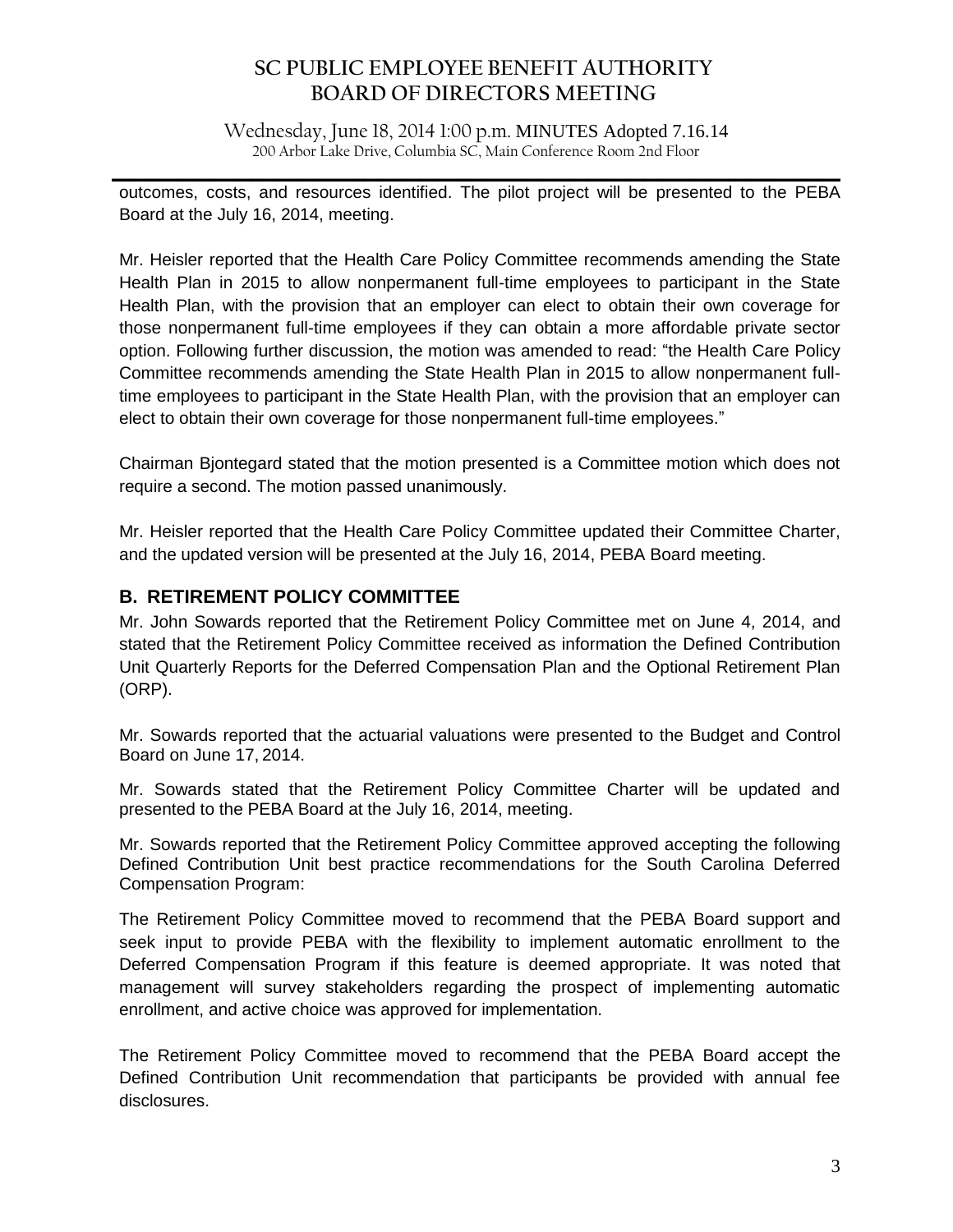Wednesday, June 18, 2014 1:00 p.m. MINUTES Adopted 7.16.14 200 Arbor Lake Drive, Columbia SC, Main Conference Room 2nd Floor

 $\mathcal{L}_\mathcal{L} = \mathcal{L}_\mathcal{L} = \mathcal{L}_\mathcal{L} = \mathcal{L}_\mathcal{L} = \mathcal{L}_\mathcal{L} = \mathcal{L}_\mathcal{L} = \mathcal{L}_\mathcal{L} = \mathcal{L}_\mathcal{L} = \mathcal{L}_\mathcal{L} = \mathcal{L}_\mathcal{L} = \mathcal{L}_\mathcal{L} = \mathcal{L}_\mathcal{L} = \mathcal{L}_\mathcal{L} = \mathcal{L}_\mathcal{L} = \mathcal{L}_\mathcal{L} = \mathcal{L}_\mathcal{L} = \mathcal{L}_\mathcal{L}$ 

The Retirement Policy Committee moved to recommend that the PEBA Board accept the Defined Contribution Unit recommendation that participants be allowed to convert pre-tax assets to Roth assets within the Program. Mr. Matthew Davis, Defined Contribution Manager, stated that this motion would require an amendment to the Plan document, which must be approved by the PEBA Board. Chairman Bjontegard stated that the motion presented is a Committee motion and does not require a second. The motion passed unanimously.

The Retirement Policy Committee moved to recommend that the PEBA Board accept the Defined Contribution Unit recommendation that the number of available participant loans be reduced from two to one, and that the loans must be repaid via payroll deduction while the participant is working for a participating employer. Mr. Davis stated that some smaller employers do not have the capability to offer payroll deduction, and would have to alter their remittance methods to provide participant loans in the future. Following further discussion, Mr. Fusco amended the previous motion by recommending that the PEBA board only accept the Defined Contribution Unit recommendation that the number of available participant loans be reduced from two to one. There was no second to the motion; therefore, the amended motion failed. The original motion passed with Mr. Fusco abstaining.

The Retirement Policy Committee moved to recommend that the PEBA Board require all participating employers to offer all features of the Program, effective January 1, 2017, and adhere to standardized remittance and reporting requirements, if economically feasible, and includes the reasonable judgment of PEBA Staff.

The Retirement Policy Committee moved to recommend that the PEBA Board accept the Defined Contribution Unit recommendation that effective January 1, 2015, access to investments within the Self-Directed Brokerage (SDB) Option be limited with the following specifications: (1) Participants would be required to have at least \$2,500 in Program assets in order to utilize the SDB option; (2) All transfers to the SDB option be at least \$1,000; and (3) Participants be allowed to invest no more than 50 percent of their Program assets within the SDB option. Mr. Sowards stated that this recommendation would require an amendment to the investment policy statement, which must be approved by the PEBA Board. The motion passed unanimously.

The Retirement Policy Committee moved to recommend that the PEBA Board accept the Defined Contribution Unit recommendation that the 84-month Certificate option be frozen to new investments and that all assets in maturing certificates, as well as all contributions directed to this option, be automatically mapped to the SSgA Target Retirement Income Fund, unless otherwise directed by the participant. Mr. Sowards stated that this recommendation would require an amendment to the investment policy statement, which must be approved by the PEBA Board. The motion passed unanimously.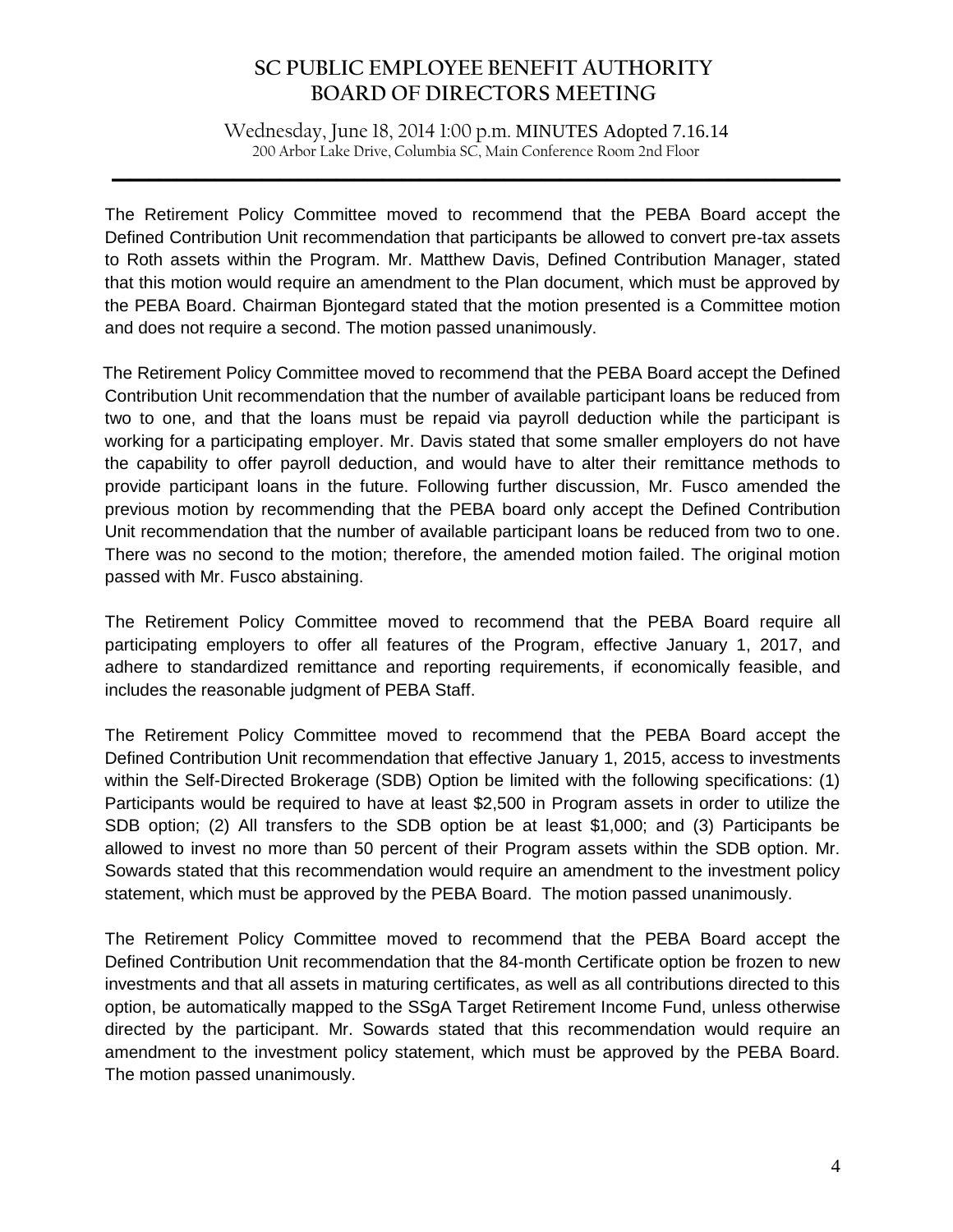Wednesday, June 18, 2014 1:00 p.m. MINUTES Adopted 7.16.14 200 Arbor Lake Drive, Columbia SC, Main Conference Room 2nd Floor

 $\mathcal{L}_\mathcal{L} = \mathcal{L}_\mathcal{L} = \mathcal{L}_\mathcal{L} = \mathcal{L}_\mathcal{L} = \mathcal{L}_\mathcal{L} = \mathcal{L}_\mathcal{L} = \mathcal{L}_\mathcal{L} = \mathcal{L}_\mathcal{L} = \mathcal{L}_\mathcal{L} = \mathcal{L}_\mathcal{L} = \mathcal{L}_\mathcal{L} = \mathcal{L}_\mathcal{L} = \mathcal{L}_\mathcal{L} = \mathcal{L}_\mathcal{L} = \mathcal{L}_\mathcal{L} = \mathcal{L}_\mathcal{L} = \mathcal{L}_\mathcal{L}$ Mr. Sowards reported that the Retirement Policy Committee approved accepting the following Defined Contribution Unit best practice recommendations for the Optional Retirement Program:

The Retirement Policy Committee moved to recommend that the PEBA Board accept the Defined Contribution Unit recommendation that the PEBA Board support and seek sponsorship of a bill to provide PEBA with the flexibility to determine the appropriate vendor structure. It was noted that the Defined Contribution Unit Management and Summit Strategies Group are conducting research to determine how to best structure the program. Mr. Sowards stated that this recommendation would require a statutory change which must first be approved by the PEBA Board. The motion passed unanimously.

The Retirement Policy Committee moved to recommend that the PEBA Board accept the Defined Contribution Unit recommendation that all revenue generated by the mutual fund investment options be returned to PEBA and not used to compensate record keepers. Mr. Sowards stated that this recommendation would require a plan amendment which must first be approved by the PEBA Board. The motion passed unanimously.

The Retirement Policy Committee moved to recommend that the PEBA Board accept the Defined Contribution Unit recommendation that effective July 1, 2015, investment advice, including a managed account service be made available to all participants. Mr. Sowards stated that this recommendation would require a plan amendment which must first be approved by the PEBA Board. The motion passed unanimously.

Mr. Sowards concluded the Retirement Policy Committee update by stating that Segal Rogerscasey and Summit Strategies Group have provided written best practices recommendations which mirrors the Defined Contribution Unit best practices recommendations.

Upon recommendation from Chairman Bjontegard, Mr. Heisler made a motion for the Health Committee to take responsibility of the pilot project from inception to completion, and Mr. Fusco made a motion to delegate oversight and direction of the securities lending issue to the Retirement Policy Committee. The motion was seconded, and passed unanimously.

# **C. FINANCE, ADMINISTRATION, AUDIT AND COMPLIANCE COMMITTEE (FAAC)**

Mr. Steve Matthews stated that the FAAC Committee met on June 3, 2014, and received as information a Human Resources Quarterly Report, Workforce Planning Update, and a Performance Excellence Update.

Mr. Matthews stated that revisions have been made to the PEBA Boards Ethics and Conflict-of-Interest Policy. After further discussions, Mr. Sowards made a motion, which was second by Mr. Heisler, and passed unanimously, to approve the PEBA Boards Ethics and Conflict-of-Interest Policy as amended.